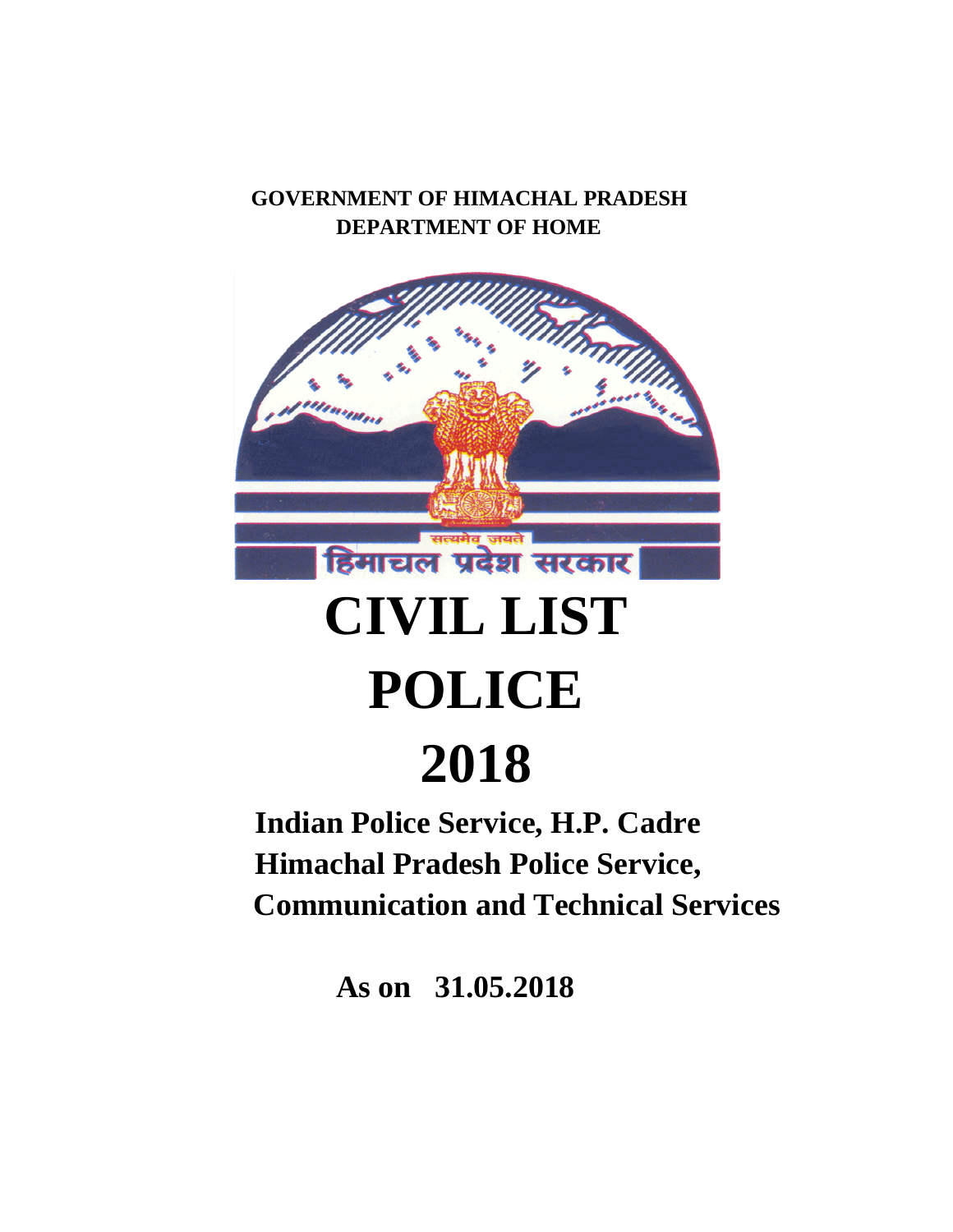#### **PREFACE**

**We are happy to bring out the Civil List of Police Service i.e. Indian Police Service, Himachal Pradesh Police Service and Communication and Technical Services for the year 2018. While updating Civil List, it has been our endeavour to incorporate the updated position regarding all the particulars of the officers. However, we request the officers to bring to our notice any error that may have crept in inadvertently.** 

**It is a matter of great pleasure that many of the distinguished officers are holding key positions in the Central Organizations. Also a large number of members of the Service are on deputation with International Organizations. This is a matter of great pride for the State as well as the Cadres and is also a source of great inspiration to the young members of the Services.**

**This Civil List is meant only for use as a ready reference to some basic information about the officers and in case of any discrepancy between the official service records maintained by the competent authorities and this List, the former shall prevail.** 

**Any suggestion to further improve the Civil List is welcome.** 

**Brij Kumar Agarwal ACS (Home & Vigilance) to the Government of Himachal Pradesh**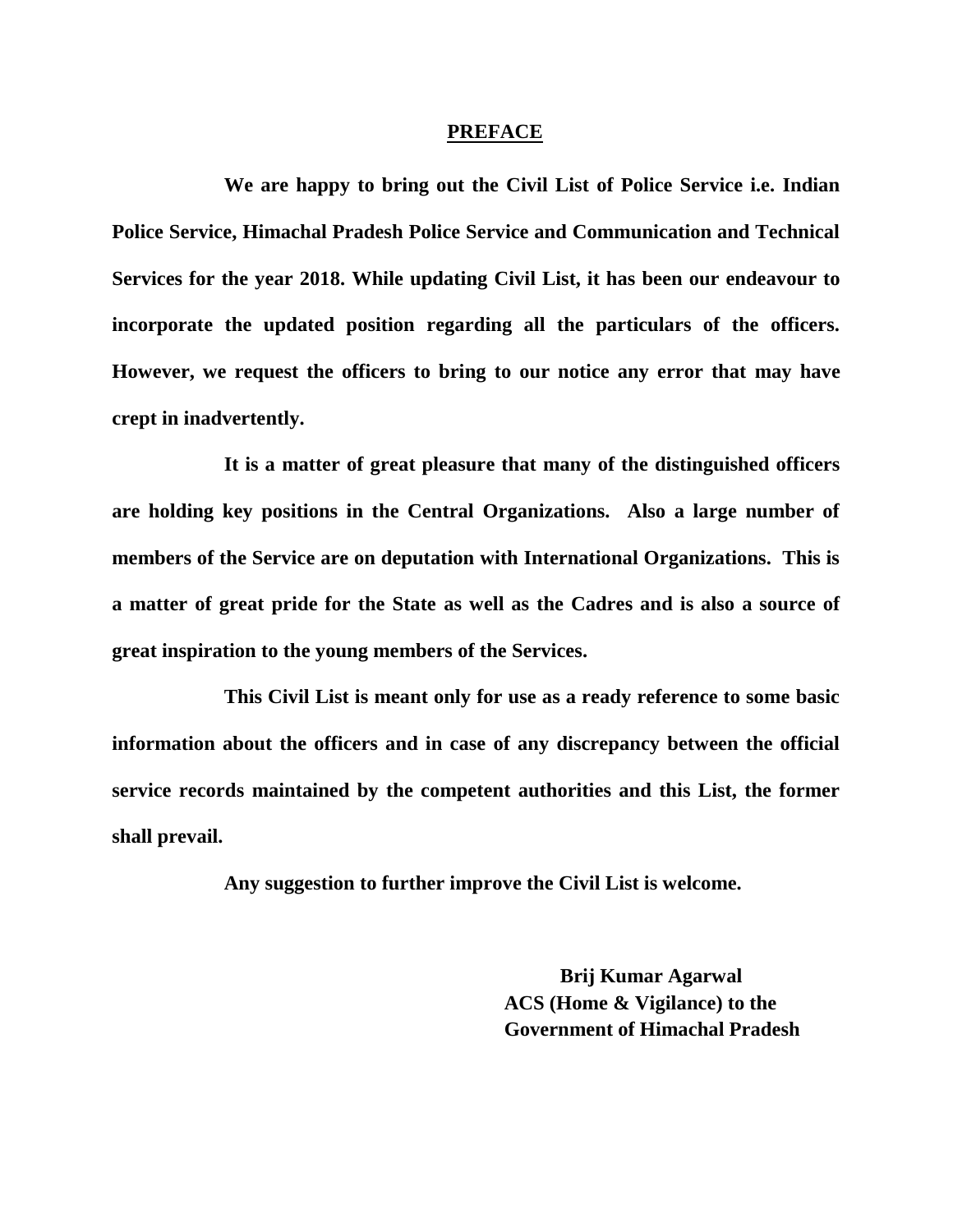#### **SANCTIONED STRENGTH OF INDIAN POLICE SERVICES AS ON 31.05.2018**

|         | <b>Details of Sanctioned permanent posts:</b>                                                     |                     |
|---------|---------------------------------------------------------------------------------------------------|---------------------|
| Sr. No. | <b>Designation</b>                                                                                | <b>No. of Posts</b> |
| (1)     | Senior Post under the Government of Himachal Pradesh                                              | 52                  |
| 1.      | Director General of Police (Head of Police Force)                                                 | 01                  |
| 2.      | Addl. Director General of Police (SV&ACB)                                                         | 01                  |
| 3.      | Addl. Director General of Police, CID                                                             | 01                  |
| 4.      | Addl. Director General of Police, Law & Order                                                     | 01                  |
| 5.      | Addl. Director General of Police, AP&T                                                            | 01                  |
| 6.      | Inspector General of Police-Crime                                                                 | 01                  |
| 7.      | Inspector General of Police- SV & ACB                                                             | 01                  |
| 8.      | Inspector General of Police-Law & Order                                                           | 01                  |
| 9.      | Inspector General of Police-Intelligence                                                          | 01                  |
| 10.     | Inspector General of Police-Armed Police                                                          | 01                  |
| 11.     | Inspector General of Police, Police Academy, Training & Research                                  | 01                  |
| 12.     | Inspector General of Police, Welfare & Admn.                                                      | 01                  |
| 13.     | Inspector General of Police-Ranges (Shimla, Mandi & D/Shala)                                      | 03                  |
| 14.     | Inspector General of Police-C & TS, Logistics                                                     | 01                  |
| 15.     | Principal PTC Daroh                                                                               | 01                  |
| 16.     | Deputy Inspector General of Police-Crime                                                          | 01                  |
| 17.     | Deputy Inspector General of Police-Intelligence & Security                                        | 01                  |
| 18.     | Deputy Inspector General of Police-SV&ACB                                                         | 01                  |
| 19.     | Deputy Inspector General of Police-TT&R                                                           | 01                  |
| 20.     | Deputy Inspector General of Police-NCB(CID)                                                       | 01                  |
| 21.     | Deputy Inspector General of Police-Cyber Crime (CID)                                              | 01                  |
| 22.     | Deputy Inspector General of Police (EOW)                                                          | 01                  |
| 23.     | Assistant Inspector General of Police-Hqrs.                                                       | 01                  |
| 24.     | Superintendent of Police-CID/Crime Branch                                                         | 01                  |
| 25.     | Superintendent of Police-CID (Spl.Br.)                                                            | 01                  |
| 26.     | Superintendent of Police – SV & ACB, Zones (Shimla, Mandi & D/Shala)                              | 03                  |
| 27      | Superintendent of Police-Districts                                                                | 12                  |
| 28.     | Commandants of Bn. /I.R.Bns.                                                                      | 07                  |
| 29.     | Superintendent of Police, District Baddi                                                          | 01                  |
| 30.     | Superintendent of Police (Cyber Crime), CID                                                       | 01                  |
| 31.     | Superintendent of Police, Law & Order, PHQ                                                        | 01                  |
|         | TOTAL SENIOR DUTY POSTS                                                                           | 52                  |
| (2)     | Central Deputation Reserve @ 40% of Item 1 above                                                  | 20                  |
| (3)     | State Deputation Reserve @ 25% of Item 1 above                                                    | 13                  |
| (4)     | Training Reserve @ 3.5 % of Item 1 above                                                          | 01                  |
| (5)     | Leave Reserve and Junior Posts Reserved @ 16.5 % of Item 1 above                                  | 08                  |
| (6)     | Post to be filled in by promotion under Rule 9 of the IPS (Recruitment) Rules, 1954 not exceeding | 28                  |
|         | 33.3 % of Item 1,2,3 & 4 above.                                                                   |                     |
| (7)     | Post to be filled up by Direct Recruitment (Items $1+2+3+4+5-6$ )                                 | 66                  |
|         | <b>Total Authorized Strength</b>                                                                  | 94                  |

**Note:- The Cadre Strength of IPS officers of H.P.State has been notified vide Notification No.11052/ 09/2015-AIS-II-A, dated 18 th March, 2016 by Deptt. of Pers.&Trg., Govt. of India.**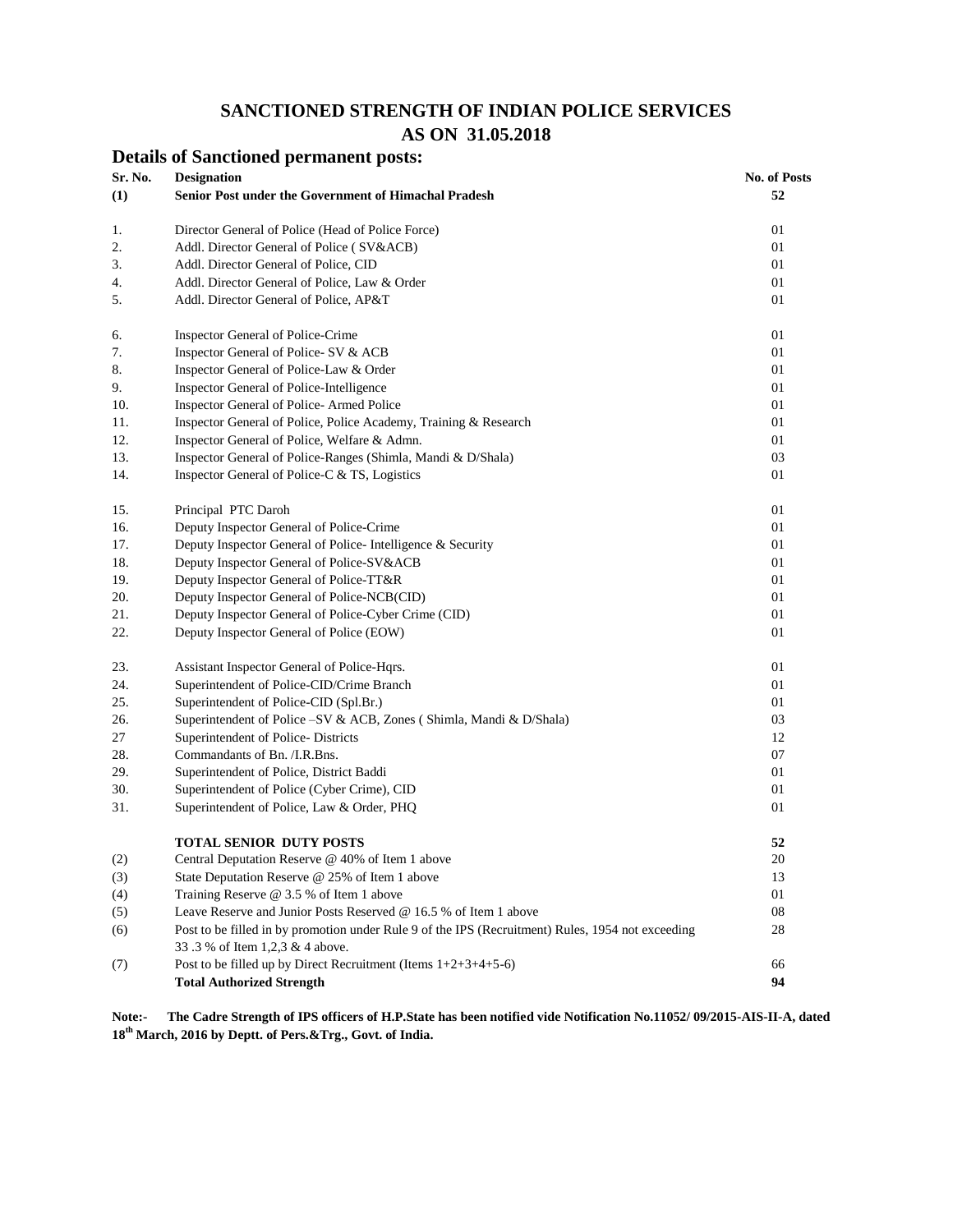## **INDIAN POLICE SERVICES**

| Sr.<br>No. | Name $/$<br>No. Date of<br>Apptt.<br>of<br>/Source<br>recruitment<br>S/Sh./Smt./Ms. | Id. Oualification<br>(Subject) | Date of<br>Birth /<br><b>Domicile</b> | <b>Present post/</b><br>Date of<br>appointment<br>to present<br>post | Level in<br>Pay Matrix | Police<br>Medals, if<br>any | <b>Remarks</b> |
|------------|-------------------------------------------------------------------------------------|--------------------------------|---------------------------------------|----------------------------------------------------------------------|------------------------|-----------------------------|----------------|
| (1)        | (2)                                                                                 | (3)                            | (4)                                   | (5)                                                                  | (6)                    | (7)                         | (8)            |
|            |                                                                                     |                                |                                       | <b>Allotment Year-1984</b>                                           |                        |                             |                |

|  |          | Somesh Goyal M.A. (English) | $26-04-61$ | Director     | Level-17 | PM-2001  | Ex-Cadre |
|--|----------|-----------------------------|------------|--------------|----------|----------|----------|
|  | 19841021 |                             | Haryana    | General of   |          | PPM-2003 | Post     |
|  | 21-08-84 |                             |            | Prison $&$   |          |          |          |
|  | (RR)     |                             |            | Correctional |          |          |          |
|  |          |                             |            | Services, HP |          |          |          |
|  |          |                             |            | 17.01.2018   |          |          |          |

### **Allotment Year-1985**

| <u>.</u> | Sanjay Kumar | M.Sc. (Physics) | $01-01-59$ | DG, National | Level-15 | PM-2002 | Central    |
|----------|--------------|-----------------|------------|--------------|----------|---------|------------|
|          | 19851027     |                 | Bihar      | Disaster     |          |         | Deputation |
|          | 26-08-85     |                 |            | Response     |          |         |            |
|          | (RR)         |                 |            | Force        |          |         |            |
|          |              |                 |            | 04.07.2017   |          |         |            |

#### **Allotment Year-1986**

| Sita Ram<br>Mardi<br>19861037 | M.Sc. (Stat.) | $31 - 05 - 60$<br>Karnataka | DGP. HP<br>Shimla<br>17.01.2018 | <b>Level-16</b> | PM-2002<br>PPMDS-<br>2010 | Cadre Post |
|-------------------------------|---------------|-----------------------------|---------------------------------|-----------------|---------------------------|------------|
| 26-08-86                      |               |                             |                                 |                 |                           |            |
| (RR)                          |               |                             |                                 |                 |                           |            |

| 4. |          | Tapan Kumar M. Sc. (Physics) | 25-02-63 | Joint Director, Level-16 | $\overline{\phantom{0}}$ | On Central |
|----|----------|------------------------------|----------|--------------------------|--------------------------|------------|
|    | Deka     |                              | Assam    | IB, New Delhi            |                          | Deputation |
|    | 19881053 |                              |          | 6.07.2012                |                          |            |
|    | 25-08-88 |                              |          |                          |                          |            |
|    | (RR)     |                              |          |                          |                          |            |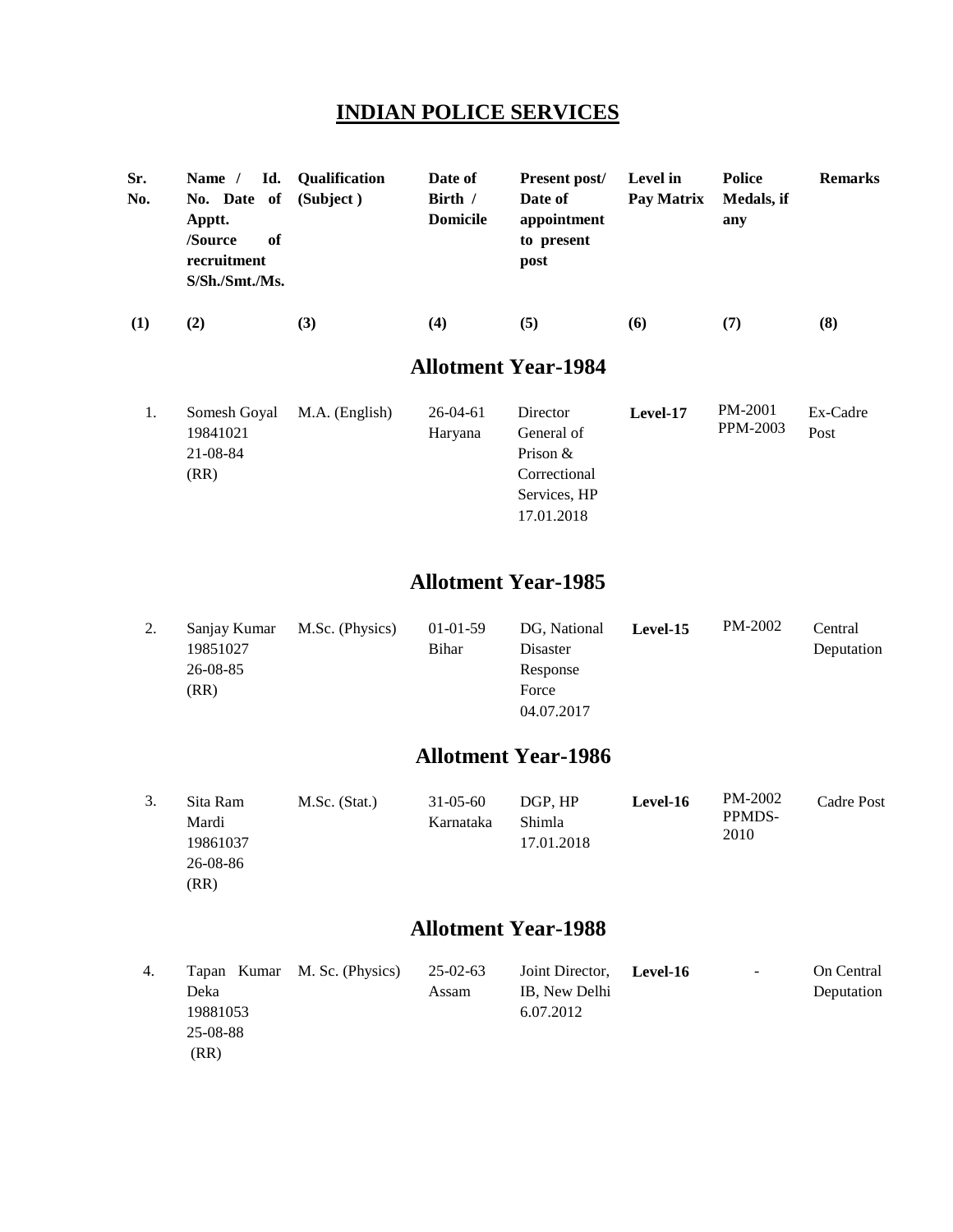| Sr.<br>No. | Name / Id.<br>No. Date of<br>Apptt.<br>/Source<br>of<br>recruitment<br>S/Sh./Smt./Ms | Qualification<br>(Subject) | Date of<br>Birth /<br><b>Domicile</b>       | Present post/<br>Date of<br>appointment<br>to present<br>post                                                                                   | Level in<br>Pay Matrix | <b>Police</b><br>Medals, if<br>any           | <b>Remarks</b>           |
|------------|--------------------------------------------------------------------------------------|----------------------------|---------------------------------------------|-------------------------------------------------------------------------------------------------------------------------------------------------|------------------------|----------------------------------------------|--------------------------|
|            |                                                                                      |                            |                                             | <b>Allotment Year-1989</b>                                                                                                                      |                        |                                              |                          |
| 5.         | Sanjay Kundu<br>(RR)<br>19891001<br>21-08-89<br>(RR)                                 | <b>DEMT</b> Graduate       | 18-04-64<br>Haryana                         | Joint<br>Secretary in<br>the Ministry<br>of Water<br>Resources,<br>River<br>Development<br>& Ganga<br>Rejuvenation,<br>New Delhi.<br>21.07.2016 | Level-15               | PM-1994<br>PPMS-<br>2007<br>PPMDS-<br>2013   | On Central<br>Deputation |
| 6.         | Sanjiv Ranjan<br>Ojha (RR)<br>19891034<br>21-08-89<br>(RR)                           | B.A. (Hons.)               | $03-05-65$<br><b>Bihar</b>                  | IG, BSF, New<br>Delhi.<br>28.01.2017                                                                                                            | Level-15               | <b>PMG</b><br><b>IPM-2006</b><br><b>UNPM</b> | On Central<br>Deputation |
|            |                                                                                      |                            |                                             | <b>Allotment Year-1990</b>                                                                                                                      |                        |                                              |                          |
| 7.         | Shyam Bhagat<br>Negi (RR)<br>19901073<br>16-09-91<br>(RR)                            | MBA,                       | 15-03-66<br>Kinnaur,<br>Himachal<br>Pradesh | ADG, CG,<br>Home Guards<br>& Civil<br>Defence &<br>Fire Services,<br>HP<br>17.01.2018                                                           | Level-15               | PMMS-<br>2007                                | Ex-Cadre<br>post         |
|            |                                                                                      |                            |                                             | <b>Allotment Year-1991</b>                                                                                                                      |                        |                                              |                          |
| 8.         | Ahmed Payam<br>Siddique<br>19911041<br>15.09.1991<br>(RR)                            | <b>LLM</b>                 | 11.02.1961<br>Uttar<br>Pradesh              | Registrar,<br>Jamia Millia<br>Islamia<br>University,<br>New Delhi.<br>26.10.2016                                                                | Level-15               | PMMS-<br>2009                                | On Central<br>Deputation |
| 9.         | Dr. Atul<br>Verma<br>19911058<br>11-10-92<br>(RR)                                    | <b>MBBS</b>                | $06 - 05 - 65$<br><b>Bihar</b>              | ADGP, Law<br>& Order,<br>PHQ, Shimla<br>03.11.2016                                                                                              | Level-15               |                                              | Cadre post               |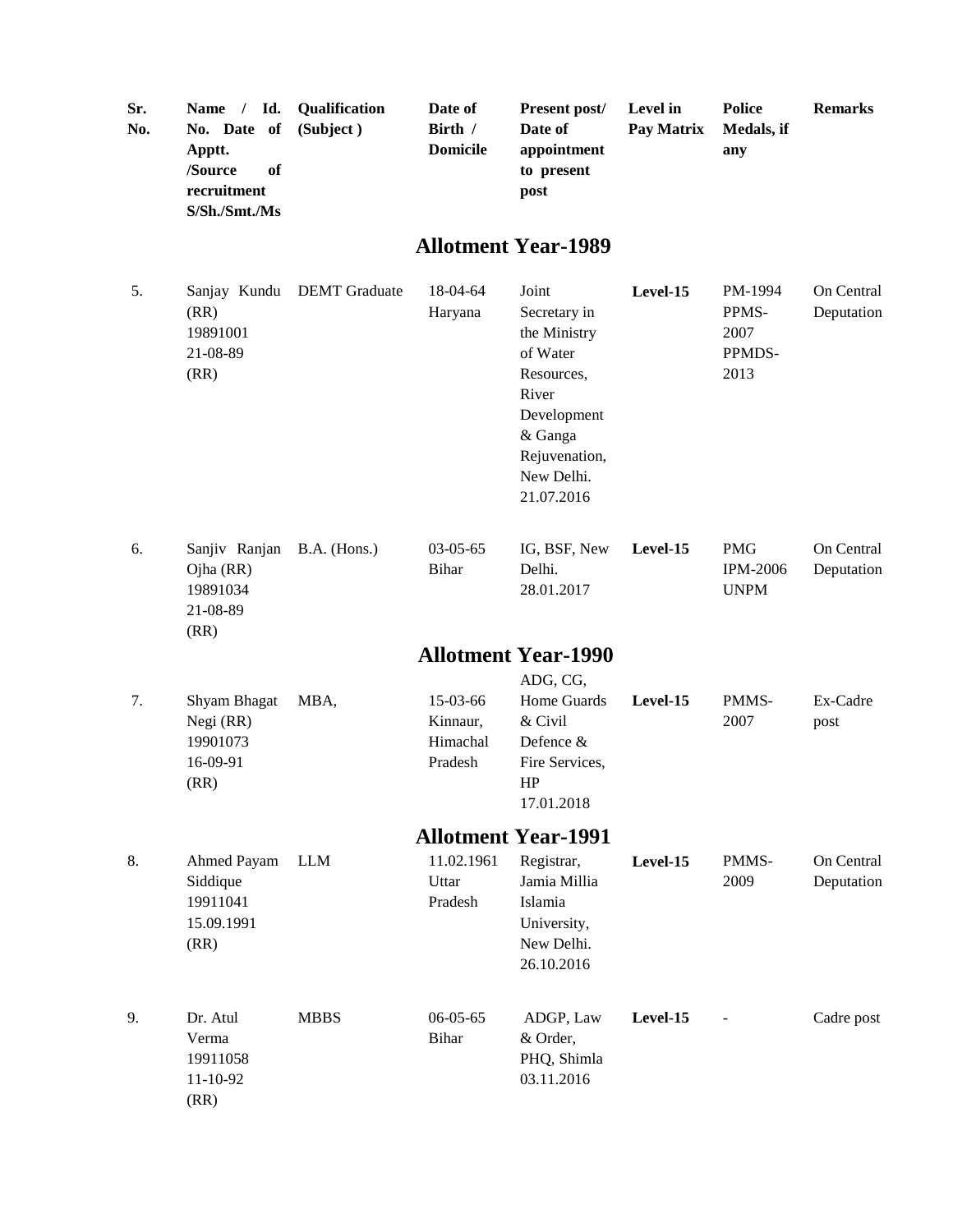| Sr.<br>No. | Id.<br>$\sqrt{2}$<br><b>Name</b><br>No. Date of<br>Apptt.<br>/Source<br>of<br>recruitment<br>S/Sh./Smt./Ms | Qualification<br>(Subject)                           | Date of<br>Birth /<br><b>Domicile</b> | Present post/<br>Date of<br>appointment<br>to present<br>post | Level in<br>Pay Matrix | <b>Police</b><br>Medals, if<br>any | <b>Remarks</b>           |
|------------|------------------------------------------------------------------------------------------------------------|------------------------------------------------------|---------------------------------------|---------------------------------------------------------------|------------------------|------------------------------------|--------------------------|
|            |                                                                                                            |                                                      |                                       | <b>Allotment Year-1993</b>                                    |                        |                                    |                          |
| 10.        | Anurag Garg<br>19931030<br>$05-09-93$<br>(RR)                                                              | B.Tech. (Elec.<br>Engg.)                             | 13-07-67<br>Uttar<br>Pradesh          | ADGP, Law<br>and Order, HP<br>21.03.2018                      | Level-15               | PMMS-<br>2009                      | Cadre Post               |
| 11.        | Ashok Tiwari<br>19931067<br>$05-09-93$<br>(RR)                                                             | M.Tech.<br>(W.Hons.)<br>WPLM (Osmania<br>University) | $26-11-69$<br>Uttar<br>Pradesh        | ADGP, CID,<br>Shimla<br>17.01.2018                            | Level-15               | PMMS-<br>2009                      | Cadre Post               |
| 12.        | Rithwik Rudra<br>19931002<br>04-09-94<br>(RR)                                                              | B.A.(Hons.)                                          | $05-07-69$<br>Delhi                   | Joint Director,<br>SIB, Lucknow<br>30.05.2001                 | Level-14               | PMMS-<br>2009                      | On Central<br>Deputation |

| 13. | Rakesh<br>Aggarwal<br>19941002<br>04-09-94<br>(RR)       | <b>AMIE</b>                                                                                     | $05-08-68$<br>Haryana         | IG, NSG<br>25.08.2015<br>Shifted to IG,<br>BSF. | Level-14 | PMMS-<br>2010<br>PPMDS-<br>2016 | On Central<br>Deputation |
|-----|----------------------------------------------------------|-------------------------------------------------------------------------------------------------|-------------------------------|-------------------------------------------------|----------|---------------------------------|--------------------------|
| 14. | S. Zahur<br>Haider Zaidi<br>19941008<br>04-09-94<br>(RR) | B.Sc.<br>(Mechanical)<br>Engineering) $\&$<br><b>Masters Degree</b><br>in Police<br>Management. | $9-12-68$<br>Uttar<br>Pradesh | Under<br>Suspension<br>w.e.f.<br>29.08.2017     | Level-14 | PMMS-<br>2010                   | $\overline{\phantom{0}}$ |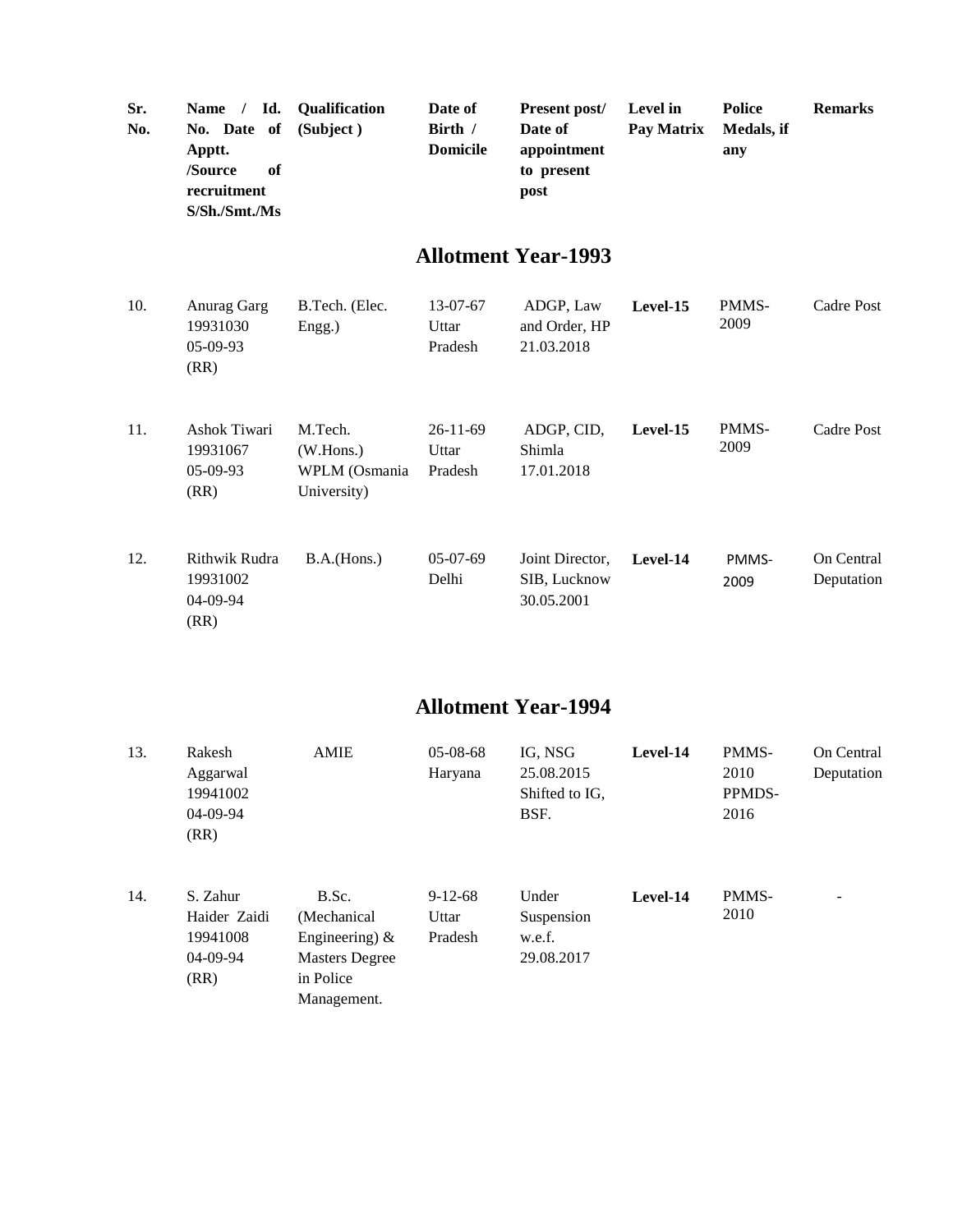| Sr.<br>No. | Name / Id.<br>No. Date<br>of<br>Apptt.<br>/Source<br>of<br>recruitment<br>S/Sh./Smt./Ms | Qualification<br>(Subject)                                              | Date of<br>Birth /<br><b>Domicile</b> | Present post/<br>Date of<br>appointment<br>to present<br>post                                              | Level in<br>Pay Matrix | <b>Police</b><br>Medals, if<br>any | <b>Remarks</b>           |
|------------|-----------------------------------------------------------------------------------------|-------------------------------------------------------------------------|---------------------------------------|------------------------------------------------------------------------------------------------------------|------------------------|------------------------------------|--------------------------|
|            |                                                                                         |                                                                         |                                       | <b>Allotment Year-1995</b>                                                                                 |                        |                                    |                          |
| 15.        | Satinder<br>Pal<br>Singh<br>19951009<br>03-09-95<br>(RR)                                | B.E. Engg.<br><b>LLM</b>                                                | $05-07-68$<br>Punjab                  | Director,<br>Ministry of<br>Housing and<br><b>Urban Poverty</b><br>Alleviation,<br>New Delhi<br>18.11.2015 | Level-14               | PMMS-<br>2011                      | On Central<br>Deputation |
| 16.        | N. Venugopal<br>(RR)<br>19951069<br>03-09-95                                            | M.Sc. Geology                                                           | $14 - 12 - 67$<br>Tamil<br>Nadu       | DIG, CISF,<br>Chennai<br>02.01.2012                                                                        | Level-14               | PMMS-<br>2011                      | On Central<br>Deputation |
|            |                                                                                         |                                                                         |                                       | <b>Allotment Year-1996</b>                                                                                 |                        |                                    |                          |
| 17.        | Satwant Atwal<br>Trivedi (RR)<br>19961011<br>04-09-96                                   | M.A.<br>(Psychology),<br><b>Advance Course</b><br>in German<br>language | 16-08-71<br>Himachal<br>Pradesh       | IG, BSF, New<br>Delhi.<br>23-03-2015                                                                       | Level-14               | PMMS-<br>2012                      | On Central<br>Deputation |
| 18.        | Ajay Kumar<br>Yadav (RR)<br>19961053<br>07-09-97                                        | $B.E.$ (Elec. $&$<br>Com.)                                              | 26-09-70<br>Delhi                     | IG, CRPF,<br>North East.<br>08.01.2018                                                                     | Level-14               |                                    | On Central<br>Deputation |
| 19.        | Abhishek<br>Trivedi (RR)<br>19961032<br>05-09-96                                        | MA, LLB                                                                 | 27-08-71<br>Bihar                     | IG, NSG,<br>New Delhi.<br>12.01.2015                                                                       | Level-14               | PMMS-<br>2012                      | On Central<br>Deputation |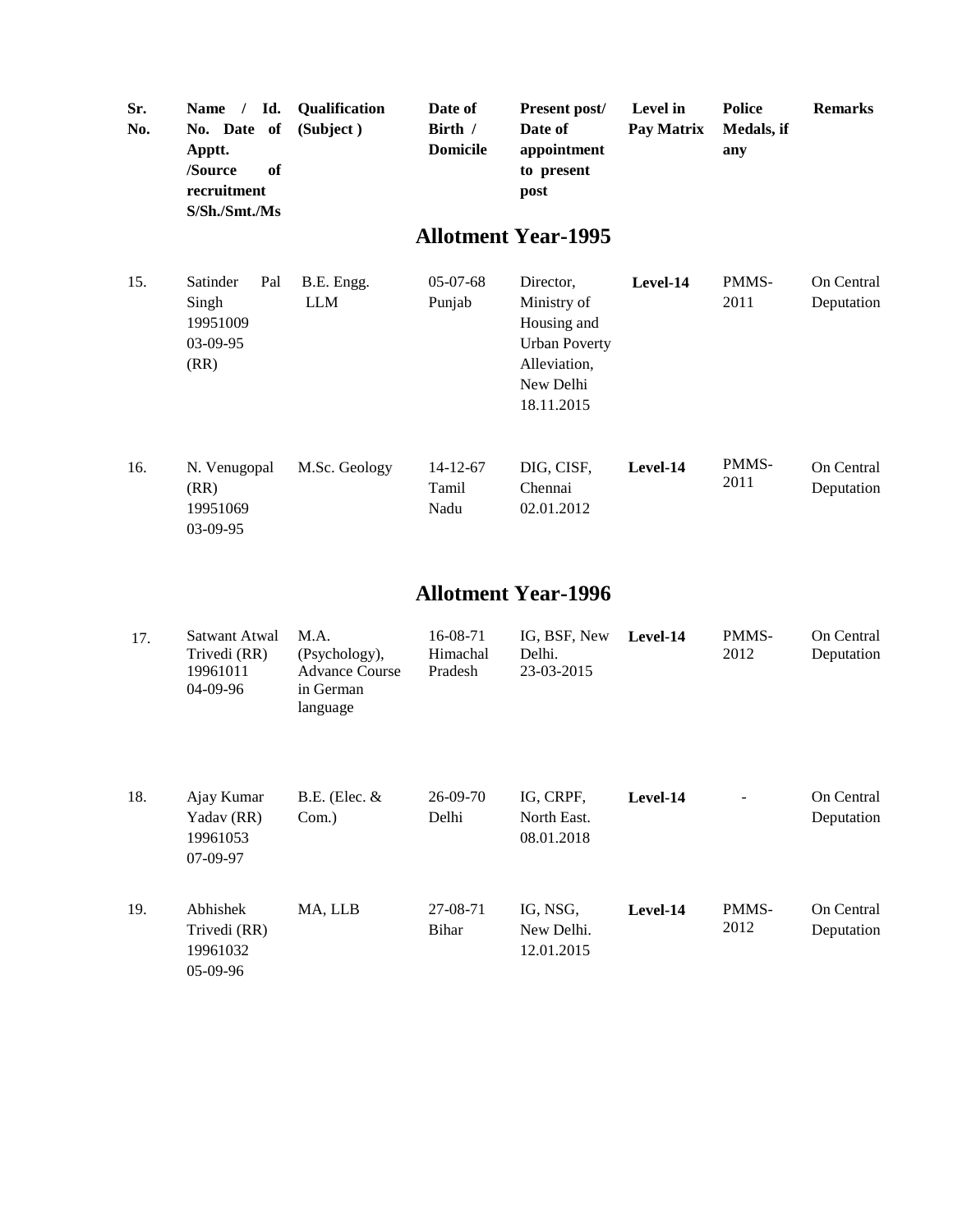| Sr.<br>No. | Name / Id.<br>No. Date of<br>Apptt.<br>/Source<br>of<br>recruitment<br>S/Sh./Smt./Ms | Qualification<br>(Subject)                                                                           | Date of<br>Birth /<br><b>Domicile</b> | Present post/<br>Date of<br>appointment<br>to present<br>post       | Level in<br>Pay Matrix | <b>Police</b><br>Medals, if<br>any | <b>Remarks</b> |
|------------|--------------------------------------------------------------------------------------|------------------------------------------------------------------------------------------------------|---------------------------------------|---------------------------------------------------------------------|------------------------|------------------------------------|----------------|
|            |                                                                                      |                                                                                                      |                                       | <b>Allotment Year-1997</b>                                          |                        |                                    |                |
| 20.        | <b>Anand Pratap</b><br>Singh (RR)<br>19971009<br>25-08-97                            | B.E.                                                                                                 | $05-05-71$<br>Uttar<br>Pradesh        | IGP, Police<br>Academy,<br>Training &<br>Research, HP<br>09.03.2018 | Level-14               | PMMS-<br>2013                      | Cadre Post     |
|            |                                                                                      |                                                                                                      |                                       | <b>Allotment Year-1998</b>                                          |                        |                                    |                |
| 21.        | Dinesh Kumar<br>Yadav<br>19981045<br>28-12-98<br>(RR)                                | BSc.(PCM)                                                                                            | 01.7.72<br>Uttar<br>Pradesh           | IGP,<br>On leave                                                    | Level-14               |                                    |                |
| 22.        | Himanshu<br>Misra, SPS<br>19982214<br>17.12.2009                                     | M.B.A                                                                                                | 01.06.62<br>Uttar<br>Pradesh          | IGP, AP&T,<br>Shimla<br>31.12.2015                                  | Level-14               |                                    | Cadre Post     |
|            |                                                                                      |                                                                                                      | <b>Allotment Year-1999</b>            |                                                                     |                        |                                    |                |
| 23.        | Gyaneshwar<br>Singh<br>19991017<br>20.9.99<br>(RR)                                   | <b>MPA</b>                                                                                           | 22.2.71<br>Uttar<br>Pradesh           | On Study<br>Leave<br>w.e.f.<br>03.07.2017 to<br>30.06.2018          | Level-14               | ۰                                  |                |
|            |                                                                                      |                                                                                                      |                                       | <b>Allotment Year-2000</b>                                          |                        |                                    |                |
| 24.        | Prakash<br>Jai<br>Singh<br>20001011<br>4.9.2000<br>(RR)                              | BA, LLB,<br>Master in Police<br>Management, Post<br>Graduate Diploma<br>in Industrial<br>Relations & | 10.7.67<br>Bihar                      | IGP,<br>SV&ACB, HQ,<br>Shimla.<br>20.05.2018                        | Level-14               |                                    | Cadre Post     |

Personal Management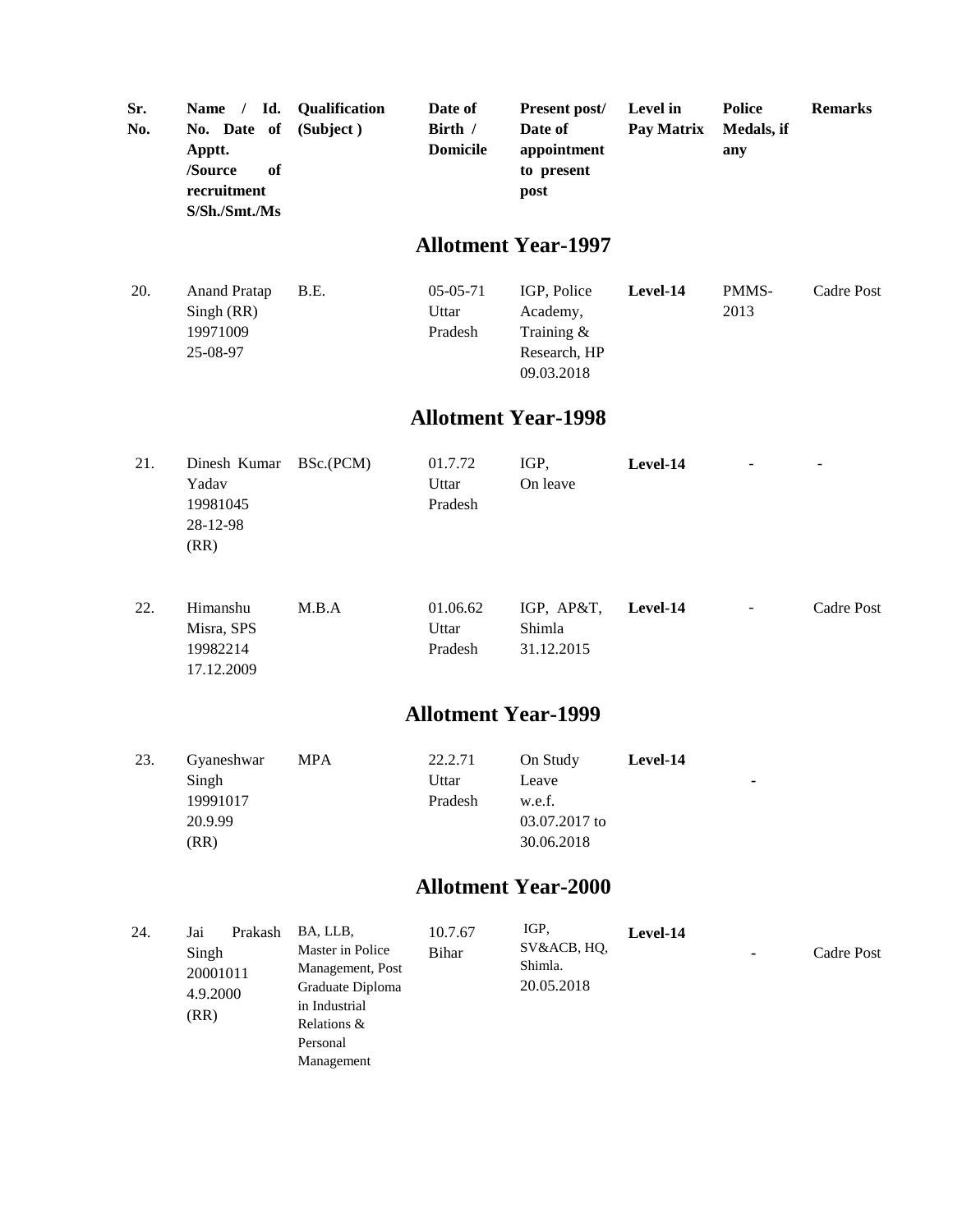| Sr.<br>No. | Name / Id.<br>No. Date of<br>Apptt.<br>/Source<br>of<br>recruitment<br>S/Sh./Smt./Ms | Qualification<br>(Subject) | Date of<br>Birth /<br><b>Domicile</b> | Present post/<br>Date of<br>appointment<br>to present<br>post       | Level in<br>Pay Matrix | <b>Police</b><br>Medals, if<br>any | <b>Remarks</b>           |  |  |  |
|------------|--------------------------------------------------------------------------------------|----------------------------|---------------------------------------|---------------------------------------------------------------------|------------------------|------------------------------------|--------------------------|--|--|--|
| 25.        | Arvind<br>Sharda, (SPS)<br>20002133<br>17.12.2009                                    | M.A                        | 23.2.59<br>Una, H.P                   | IGP, Welfare<br>& Admin.,<br>PHQ, Shimla.<br>20.05.2018             | Level-14               | Police<br>medal,<br>2006           | Cadre post               |  |  |  |
| 26.        | Diljeet Kumar<br>Thakur (SPS)<br>20012092<br>19.12.2011                              | B.A. (Hons), LLB           | 04.04.62<br>Kullu, H.P.               | IGP, CID<br>$(Int.)$ H.P<br>Shimla<br>06.01.2018                    | Level-14               |                                    | Cadre Post               |  |  |  |
|            | <b>Allotment Year-2001</b>                                                           |                            |                                       |                                                                     |                        |                                    |                          |  |  |  |
| 27.        | Dr. Atul<br>Kumar<br>Digambar<br>Fulzele<br>20011029<br>26.12.01 (RR)                | <b>MBBS</b>                | 29.6.73<br>Maharashtra                | On Training<br>(One year)<br>w.e.f.<br>13-7-2017 to<br>12-7-2018    | Level-13A              |                                    |                          |  |  |  |
| 28.        | Brij Mohan<br>Sharma (SPS)<br>20022248<br>19.12.2011                                 | MA (English)               | 25.09.58<br>Panchkula,<br>Haryana     | Principal,<br>CDTS,<br>Chandigarh<br>15.10.2013                     | Level-13A              | PMMS-<br>2012                      | On Central<br>Deputation |  |  |  |
| 29.        | Punita<br>Bhardwaj<br>(SPS)<br>20022249<br>19.12.2011                                | M.Phil                     | 18.12.60<br>U.P.                      | DIG, TT&R<br>Shimla<br>31.12.2015                                   | Level-13A              |                                    | Cadre Post               |  |  |  |
|            |                                                                                      |                            |                                       | <b>Allotment Year-2002</b>                                          |                        |                                    |                          |  |  |  |
| 30.        | Asif Jalal<br>20021021<br>2.9.2002<br>(RR)                                           | MA, M.Phil                 | 02.08.74<br>Bihar                     | DIG,<br>Southern<br>Range,<br>Shimla, Addl.<br>Charge DIG,<br>Crime | Level-13A              |                                    | Cadre Post               |  |  |  |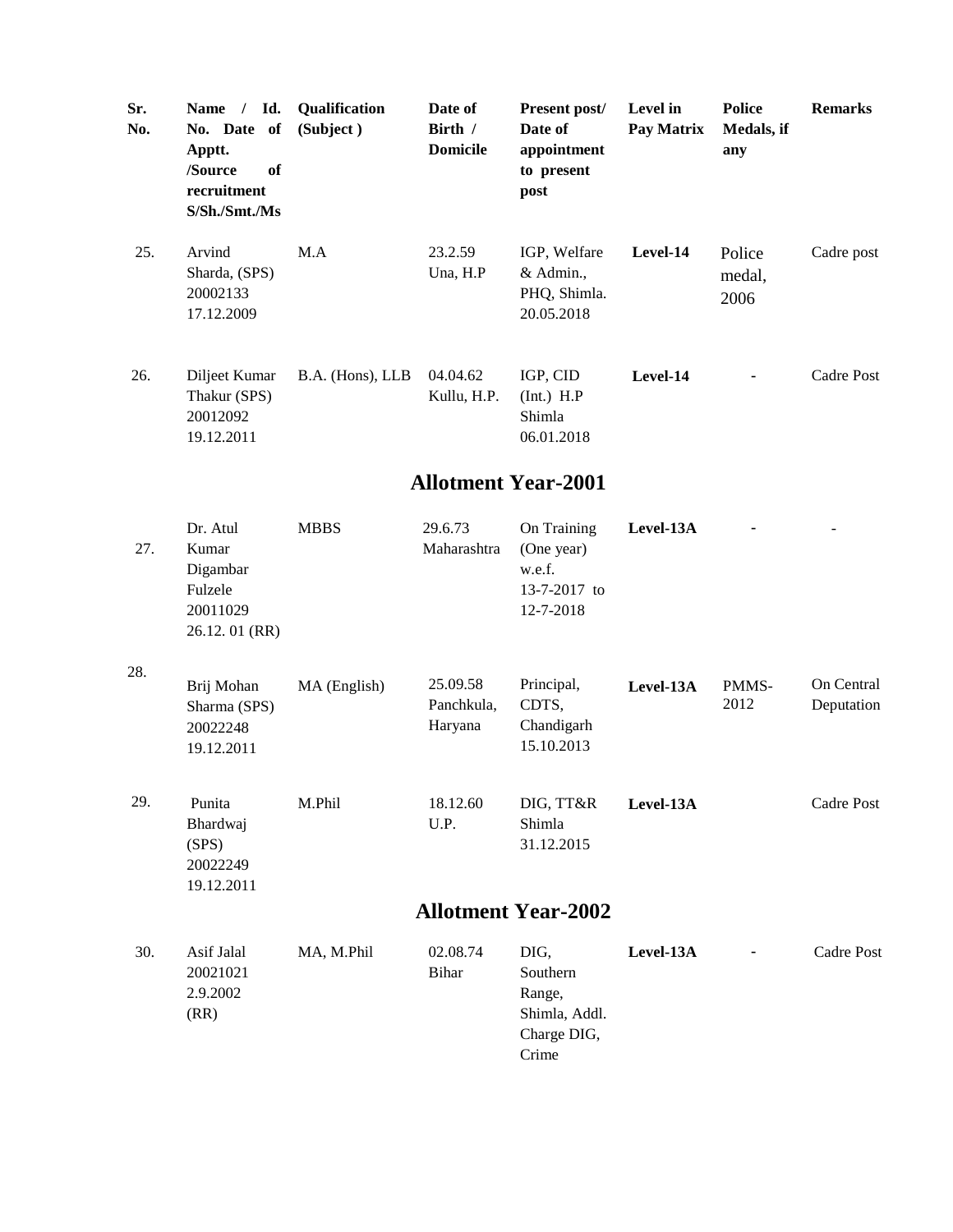| Sr.<br>No. | Id.<br>Name $/$<br>No. Date of<br>Apptt.<br>/Source<br>of<br>recruitment<br>S/Sh./Smt./Ms | Qualification<br>(Subject)                                         | Date of<br>Birth /<br><b>Domicile</b> | Present post/<br>Date of<br>appointment<br>to present<br>post                         | Level in<br>Pay Matrix | <b>Police</b><br>Medals, if<br>any | <b>Remarks</b>            |
|------------|-------------------------------------------------------------------------------------------|--------------------------------------------------------------------|---------------------------------------|---------------------------------------------------------------------------------------|------------------------|------------------------------------|---------------------------|
|            |                                                                                           |                                                                    |                                       | <b>Allotment Year-2003</b>                                                            |                        |                                    |                           |
| 31.        | Pupul<br>Dutta<br>Prasad<br>20031015<br>01.09.03<br>(RR)                                  | M.A<br>M.Sc (Human<br>Rights)                                      | 01.03.80<br><b>Bihar</b>              | Sr. S.P.<br>NHRC, New<br>Delhi<br>04.01.2012                                          | Level-13A              |                                    | On Central<br>Deputation  |
| 32.        | Kapil Sharma<br>(SPS)<br>20042110<br>19.12.2011                                           | M.Phil (English)                                                   | 21.03.61<br>Kullu H.P.                | DIGP, CR,<br>Mandi.<br>08.01.2017                                                     | Level-13A              |                                    | Cadre post                |
| 33.        | Rameshwar<br><b>Singh Thakur</b><br>(SPS)<br>20062494<br>19.12.2011                       | B.A. (Hons)                                                        | 12.09.64<br>Shimla<br>H.P.            | Deputy<br>Director, Wild<br>Life Crime<br>Control<br>Bureau,<br>N/Delhi<br>28.01.2013 | Level-13               | PPM-2016                           | On Central<br>Deputation. |
|            |                                                                                           |                                                                    | <b>Allotment Year-2004</b>            |                                                                                       |                        |                                    |                           |
| 34.        | Sonal Mohan<br>Aganihotri<br>20041015<br>6.9.2004<br>(RR)                                 | B.E.<br>Mater of Arts<br>(Fraud and<br>Financial<br>Investigation) | 17.1.77<br>Maharashtra                | SP, CBI,<br>SCB, New<br>Delhi<br>31.05.2012                                           | Level-13A              |                                    | On Central<br>Deputation  |
| 35.        | Prem Kumar<br>Thakur, (SPS)<br>20062498<br>05.06.2012                                     | B.Com., LLB                                                        | 28.02.66<br>Kullu, H.P.               | Commandant,<br>$6th$ IRBn.,<br>Kolar, Distt.<br>Sirmour.<br>26.08.2017                | Level-13A              |                                    | Cadre Post                |
|            |                                                                                           |                                                                    | <b>Allotment Year-2005</b>            |                                                                                       |                        |                                    |                           |
| 36.        | Sumedha<br>20051004<br>22.8.2005<br>(RR)                                                  | M.Com.                                                             | 26.11.78<br>Punjab                    | Sr. S.P.,<br>NHRC, New<br>Delhi.<br>23.12.2014                                        | Level-12               |                                    | On Central<br>Deputation  |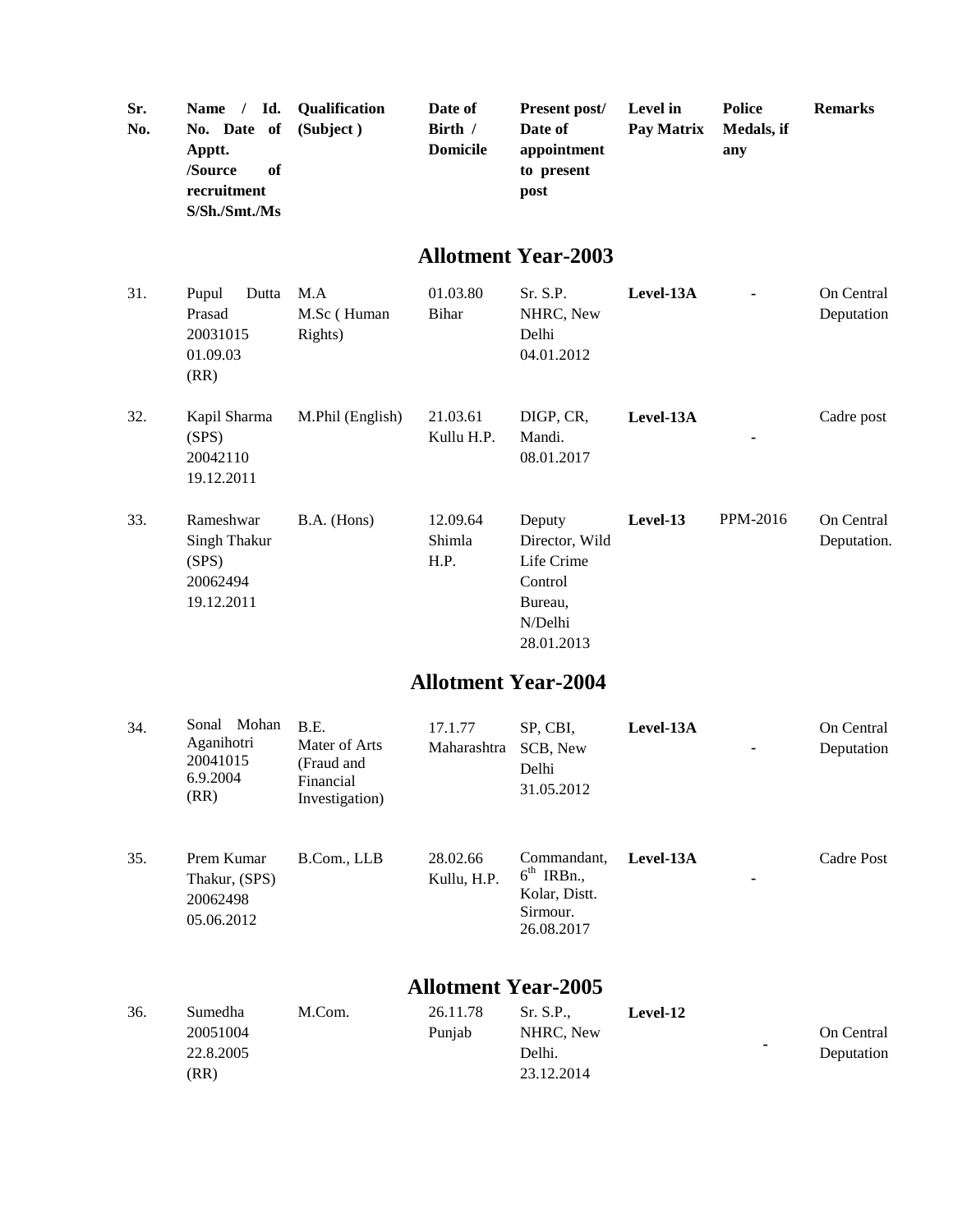| Sr.<br>No. | Name / Id.<br>No. Date of<br>Apptt.<br>/Source<br>of<br>recruitment<br>S/Sh./Smt./Ms | Qualification<br>(Subject)                                | Date of<br>Birth /<br><b>Domicile</b>        | Present post/<br>Date of<br>appointment<br>to present<br>post             | Level in<br>Pay Matrix | <b>Police</b><br>Medals, if<br>any | <b>Remarks</b>           |
|------------|--------------------------------------------------------------------------------------|-----------------------------------------------------------|----------------------------------------------|---------------------------------------------------------------------------|------------------------|------------------------------------|--------------------------|
| 37.        | Santosh Patial<br>(SPS)<br>20062495<br>19.12.2011                                    | BE(Civil),<br>MBA(HR)<br>ME (Civil Eng. in<br>Structures) | $26 - 02 - 68$<br>Distt.<br>Hamirpur<br>H.P. | SP, Distt.<br>Kangra.<br>w.e.f.<br>06.01.2018                             | Level-13               |                                    | Cadre Post               |
| 38.        | Sunil Kumar<br>(SPS)<br>20062496<br>19.12.2011                                       | M.Com.                                                    | $27-02-62$<br>Kangra<br>H.P.                 | Commdt. 4 <sup>th</sup><br>IRBn.<br>Jangleberi,<br>Hamirpur<br>26.08.2017 | Level-13               |                                    | Cadre Post               |
| 39.        | <b>Bimal Gupta</b><br>(SPS)<br>20072523<br>19.07.2013                                | M.A.(Police<br>Administration)                            | 26.10.72,<br>H.P.                            | S.P,<br>SV&ACB,<br>(NR),<br>Dharamshala<br>17.01.2013                     | Level-13               |                                    | Cadre Post               |
|            |                                                                                      |                                                           |                                              | <b>Allotment Year-2006</b>                                                |                        |                                    |                          |
| 40.        | Ashok Kumar<br>20061149<br>29.8.2006<br>(RR)                                         | B.Sc.                                                     | 2.7.1977<br>Uttar<br>Pradesh                 | S.P. Disst.<br>Bilaspur. HP<br>17.01.2018                                 | Level-12               |                                    | <b>Cadre Post</b>        |
| 41.        | Abhishek<br>Dullar<br>20061292<br>30.8.2006<br>(RR)                                  | B.Tech.                                                   | 22.3.80<br>Rajasthan                         | S.P. CBI,<br>New Delhi<br>09.02.2016                                      | Level-12               |                                    | On Central<br>Deputation |
| 42.        | Madhu Sudan B.A.<br>(SPS)<br>20072464<br>19.12.2011                                  |                                                           | 27-11-1963<br>Kangra.<br>H.P.                | SP. Distt.<br>Solan, HP<br>05.05.2018                                     | Level-13               |                                    | <b>Cadre Post</b>        |
| 43.        | Rani Bindu<br>(SPS)<br>20072465<br>19.12.2011                                        | M.Phil.<br>(Economics)                                    | 21-01-68<br>Panchkula<br>(Haryana)           | SP, Police<br>Distt. Baddi,<br>HP<br>23.02.2018                           | Level-13               |                                    | Cadre Post               |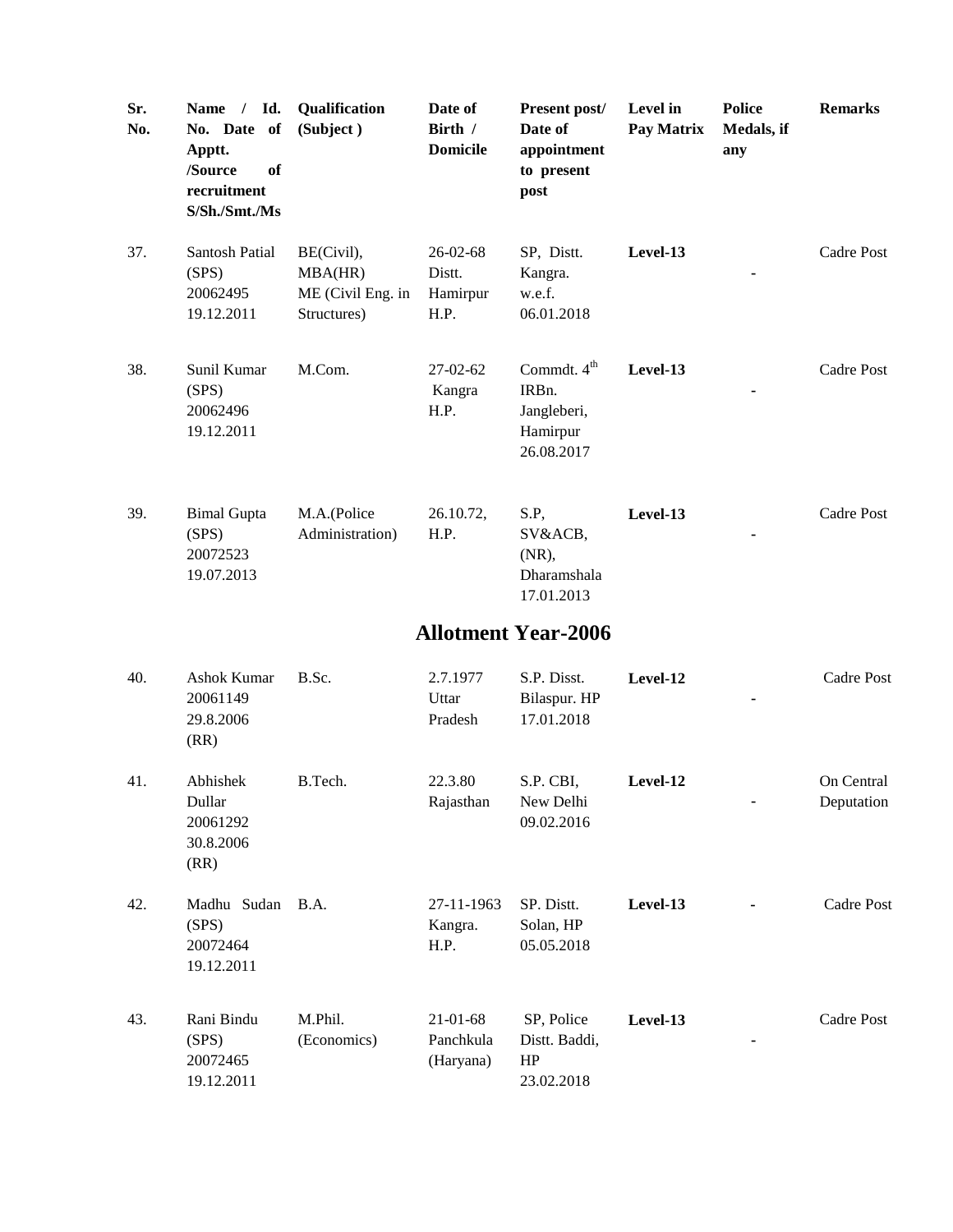| Sr. | Name / Id. Qualification                                               |           | Date of                    | <b>Present post/</b>                         | <b>Level</b> in | Police            | <b>Remarks</b> |  |  |
|-----|------------------------------------------------------------------------|-----------|----------------------------|----------------------------------------------|-----------------|-------------------|----------------|--|--|
| No. | No. Date of<br>Apptt.<br>/Source<br>of<br>recruitment<br>S/Sh./Smt./Ms | (Subject) | Birth /<br><b>Domicile</b> | Date of<br>appointment<br>to present<br>post | Pay Matrix      | Medals, if<br>any |                |  |  |
|     | <b>Allotment Year-2007</b>                                             |           |                            |                                              |                 |                   |                |  |  |

Delhi

44. Veena Bharti 20071103 18.8.2007 (RR) MBA 24.08.77

> Sharma (SPS) 20092711 17.12.2014

M. Phil.(Police Admn.)

Bilaspur, H.P.

Distt. Mandi 17.01.2018

Assit, Director, SVP National Police Academy, Hyderabad 09.11.2015 **Level-12 -** On Central

Deputation.

.

| 45. | S.Arul Kumar<br>(RR)<br>20081095<br>22.12.2008           | BE (Civil Eng.)                | 29.1.82,<br>Coimbatore.<br>Tamil Nadu  | Asstt.<br>Director, IB,<br>New Delhi.<br>30.07.2014       | Level-12 | On Central<br>Deputation |
|-----|----------------------------------------------------------|--------------------------------|----------------------------------------|-----------------------------------------------------------|----------|--------------------------|
| 46. | G. Sivakumar<br>(RR)<br>20081203<br>01.09.2009           | <b>BBM</b>                     | 29.1.1977<br>Coimbatore,<br>Tamil Nadu | Dy. Passport<br>Officer<br>Mallapuram<br>19.11.2015       | Level-12 | On Central<br>Deputation |
| 47. | Ajay Krishan<br>Sharma (SPS)<br>20082548<br>20.11.2013   | M.Sc.(Chemistry)               | 1.10.69<br>Hamirpur,<br>H.P.           | S.P, IB, New<br>Delhi<br>24.05.2013                       | Level-13 | On Central<br>Deputation |
| 48. | Dr. D.K.<br>Chaudhary<br>(SPS)<br>20082549<br>20.11.2013 | M.Sc., M.Phil,<br>Phd. Zoology | 12.12.1967<br>Kangra,<br>H.P.          | S.P.,<br>SV&ACB,<br>Mandi, Distt.<br>Mandi.<br>09.03.2018 | Level-13 | Cadre post               |
|     |                                                          |                                |                                        | <b>Allotment Year-2009</b>                                |          |                          |
| 49. | Gurdev                                                   | M.Sc. (Forestry),              | 31.01.1971                             | S.P.                                                      | Level-13 | Cadre post               |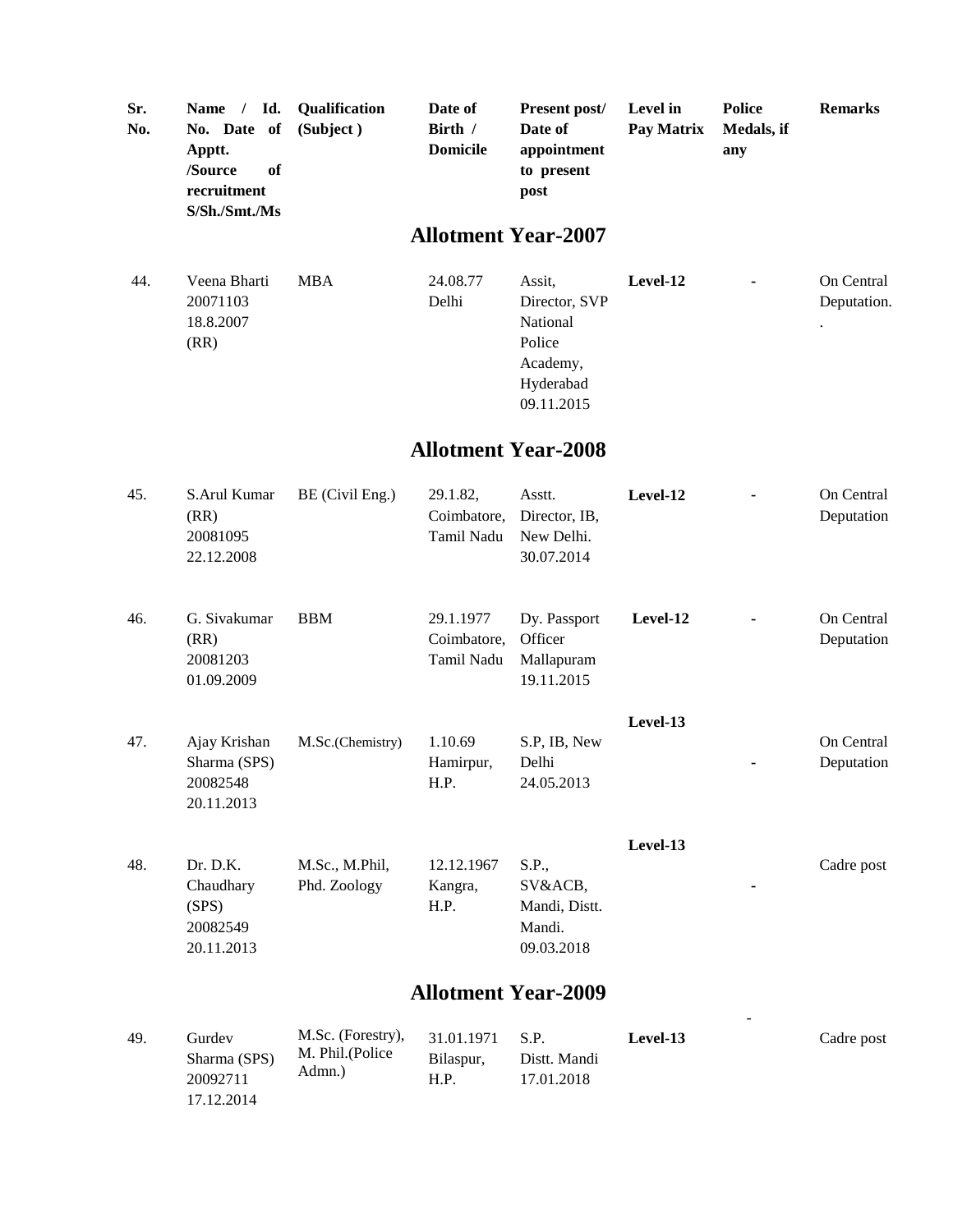| Sr.<br>No. | Id.<br><b>Name</b><br>No. Date of<br>Apptt.<br>of<br>/Source<br>recruitment<br>S/Sh./Smt./Ms | <b>Oualification</b><br>(Subject) | Date of<br>Birth /<br><b>Domicile</b> | Present post/<br>Date of<br>appointment<br>to present<br>post      | Level in<br>Pay Matrix | <b>Police</b><br>Medals, if<br>any | <b>Remarks</b>           |
|------------|----------------------------------------------------------------------------------------------|-----------------------------------|---------------------------------------|--------------------------------------------------------------------|------------------------|------------------------------------|--------------------------|
| 50.        | Vimukat<br>Ranjan (SPS)<br>20092712<br>17.12.2014                                            | M.A, M.Phil                       | 14.03.1971<br>Hamirpur,<br>H.P.       | S.P., SPG,<br>New Delhi.<br>08.11.2012                             | Level-13               | $\overline{a}$                     | On Central<br>Deputation |
| 51.        | Anupum<br>Sharma (SPS)<br>20092713<br>17.12.2014                                             | B.E. (Civil).                     | 07.03.1972<br>Shimla.<br>H.P.         | Commandant,<br>2nd IRBn.<br>Sakoh, Distt.<br>Kangra.<br>26.08.2017 | Level-13               |                                    | Cadre post               |

| 52. | Mohit Chawla<br>(RR)<br>20101110<br>30.08.2010                | M.A Economics<br>P.G. CCL        | 13.1.82<br>Ambala,<br>Haryana | S.P.,<br>Temporary<br>posted at<br>PHQ,<br>01.05.2018                                             | Level-11 |                  |
|-----|---------------------------------------------------------------|----------------------------------|-------------------------------|---------------------------------------------------------------------------------------------------|----------|------------------|
| 53. | Soumya<br>Sambasivan<br>(RR)<br>20101132<br>30.08.2010        | B.Sc. Bio. Tech.<br><b>PGDBA</b> | 24.3.80<br>Palghat,<br>Kerala | SP, PTC,<br>Daroh against<br>the post of<br>Principal,<br>PTC, Daroh,<br>Kangra, HP<br>17.01.2018 | Level-11 | Cadre Post       |
| 54. | Rahul Nath,<br>IPS (RR)<br>20101776<br>03.02.2011             | B.A                              | 31.08.79,<br>Kullu, H.P       | AIG, PHQ,<br>Shimla.<br>21.02.2018                                                                | Level-11 | Cadre Post       |
| 55. | Shubhra<br>Tiwari Hira<br>(SPS)<br>99992932<br>4.12.2015      | M.Phil.                          | 22.02.1969                    | SP, NCB,<br>Shimla<br>17.01.2018                                                                  | Level-13 | Ex-Cadre<br>Post |
| 56. | Dr. Virender<br>Singh Tomar<br>(SPS)<br>99992933<br>4.12.2015 | M.Sc. Ph.D.<br>MBA.              | 05.05.1967<br>Haryana         | S.P.<br>On One year<br>leave w.e.f.<br>04.04.2018                                                 | Level-13 |                  |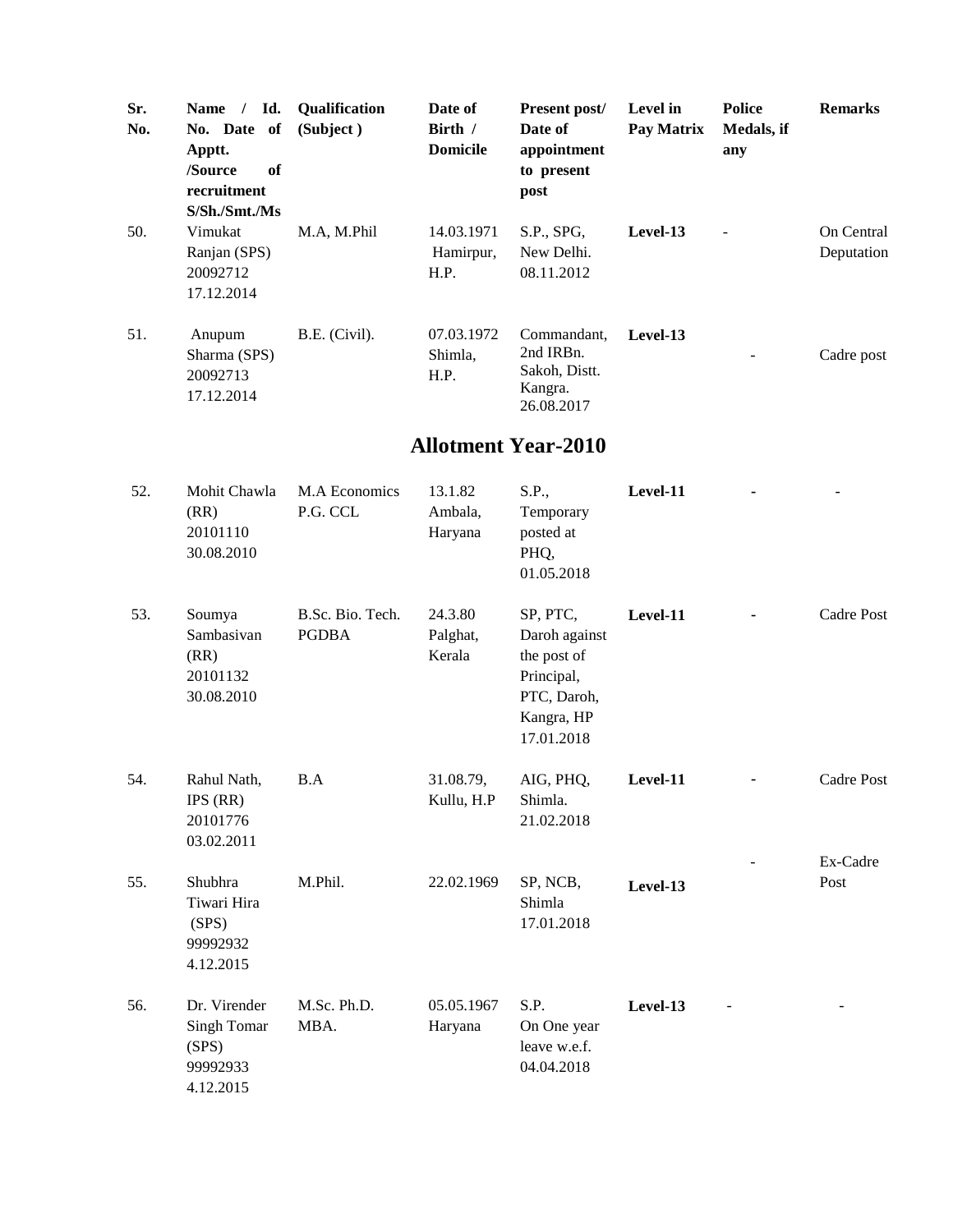| Sr.<br>No. | Name / Id.<br>No. Date of<br>Apptt.<br>/Source<br>of<br>recruitment<br>S/Sh./Smt./Ms | Qualification<br>(Subject) | Date of<br>Birth /<br><b>Domicile</b> | Present post/<br>Date of<br>appointment<br>to present<br>post          | Level in<br>Pay Matrix | <b>Police</b><br>Medals, if<br>any | Sr. No.                 |
|------------|--------------------------------------------------------------------------------------|----------------------------|---------------------------------------|------------------------------------------------------------------------|------------------------|------------------------------------|-------------------------|
| 57.        | Ranjana<br>Chauhan<br>(SPS)<br>99992934<br>4.12.2015                                 | B.Sc.                      | 13.02.1971<br>H.P.                    | S.P.<br>Lokayukta &<br>Addl. Charge<br>of HRC,<br>Shimla<br>07.05.2015 | Level-13               |                                    | Ex-Cadre<br>post        |
|            |                                                                                      |                            |                                       | <b>Allotment Year - 2011</b>                                           |                        |                                    |                         |
| 58.        | Raman Kumar<br>Meena, IPS<br>(RR)<br>20111681<br>29.08.2011                          | B.A, B Ed                  | 22.7.85<br>Alwar<br>(Rajasthan)       | S.P., Distt.<br>Hamirpur, HP.<br>22.07.2017                            | Level-11               |                                    | Cadre Post              |
| 59.        | Anjum Ara<br>(RR)<br>20111409<br>19.12.2011                                          | B. Tech                    | 17.11.1984<br>U.P.                    | Commandant,<br>3rd IRBn.,<br>Pandoh,<br>Mandi<br>17.01.2018            | Level-11               |                                    | Cadre Post              |
| 60.        | Omapati<br>Jamwal (SPS)                                                              | M.Sc.(Physics)             | 29-06-1970<br>Bilaspur,<br>H.P.       | SP, Distt.<br>Shimla.<br>06.01.2018                                    | Level-13               | $\overline{\phantom{a}}$           | Cadre Post              |
| 61.        | Arvind<br>Digvijay Negi<br>(SPS)                                                     | <b>BA</b>                  | 28-05-1972<br>Shimla,<br>H.P.         | SP, NIA, New<br>Delhi.<br>04.10.2010                                   | Level-13               |                                    | On Centre<br>Deputation |

| 62. | Rohit Malpani B.Tech. |                 | 21.06.1986 | SP., Distt. | Level-11 | Cadre Post |
|-----|-----------------------|-----------------|------------|-------------|----------|------------|
|     | 20121192              | (Electrical)    | Rajasthan  | Sirmour     |          |            |
|     | 24.12.2012            | M. Tech.        |            | 19.07.2017  |          |            |
|     | (RR)                  | (Communication) |            |             |          |            |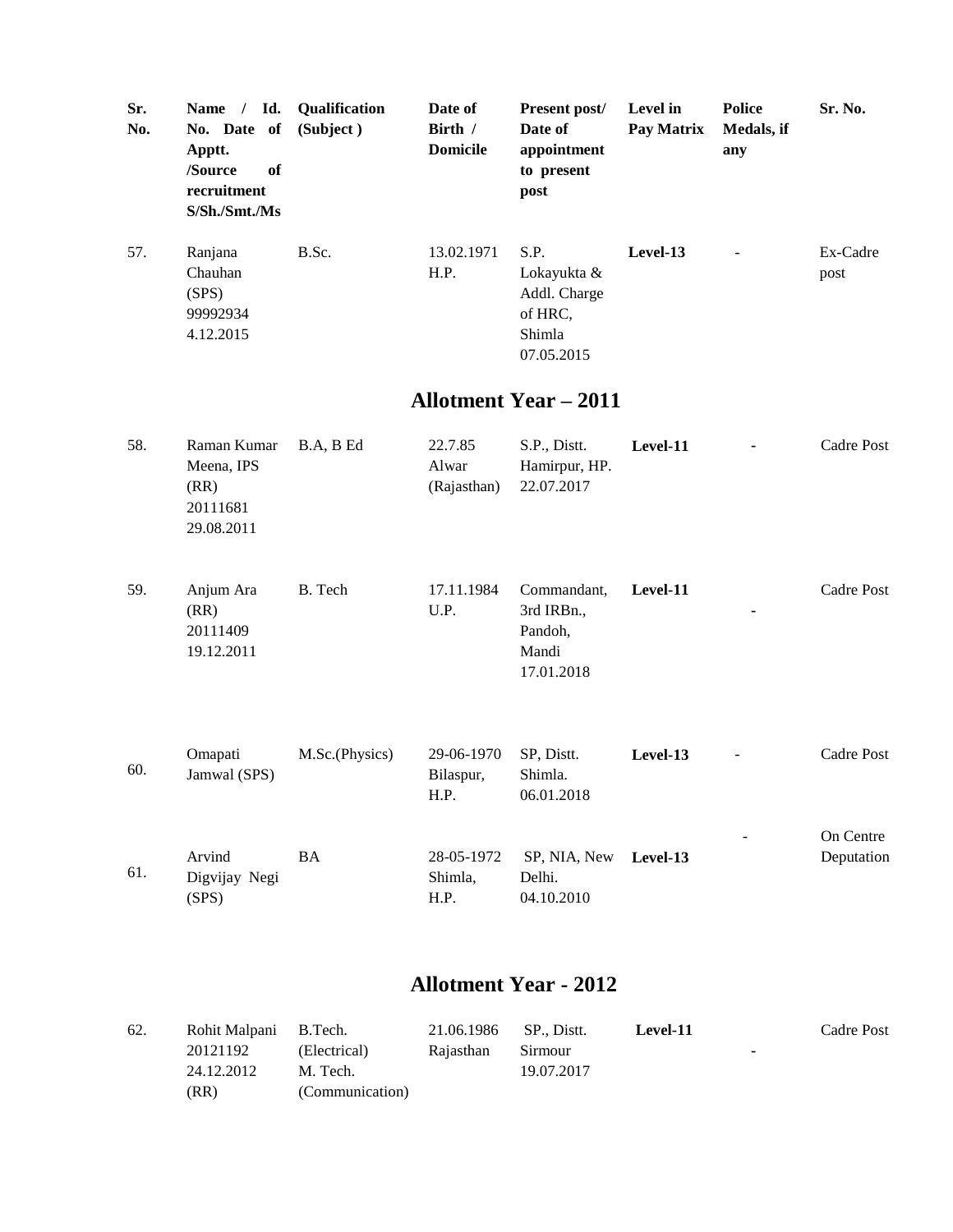| Sr.<br>No. | Name / Id.<br>No. Date of<br>Apptt.<br>/Source<br>of<br>recruitment<br>S/Sh./Smt./Ms | Qualification<br>(Subject) | Date of<br>Birth /<br><b>Domicile</b>                  | Present post/<br>Date of<br>appointment<br>to present<br>post                          | Level in<br>Pay<br><b>Matrix</b> | <b>Police</b><br>Medals, if<br>any | Sr. No.             |
|------------|--------------------------------------------------------------------------------------|----------------------------|--------------------------------------------------------|----------------------------------------------------------------------------------------|----------------------------------|------------------------------------|---------------------|
| 63.        | Shalini<br>Agnihotri<br>20121285<br>24.12.2012<br>(RR)                               | P.G.                       | 14.01.1989<br>Una, H.P.                                | SP, Distt.<br>Kullu, HP,<br>22.07.2017                                                 | Level-11                         |                                    | Cadre Post          |
|            |                                                                                      |                            |                                                        | <b>Allotment Year, 2013</b>                                                            |                                  |                                    |                     |
| 64.        | Gaurav Singh.<br>20131394<br>(RR)                                                    | BE                         | 01.07.1990<br>U.P.                                     | Commandant,<br>5th IRBn.<br>(Mahila),<br>Bassi., Distt.<br>Bilaspur, HP.<br>23.02.2018 | Level-11                         |                                    | Cadre Post          |
| 65.        | Arjit Sen<br>Thakur (RR)<br>20131842<br>02.09.2013                                   | <b>BE</b>                  | 16.10.1983<br>Chamba,<br>H.P.                          | ADC to HE<br>Governor, HP.<br>11.07.2017                                               | Level-11                         |                                    | Ex-Cadre<br>Post    |
|            |                                                                                      |                            | <b>Allotment Year, 2014</b>                            |                                                                                        |                                  |                                    |                     |
| 66.        | Sakshi Verma<br>(RR)<br>20141175<br>22.12.2014                                       | <b>NA</b>                  | 31.08.1988<br>Patiala                                  | SP, Kinnaur<br>17.01.2018                                                              | Level-11                         |                                    | Cadre Post          |
| 67         | Monika<br>Bhutunguru<br>(RR)<br>20141829<br>22.12.2014                               | <b>NA</b>                  | 14.10.1986<br>Lahul &<br>Spiti,<br>Himachal<br>Pradesh | SP, Distt.<br>Chamba<br>21.02.2018                                                     | Level-11                         |                                    | Cadre Post          |
|            |                                                                                      |                            | <b>Allotment Year, 2015</b>                            |                                                                                        |                                  |                                    |                     |
| 68.        | Sh. Abhishek<br>Yadav (RR)                                                           |                            | <b>UP</b>                                              | ASP, Kullu                                                                             | Level-10                         |                                    | Jr. Post            |
| 69.        | Manav Verma<br>(RR)                                                                  |                            | HP                                                     | Under<br>Training                                                                      | Level-10                         |                                    | Training<br>Reserve |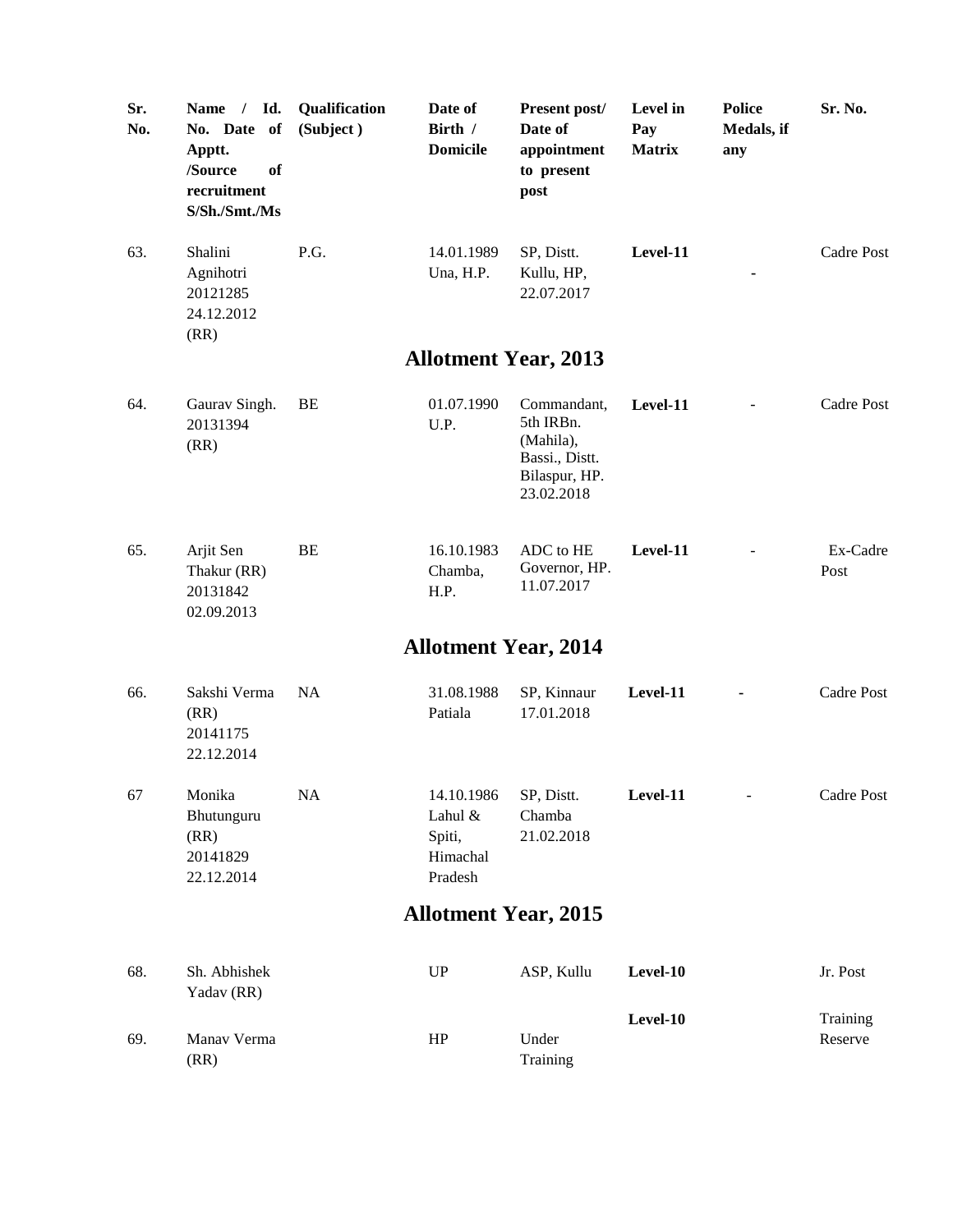| Sr.<br>No. | Id.<br>$\frac{1}{2}$<br><b>Name</b><br>No. Date of<br>Apptt.<br>of<br>/Source<br>recruitment<br>S/Sh./Smt./Ms | Qualification<br>(Subject)     | Date of<br>Birth /<br><b>Domicile</b> | Present post/<br>Date of<br>appointment<br>to present<br>post | Level in<br>Pay Matrix | <b>Police</b><br>Medals, if<br>any | Sr. No.          |
|------------|---------------------------------------------------------------------------------------------------------------|--------------------------------|---------------------------------------|---------------------------------------------------------------|------------------------|------------------------------------|------------------|
|            |                                                                                                               |                                |                                       | <b>Allotment Year, 2016</b>                                   |                        |                                    |                  |
| 70.        | Akriti (RR)                                                                                                   |                                | HP                                    | ASP,<br>Hamirpur                                              | Level-10               |                                    | Jr. Post         |
| 71.        | Vatsala Gupta<br>(RR)                                                                                         |                                | UP                                    | ASP, Bilaspur                                                 | Level-10               |                                    | Jr. post         |
| 72.        | Dr. Khushal<br>Chand Sharma.<br>(SPS)                                                                         | Phd. (Sociology)<br><b>MBA</b> | HP                                    | S.P., Law $&$<br>Order, PHQ<br>19.07.2016                     | Level-11               |                                    | Cadre post       |
| 73.        | Sanjeev<br>Kumar Gandhi<br>(SPS)                                                                              | BA, LLB                        | HP                                    | Commandant,<br>Ist HPAP,<br>Junga, Shimla                     | Level-11               |                                    | Cadre post       |
|            |                                                                                                               |                                |                                       | 18.01.2018                                                    |                        |                                    |                  |
| 74.        | Dr. Ramesh<br>Chander<br>Chhajta                                                                              | L.L.M.                         | HP                                    | S.P., PTC,<br>Daroh, Distt.<br>Kangra, HP                     | Level-11               |                                    | Ex-Cadre<br>post |
|            | (SPS)                                                                                                         |                                |                                       | 06.01.2018                                                    |                        |                                    |                  |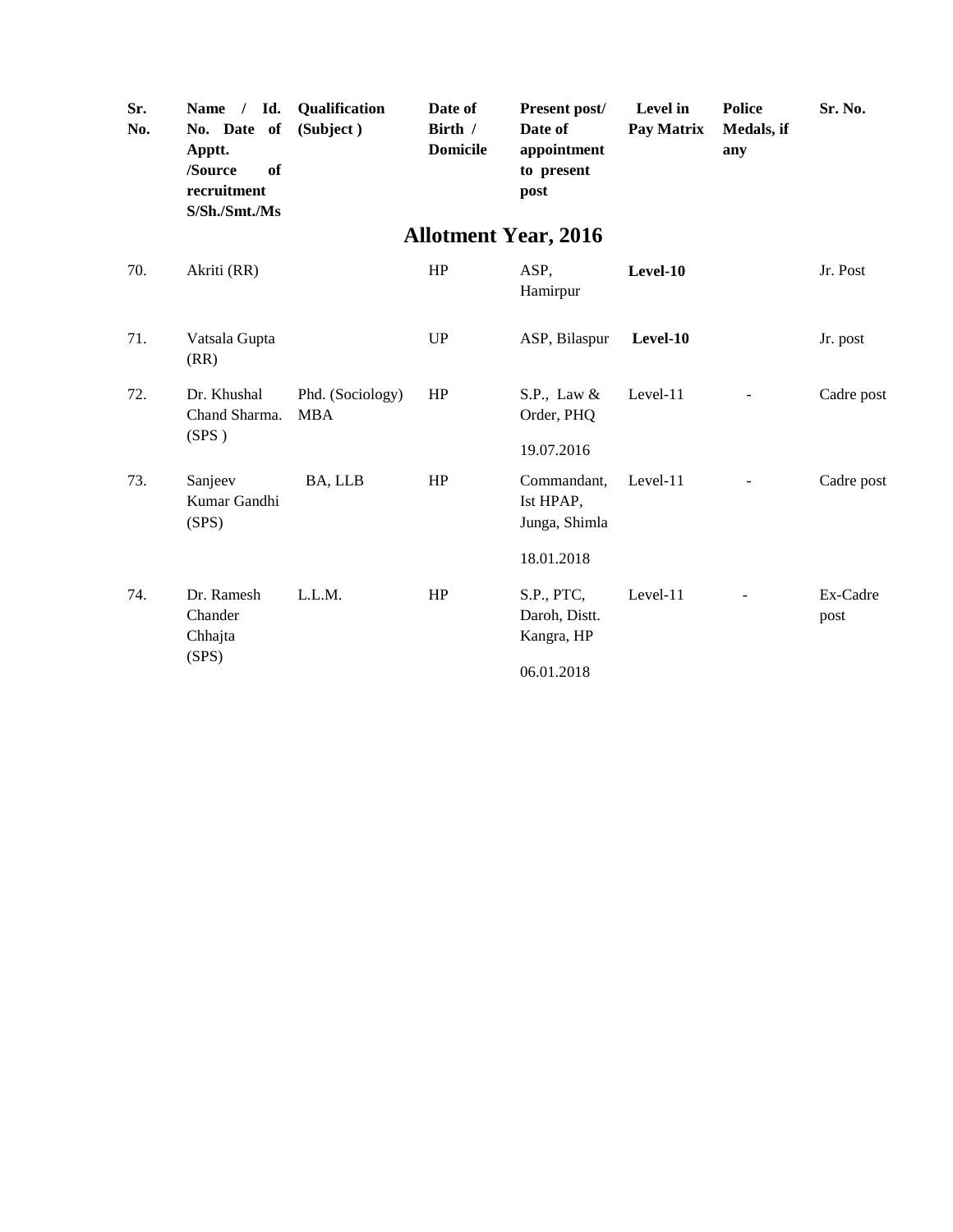#### **SANCTIONED STRENGTH OF HIMACHAL PRADESH POLICE SERVICE AS ON 31.05.2018 Details of Sanctioned Permanent Posts**

| Sr.            | <b>Designation of the Posts</b>                                                                           |              |
|----------------|-----------------------------------------------------------------------------------------------------------|--------------|
| No.            |                                                                                                           | No. of Posts |
| $\mathbf{1}$   | Police Welfare Officer                                                                                    | 01           |
| $\overline{2}$ | Addl. S.P.(for Shimla-2, Dharamshala-2, and one each for Mandi, Solan, Sirmour, Chamba,                   | 13           |
|                | Kullu, Hamirpur, Una, Bilaspur and Police Distt. Baddi)                                                   |              |
| 3              | Addl SP(R&T)/CID                                                                                          | 02           |
| $\overline{4}$ | Addl SP.s (3 each for $1st$ , $2nd$ , $3rd$ , $4th$ & $5th$ & $6th$ IRBns).                               | 18           |
| 5.             | Additional S.P. for H.P. Institute of Police Studies, Sakoh                                               | 01           |
| 6              | Dy.S.P. (One each for all Districts except Kangra)                                                        | 11           |
| $\tau$         | Dy. SP (City) Shimla                                                                                      | 01           |
| 8              | S.D.P.Os (One each for Kangra, Palampur, Sundernagar, Nalagarh, Nurpur, Paonta-Sahib, Rohru,              | 30           |
|                | Rampur, Ani, Dalhousie, Rajgarh, Dehra, Parwanoo, Salooni, Manali, Theog, Sarkaghat, Jawali,              |              |
|                | Amb, Ghumaarwin, Barsar, Baijnath, Haroli, Padar, Jawalamukhi, Bhabanagar, Karsog,                        |              |
|                | Darlaghat, Kaza & Sangrah                                                                                 |              |
| 9              | Dy. SP (CID/Crime), Spl Branch, SCRB (Comp), Kangra & Mandi                                               | 05           |
| 10             | Dy.S.P CM Security                                                                                        | 01           |
| 11             | Dy. S.P, PTC Daroh                                                                                        | 03           |
| 12             | Dy. SPs SV&ACB                                                                                            | 03           |
| 13             | Dy. SPs (Bn)( $1st$ , $2nd$ & $3rd$ . IRBns                                                               | 20           |
| 14             | Dy. SP for Anti corruption Units (one each for Shimla, Mandi, Dharamshala, Solan, Hamirpur,               | 12           |
|                | Kullu, Chamba, Nahan, Una and Bilaspur, Kinnaur & L&S).                                                   |              |
| 15.            | Dy. S.P.s 7 each for $4^{\text{th}}$ , $5^{\text{th}}$ and                                                | 20           |
|                | 6 post of Dy. SP for 6 <sup>th</sup> IRBn (one post of Dy.SP. transfered to SDPO, Sangrah, Distt Sirmour) |              |
| 16             | Dy. S.P. for HP Institute Police Studies                                                                  | 03           |
| 17.            | Dy. SP for Distt. Police BBN                                                                              | 01           |
| 18.            | Dy. SP, Cyber Crime Police Station, Shimla                                                                | 01           |
| 19.            | Dy. SP, NDPS Crime Control Units (Kullu, Shimla & Kangra)                                                 | 03           |
| 20.            | Staff Officer (Dy. SP), one each for IGP Ranges (Northern, Sourthern & Central)                           | 03           |
|                | <b>Total Duty Posts</b>                                                                                   | 151          |
|                | <b>Total Duty posts</b><br>i.                                                                             | 151          |
|                | ii.<br>Deputation reserve                                                                                 | 12           |
|                | iii.<br>Leave reserve                                                                                     | 10           |
|                | Training reserve<br>iv.                                                                                   | 10           |
|                |                                                                                                           | 183          |
|                | <b>Total Authorized Strength</b>                                                                          |              |

| Direct recruitments posts | 73         |
|---------------------------|------------|
| <b>Promotion posts</b>    | <b>110</b> |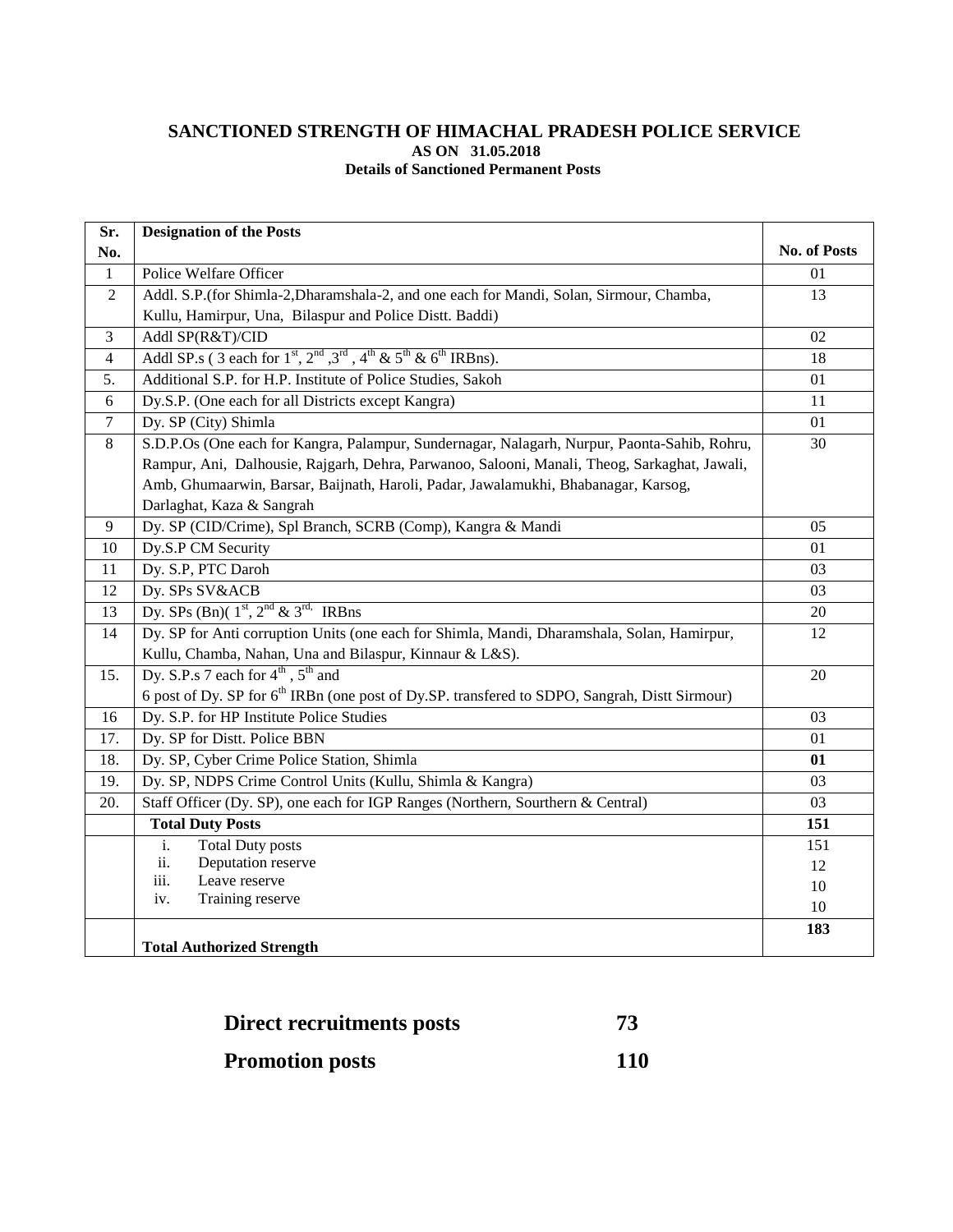## **Himachal Pradesh Police Services**

| Sr. No. | Name of the<br>Officers/source<br>of<br>recruitment/Edu.<br>Qualification<br>S/Sh./Smt./Ms.                                                                                                                                                                | Date of<br>birth | Date of<br>officiating<br>Apptt. | Date of<br>apptt. to<br><b>HPPS</b> | <b>Permanent</b><br>Address.                                                                      | <b>Present place</b><br>of posting<br>with date     | <b>Pay Scale</b>              |
|---------|------------------------------------------------------------------------------------------------------------------------------------------------------------------------------------------------------------------------------------------------------------|------------------|----------------------------------|-------------------------------------|---------------------------------------------------------------------------------------------------|-----------------------------------------------------|-------------------------------|
| 1.      | Devakar Sharma<br>(DT) B. Com.,<br>MA (Pub. Admn.)                                                                                                                                                                                                         | 21.09.1975       | ---                              | 28.04.1999                          | VPO-Sidhpur,<br>Distt. Kangra                                                                     | SP, Distt. Una<br>18.01.2018                        | 37,400-67,000<br>$+8,600(GP)$ |
| 2.      | Rajesh Kumar<br>Dharmani (P)<br>B.Sc. (Non<br>Medical),<br>MA(Sociology),<br>One year diploma<br>in URDU<br>language from<br>NCPUL, One year<br>Diploma in Urdu<br>language from<br><b>HYY Urdu</b><br>Academy<br>Panchkula +<br><b>ARABIC</b><br>Language | 21.03.1963       | 16.09.1995                       | 26.07.2000                          | Village<br>Karangora,<br>PO Bari<br>Majheerwan,<br>Teh.<br>Ghumarwin,<br>Distt.<br>Bilaspur, H.P. | SP, L&S<br>17.01.2018                               | 37,400-67,000<br>$+8,600(GP)$ |
| 3.      | Kuldeep Sharma<br>$(P)$ M.A.<br>(English)                                                                                                                                                                                                                  | 12.05.1961       | 14.09.1995                       | 26.07.2000                          | Village<br>Kalound, PO-<br>Chachian,<br>Teh.<br>Palampur,<br>Distt. Kangra                        | Commdt.<br>Home Guards,<br>Una<br>18.09.2017        | 37,400-67,000<br>$+8,600(GP)$ |
| 4.      | Sajju Ram Rana<br>$(P)$ M.Com.                                                                                                                                                                                                                             | 13.05.1964       | 28.09.1995                       | 26.07.2000                          | VPO-Dhawali,<br>Teh.Sarkagha,<br>District Mandi                                                   | Commandant,<br>$1st$ IRBn.<br>Bangarh<br>17.02.2016 | 37,400-67,000<br>$+8,600(GP)$ |
| 5.      | Dandup Wangial<br>Negi (P) B.A.                                                                                                                                                                                                                            | 04.05.1962       | 14.09.1995                       | 26.07.2000                          | Vill. Rarang,<br>P.O. Rarang,<br>Kinnour.                                                         | Under<br>Suspenion<br>w.e.f.<br>16.11.2017          | 37,400-67,000<br>$+8,600(GP)$ |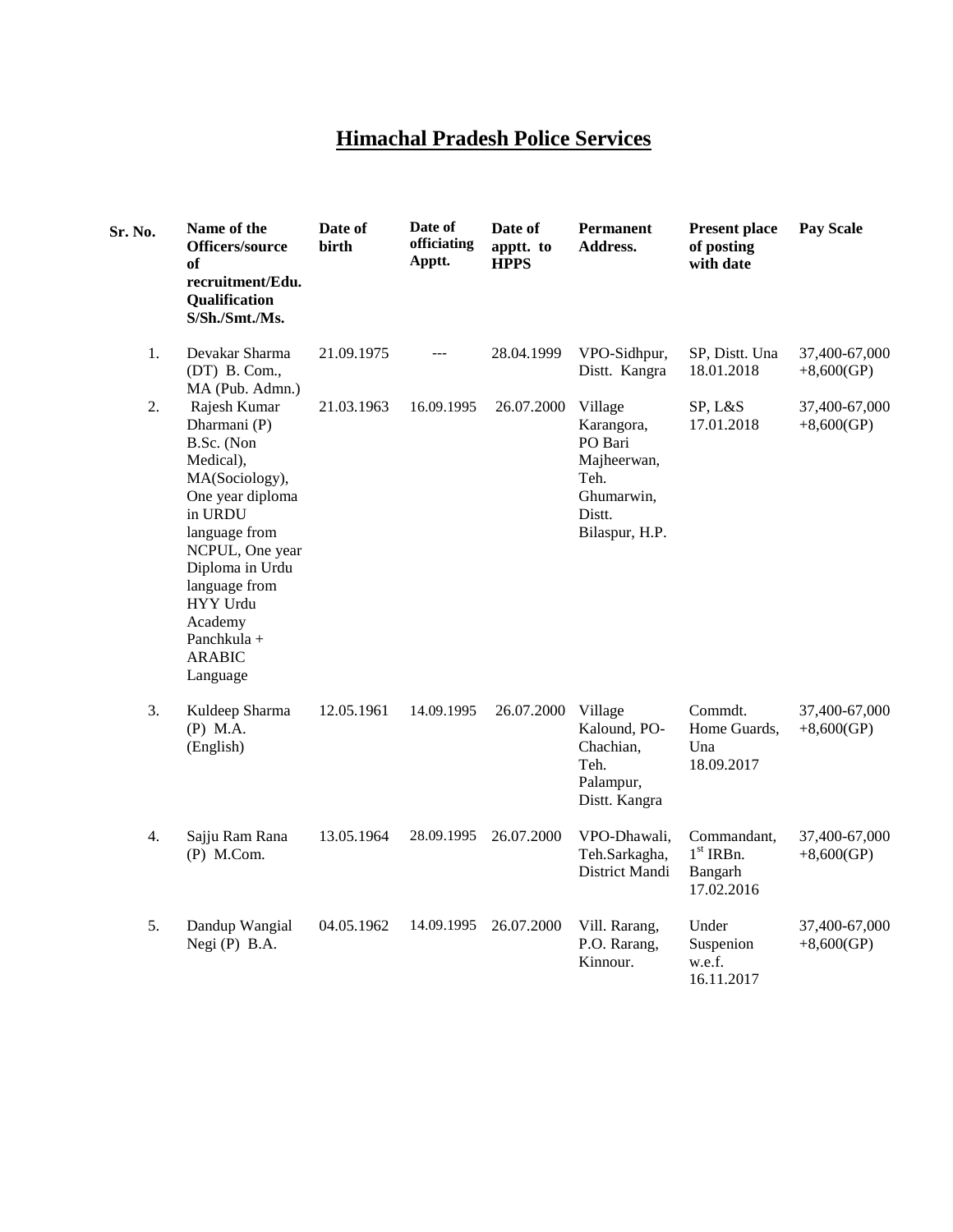| Sr. No. | Name of the<br>Officers/source<br>of<br>recruitment/Edu.<br>Qualification<br>S/Sh./Smt./Ms.            | Date of<br>birth | Date of<br>officiating<br>Apptt. | Date of<br>apptt. to<br><b>HPPS</b> | <b>Permanent</b><br>Address.                                                                                 | <b>Present place</b><br>of posting<br>with date                                                          | <b>Pay Scale</b>                 |
|---------|--------------------------------------------------------------------------------------------------------|------------------|----------------------------------|-------------------------------------|--------------------------------------------------------------------------------------------------------------|----------------------------------------------------------------------------------------------------------|----------------------------------|
| 6.      | Rajinder Singh<br>Bhatia(P) B.A.                                                                       | 10.03.1962       | 29.09.1995                       | 26.07.2000                          | V.P.O Jalag,<br>Teh. Jai Singh<br>Pur, Distt.<br>Kangra.                                                     | S.P., Prison,<br>Shimla<br>21.07.2014                                                                    | 15,600-39,100<br>$+5,400$ /-(GP) |
| 7.      | Virender Sharma<br>$(P)$ MBA                                                                           | 25.06.1963       | 22.09.1995                       | 26.07.2000                          | Vill. Deot,<br>Chopal,<br>Shimla                                                                             | S.P., CID,<br>Security,<br>Shimla Distt.<br>Shimla<br>21.07.2014                                         | 37,400-67,000<br>$+8,600(GP)$    |
| 8.      | Ajay Singh Bodh<br>$(P)$ BA                                                                            | 16.11.1961       | 30.07.1996                       | 30.07.2000                          | Village Jatanu,<br>Tehsil-<br>Nirmand,<br>District Kullu                                                     | Commandant,<br>Home Guards,<br>Bilaspur, HP<br>24.07.2017                                                | 37,400-67,000<br>$+8,600(GP)$    |
| 9.      | Padam Chand (P)<br><b>BA</b>                                                                           | 05.04.1966       | 17.07.1996                       | 26.07.2000                          | Village<br>Shardu, PO-<br>Lower Kothi,<br>Teh-Rohru,<br>District<br>Shimla                                   | AIG, TT&R,<br>Shimla, Distt.<br>Shimla.<br>26.08.2017                                                    | 37,400-67,000<br>$+8,600(GP)$    |
| 10.     | Bhagat Singh (P)<br>B.Com., NIS                                                                        | 22.11.1965       | 28.03.2002                       | 27.03.2002                          | Village<br>Shekel, Tehsil<br>Rohru, District<br>Shimla                                                       | S.P., Welfare,<br>PHQ, Shimla<br>27.4.2016                                                               | 37,400-67,000<br>$+8,600(GP)$    |
| 11.     | Sandeep Kumar<br>Dhawal (DT)<br>BE(Machenical<br>Engg.), PG<br>Diploma in<br>Operational<br>Management | 06.05.1971       |                                  | 24.08.2001                          | <b>B-3 Friends</b><br>Colony,<br>Gurdaspur<br>(PB)                                                           | S.P., CID,<br>Crime, Shimla<br>with addl.<br>charge of SP,<br>Cyber Crime<br>(CID), Shimla<br>13.09.2017 | 15,600-39,100<br>$+8,600(GP)$    |
| 12.     | Rakesh Singh<br>(DT) B.Com.,<br>MFC, MA(Pol.<br>Science)                                               | 26.05.1974       | $---$                            | 31.12.2002                          | Choudhary<br>Niwas, Below<br>Satyam Hotel,<br>Kuchi Ghati,<br>PO-Tara Devi, 26.03.2016<br>District<br>Shimla | Commandant,<br>Home Guards,<br>Nahan, Distt.<br>Sirmour                                                  | 37400-67000<br>$+8600$ /- (GP)   |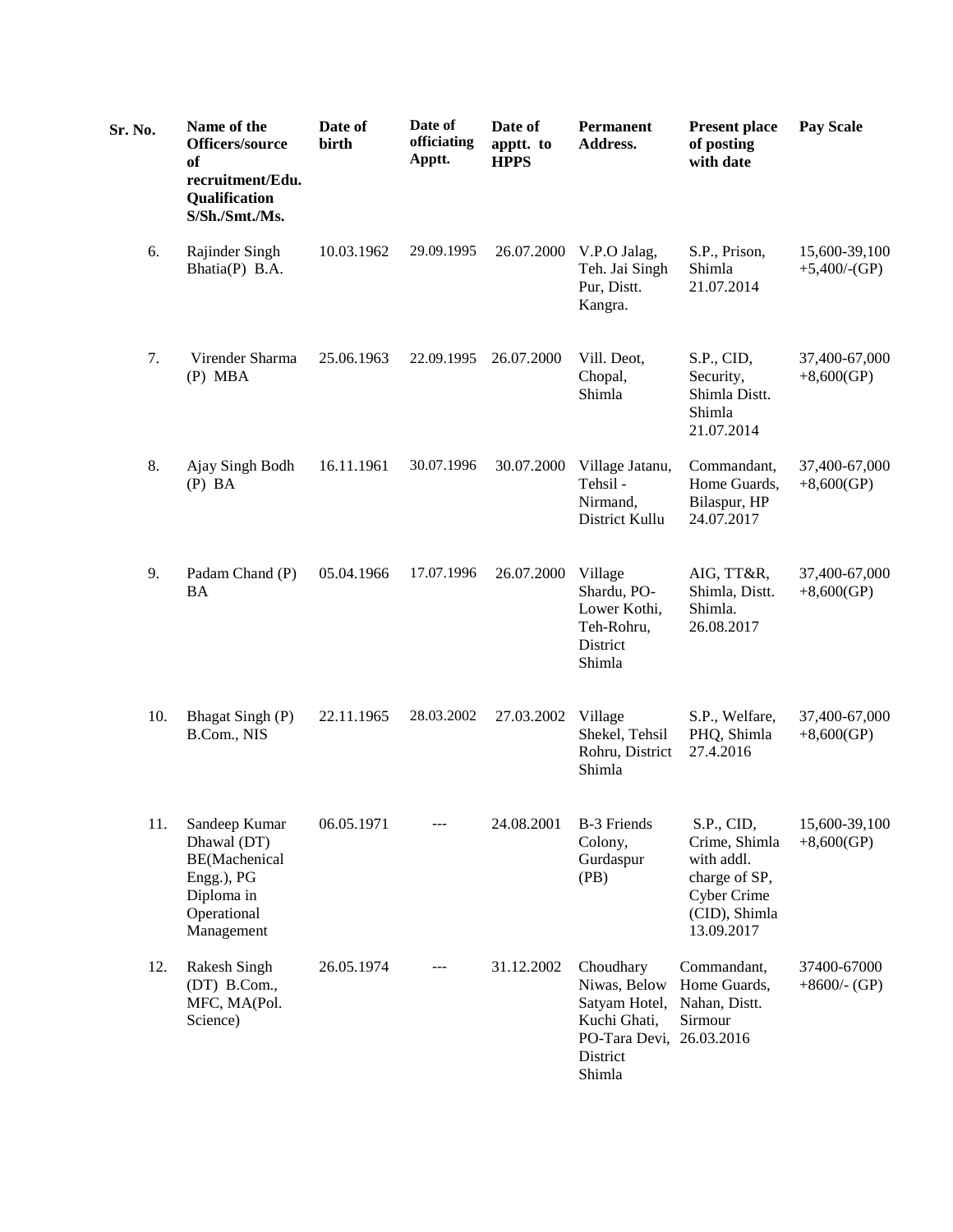| Sr. No. | Name of the<br>Officers/source<br>of<br>recruitment/Edu.<br>Qualification<br>S/Sh./Smt./Ms. | Date of<br>birth | Date of<br>officiating<br>Apptt. | Date of<br>apptt. to<br><b>HPPS</b> | <b>Permanent</b><br>Address.                                                  | <b>Present place</b><br>of posting<br>with date                               | <b>Pay Scale</b>               |
|---------|---------------------------------------------------------------------------------------------|------------------|----------------------------------|-------------------------------------|-------------------------------------------------------------------------------|-------------------------------------------------------------------------------|--------------------------------|
| 13.     | Arvind<br>Chaudhary (DT)<br>B.Sc., MTA                                                      | 08.04.1974       | $---$                            | 04.01.2003                          | Ward No. 8,<br>P.O. Nurpur,<br>Distt Kangra                                   | Commandant,<br>Home Guards,<br>Chamba, HP<br>18.09.2017                       | 15,600-39,100<br>$+8,600(GP)$  |
| 14.     | Sandeep Kumar<br>Bhardwaj(DT)<br>M.Sc. (Maths),<br>MA(Sociology)<br><b>PGJMC</b>            | 16.04.1969       | $---$                            | 11.03.2005                          | Village<br>Serdhar, PO-<br>Shiwan, Tehsil<br>Kumarsain,<br>District<br>Shimla | SP, Intt., CID,<br>Shimla<br>23.01.2018                                       | 15,600-39,100<br>$+7,600(GP)$  |
| 15.     | Hirdu Ram (P)<br><b>BA</b>                                                                  | 12.05.1960       | 20.07.1999                       | 29.04.2006                          | Village<br>Samkal, PO-<br>Upper Behli,<br>Teh.Sunderna-<br>gar, Mandi         | Addl. S.P., 4th<br>IRBn.,<br>Jungleberi,<br>Distt.<br>Hamirpur.<br>20.09.2017 | 37,400-67,000<br>$+8,600(GP)$  |
| 16.     | Sanjeev<br>Lakhanpal (P)                                                                    | 17.01.1964       | 10.07.1999                       | 29.04.2006                          | H.No. 168/2,<br>Purani Mandi,<br>Distt. Mandi                                 | Addl. S.P., 3rd<br>IRBn.,<br>Pandoh, Distt.<br>Mandi<br>28.03.2018            | 37,400-67,000<br>$+8,600(GP)$  |
| 17.     | Kuldeep Chand<br>Rana (P) BA                                                                | 28.12.1962       | 20.07.1999                       | 29.04.2006                          | Village Patt,<br>PO-Chhobin,<br>Baijnath, Distt<br>Kangra                     | Addl. S.P.,<br>2nd IRBn.<br>Sakoh, Distt.<br>Kangra, HP<br>05.02.2018         | 37,400-67,000<br>$+8,600(GP)$  |
| 18.     | Virender Singh<br>$(P)$ MA                                                                  | 14.05.1963       | 17.11.2001                       | 29.04.2006                          | Village<br>Langha, PO<br>Bhararu,<br>Jogindernagar<br>Distt Mandi             | Addl. S.P.,<br>Sirmour at<br>Nahan, Distt.<br>Sirmour,<br>05.02.2018          | 15,600-39,100<br>$+8,600(GP)$  |
| 19.     | Kulwant Singh<br>$(P)$ MA                                                                   | 31.03.1961       | 13.07.2004                       | 21.12.2006                          | VPO-Sandhol,<br>Jogindernagar<br>District Mandi                               | Addl. S.P., $3rd$<br>IRBn. Pandoh.<br>28.03.2018                              | 15,600-39,100<br>$+7,600$ (GP) |
| 20.     | Bhag Mal (P)<br>B.Sc., B.Ed.                                                                | 30.05.1970       | 07.07.2004                       | 21.12.2006                          | Village<br>Pandal,<br>District Mandi                                          | Addl. S.P.,<br>Bilaspur,<br>Distt. Bilaspur<br>05.02.2018                     | 15,600-39,100<br>$+7,600(GP)$  |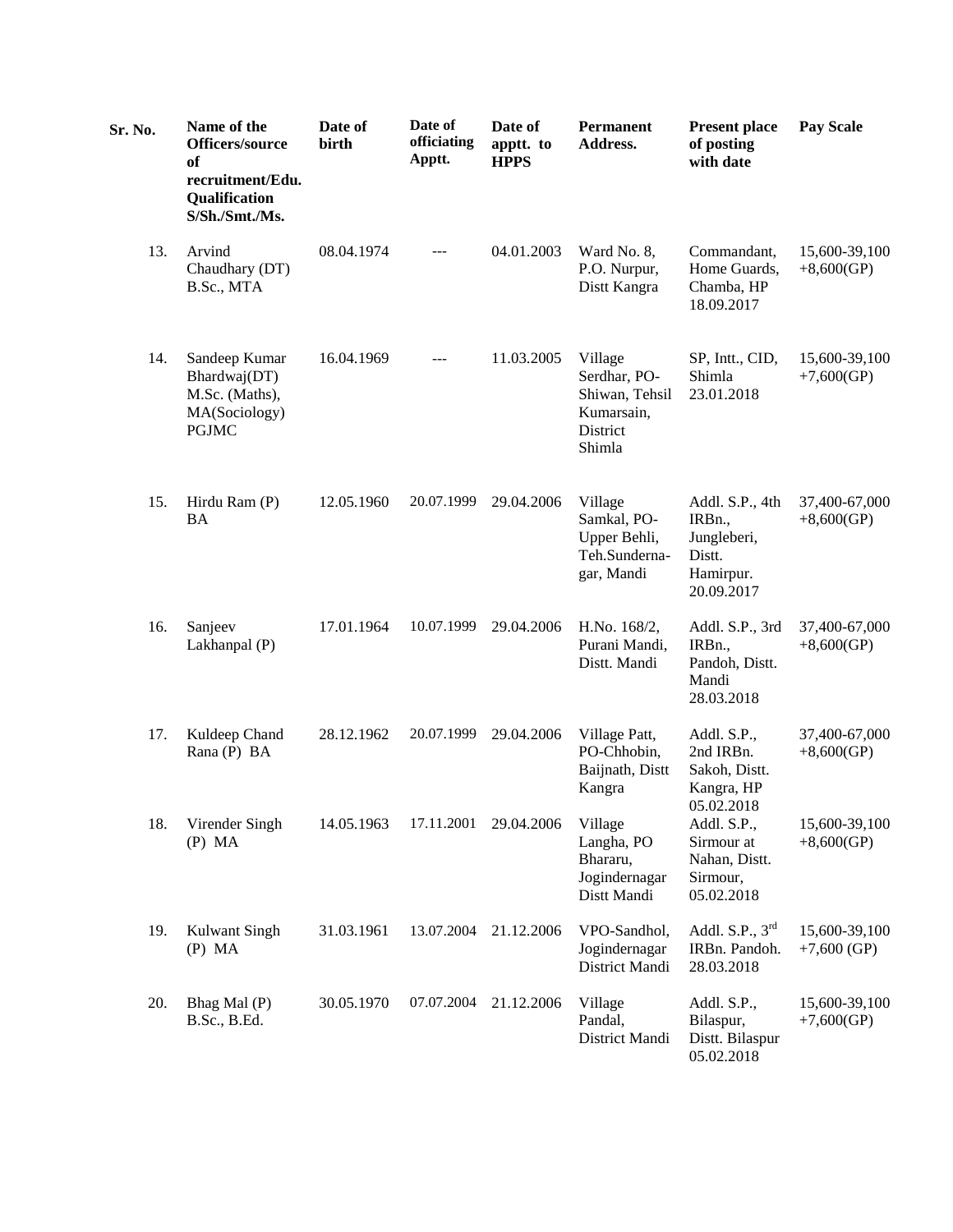| Sr. No. | Name of the<br>Officers/source<br>of<br>recruitment/Edu.<br>Qualification<br>S/Sh./Smt./Ms. | Date of<br>birth | Date of<br>officiating<br>Apptt. | Date of<br>apptt. to<br><b>HPPS</b> | <b>Permanent</b><br>Address.                                                     | <b>Present place</b><br>of posting<br>with date                              | <b>Pay Scale</b>              |
|---------|---------------------------------------------------------------------------------------------|------------------|----------------------------------|-------------------------------------|----------------------------------------------------------------------------------|------------------------------------------------------------------------------|-------------------------------|
| 21.     | Rajesh Kumar (P)<br>B.Sc.                                                                   | 08.02.1974       | $---$                            | 31.01.2007                          | VPO-<br>Bahadpur,<br>Tehsil Indora,<br>Distt Kangra                              | Addl. S.P., 4th<br>IRBn.<br>Jungleberi,<br>Distt.<br>Hamirpur.<br>14.03.2018 | 15,600-39,100<br>$+7,600(GP)$ |
| 22.     | <b>Shamsher Singh</b><br>(P) B.Sc., MTA,<br>MA(Sociology)                                   | 22.06.1972       | $---$                            | 21.12.2006                          | VPO-<br>Mandhol,<br>District<br>Shimla                                           | Addl. S.P.,<br>Ist IRBn.,<br>Bangarh, Dist.<br>Una.<br>20.09.2017            | 15600-39100<br>$+7600(GP)$    |
| 23.     | Virender Kalia<br>$(P)$ MA,<br>L.L.B.                                                       | 06.01.1974       | ---                              | 22.12.2006                          | Vill.- Bajhog,<br>PO-Sarog,<br>Theog<br>Distt Shimla                             | Addl. S.P.,<br>CID (Crime),<br>Shimla<br>08.05.2018                          | 15,600-39,100<br>$+7,600(GP)$ |
| 24.     | <b>Bhupinder Singh-I</b><br>(P) MA, LLB                                                     | 22.08.1970       | 07.07.2004                       | 27.12.2006                          | Vill.- Kyari,<br>PO-Halog<br>Dhami, Teh.&                                        | Addl. S.P.,<br>Mandi, Distt.<br>Mandi                                        | 15,600-39,100<br>$+7600(GP)$  |
| 25.     | Naresh Kumar(P)<br>MA(Eco. &<br>Sociology)                                                  | 06.07.1972       | 29.12.2006                       | 21.12.2006                          | Distt. Shimla<br>Village<br>Sahoga, PO-<br>Jassorgarh,<br>Tissa, Distt<br>Chamba | 08.08.2017<br>Addl. S.P.,<br>Police Distt.<br>Baddi.<br>08.08.2017           | 15,600-39,100<br>$+7,600(GP)$ |
| 26.     | Vinod Kumar-II<br>$(P)$ BA                                                                  | 25.08.1973       | $---$                            | 22.12.2006                          | VPO-<br>Dharampur,<br>District Solan                                             | Addl. S.P.,<br>SV&ACB,<br>Shimla<br>06.07.2015                               | 15,600-39,100<br>$+7,600(GP)$ |
| 27.     | Madan Lal-II (P)<br>MA(Pol. Science)                                                        | 16.04.1973       |                                  | 12.07.2007                          | Village Rajol<br>Palaian, PO<br>Ghallour, Distt<br>Kangra                        | Addl S.P. $5th$<br>IRBn, Bassi<br>District<br>Bilaspur<br>07.10.2017         | 15,600-39,100<br>$+7600(GP)$  |
| 28.     | Dr. Shiv Kumar<br>(DT) PHD<br>(Botany)                                                      | 05.10.1982       | $---$                            | 29.11.2007                          | VPO-Dadhol,<br>Distt Bilaspur                                                    | Addl. S.P.,<br>Distt. Solan.<br>05.02.2018                                   | 15,600-39,100<br>$+7,600(GP)$ |
| 29.     | <b>Balbir Singh-II</b><br>(DT)<br>M.Sc.(Physics)                                            | 14.11.1970       |                                  | 30.11.2007                          | VPO-<br>Lehrisarail,<br>Teh.-<br>Ghumarwin,<br>Distt Bilaspur                    | Addl. SP,<br>Hamirpur,<br>Distt.<br>Hamirpur.<br>05.02.2018                  | 15,600-39,100<br>$+6,600(GP)$ |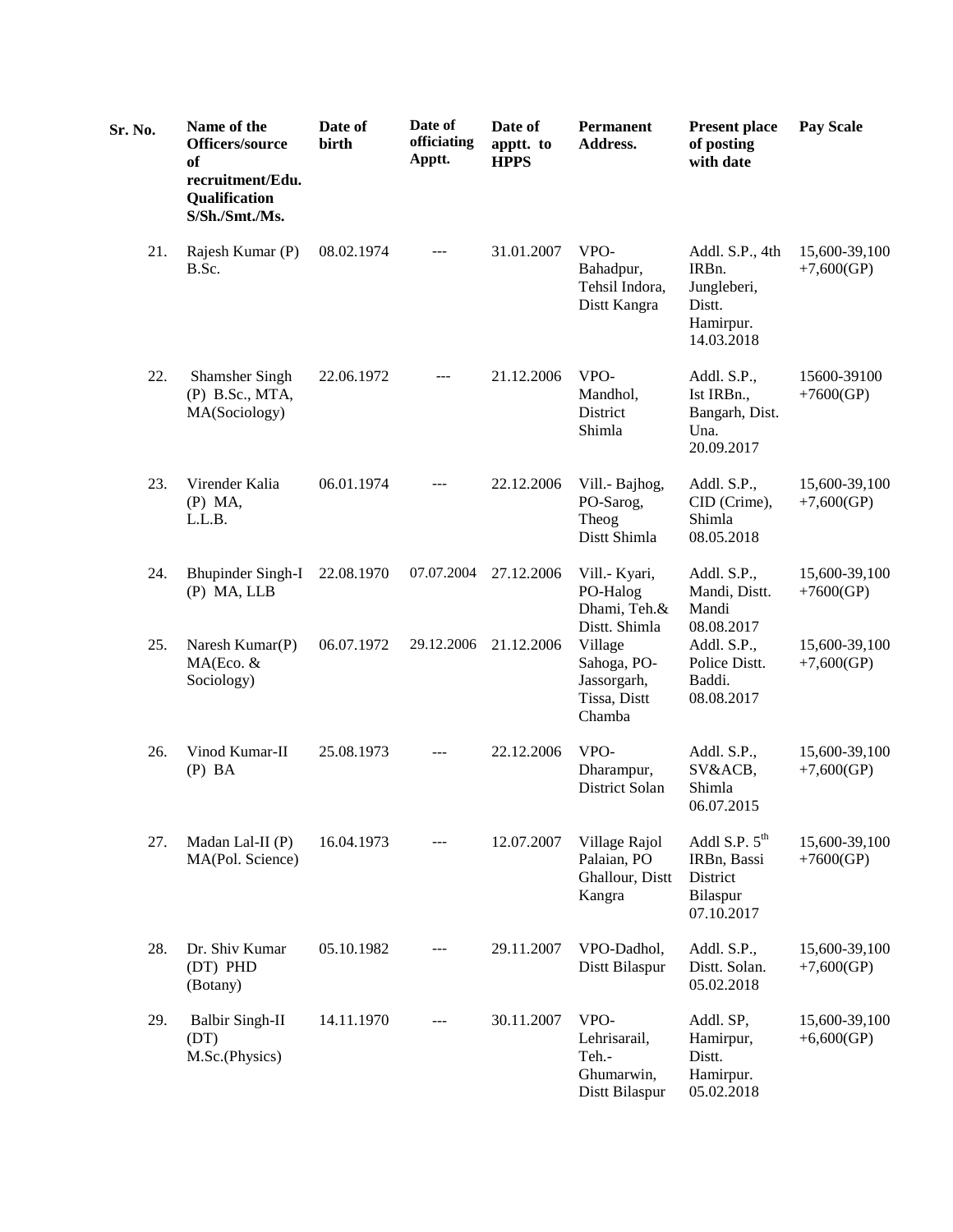| Sr. No. | Name of the<br><b>Officers/source</b><br>of<br>recruitment/Edu.<br>Qualification<br>S/Sh./Smt./Ms. | Date of<br>birth | Date of<br>officiating<br>Apptt. | Date of<br>apptt. to<br><b>HPPS</b> | <b>Permanent</b><br>Address.                              | <b>Present place</b><br>of posting<br>with date                           | <b>Pay Scale</b>               |
|---------|----------------------------------------------------------------------------------------------------|------------------|----------------------------------|-------------------------------------|-----------------------------------------------------------|---------------------------------------------------------------------------|--------------------------------|
| 30.     | Raman<br>Sharma(DT)<br>MBA, M.Phil                                                                 | 10.04.1974       | $---$                            | 29.11.2007                          | 322, Civil<br>Bazar,<br>Dharamshala                       | Addl. SP,<br>HPIPS, Daroh,<br>Distt. Kangra                               | 15,600-39,100<br>$+7,600(GP)$  |
| 31.     | Sushil Kumar<br>(DT) M.Sc.                                                                         | 24.11.1975       | ---                              | 29.11.2007                          | Village Kallar,<br>PO-Bharoli<br>Kalan,<br>Distt Bilaspur | Addl. S.P.,<br>C.M. Security,<br>Shimla.<br>09.03.2018                    | 15,600-39,100<br>$+7,600(GP)$  |
| 32.     | Nishchint Singh<br>Negi (DT) M.A.<br>Sociology                                                     | 02.02.1975       |                                  | 29.11.2007                          | VPO-Ribba,<br>Distt Kinnaur                               | Addl.S.P.,<br>Kullu,<br>Distt. Kullu<br>23.05.2015                        | 15,600-39,100<br>$+7,600(GP)$  |
| 33.     | Pankaj Sharma<br>(DT)<br>MA(English)                                                               | 30.07.1972       | ---                              | 29.11.2007                          | Village<br>Maloh, PO<br>Shargaon,<br>Distt Sirmour        | Addl. S.P.,<br>Traffic,<br>Tourist &<br>Railways,<br>Shimla<br>07.04.2017 | 15,600-39,100<br>$+7,600$ (GP) |
| 34.     | Vinod Kumar-III<br>$(DT)$ B.Sc.,<br>B.Ed.                                                          | 06.09.1978       |                                  | 3.12.2007                           | VPO-Guler,<br>Teh.- Dehra,<br>District kangra             | Addl. S.P., $1st$<br>IRBn<br>Bangarh,<br>District Una<br>27.09.2017       | 15,600-39,100<br>$+7,600(GP)$  |
| 35.     | Vijay Kumar<br>(DT) MA(Eng.),<br>B.Ed., Diploma in<br>Mechanical Engg.                             | 26.04.1969       | ---                              | 30.11.2007                          | Village Joal,<br>PO Sandhol,<br>District Mandi            | Addl.S.P.,<br>Distt.<br>Chamba, HP<br>08.05.2018                          | 15,600-39,100<br>$+7,600(GP)$  |
| 36.     | Kulbhushan<br>Verma (DT) MA,<br><b>LLB</b>                                                         | 11.02.1982       |                                  | 15.10.2008                          | Village Nimla,<br>PO-Nigan,<br>District Kullu             | Addl S.P., SV<br>& ACB<br>Mandi, Distt.<br>Mandi.<br>16.05.2018           | 15,600-39,100<br>$+7,600$ (GP) |
| 37.     | <b>Bhupinder Singh</b><br>Negi (P) BA                                                              | 27.06.1969       | $---$                            | 17.10.2008                          | Village<br>Bahali, Teh.<br>Rampur,<br>District<br>Shimla  | Addl. SP (LR),<br>I <sup>st</sup> H PAP Bn.,<br>Junaga, Shimla            | 15,600-39,100<br>$+7,600(GP)$  |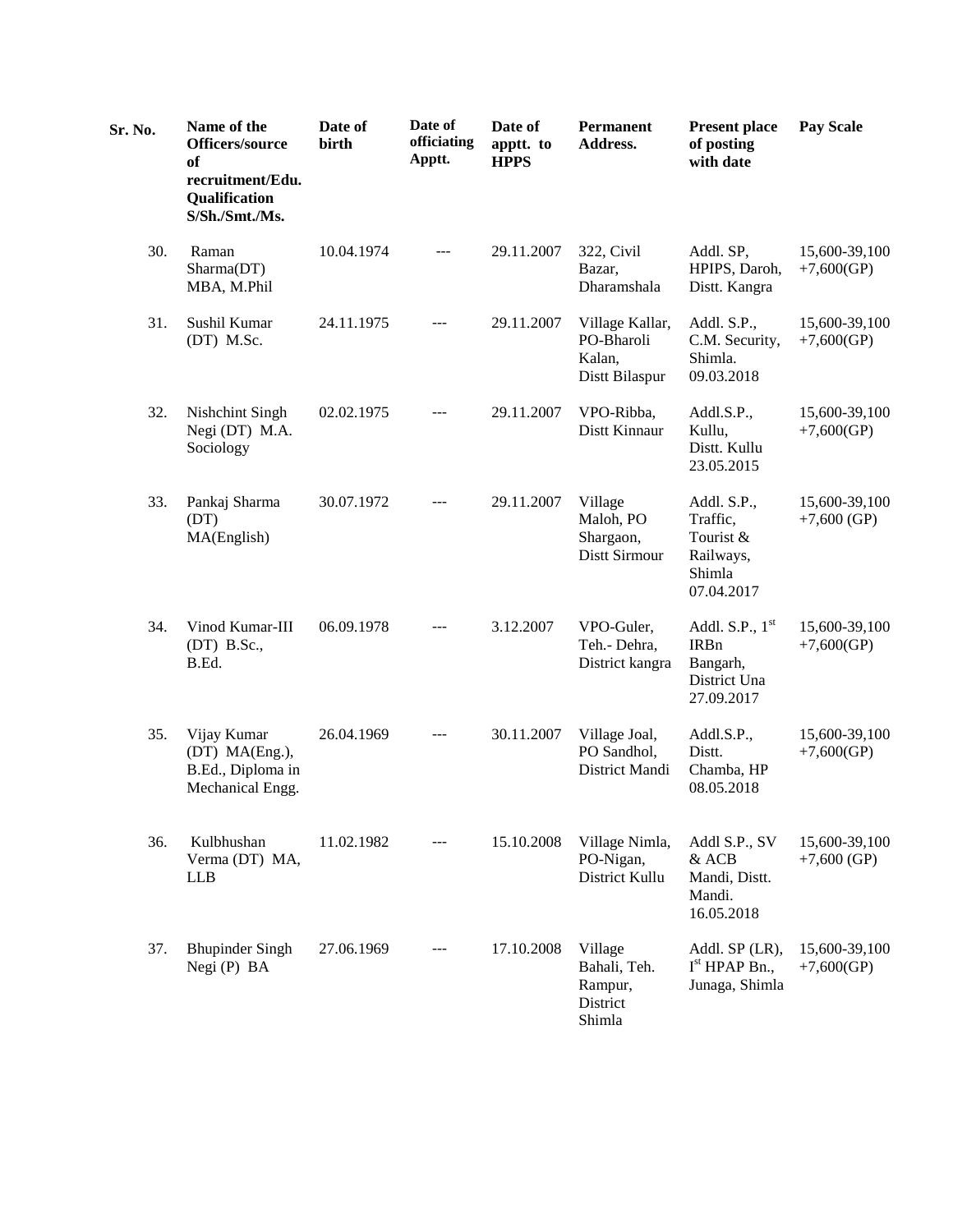| Sr. No. | Name of the<br>Officers/source<br><b>of</b><br>recruitment/Edu.<br>Qualification<br>S/Sh./Smt./Ms. | Date of<br>birth | Date of<br>officiating<br>Apptt. | Date of<br>apptt. to<br><b>HPPS</b> | <b>Permanent</b><br>Address.                                          | <b>Present place</b><br>of posting<br>with date                            | <b>Pay Scale</b>                  |
|---------|----------------------------------------------------------------------------------------------------|------------------|----------------------------------|-------------------------------------|-----------------------------------------------------------------------|----------------------------------------------------------------------------|-----------------------------------|
| 38.     | Manmohan Singh<br>(DT) B.V.Sc. $&$<br>AM                                                           | 08.04.1977       | $\cdots$                         | 15.10.2008                          | Village Nalda,<br>PO-Jhalman,<br>District L&S                         | Addl.S.P,<br>Distt. Shimla<br>28.03.2018                                   | 15,600-39,100<br>$+7,600(GP)$     |
| 39.     | Dinesh Kumar (P)<br><b>B.Sc.(Chemistry</b><br>Hons.), LLB,<br>PGDPM & LW                           | 14.11.1970       | 30.07.2004<br>(A.N)              | 07.10.2008                          | Village Saras,<br>PO-<br>Kangoo, Sunde<br>rnagar,<br>District Mandi   | Addl S.P.<br>Kangra at<br>Dharmashala,<br>Distt. Kangra<br>05.02.2018      | 15,600-39,100<br>$+7,600(GP)$     |
| 40.     | Suresh Kumar (P)<br>MA                                                                             | 27.05.1970       | $---$                            | 15.12.2008                          | Village Khani,<br>PO-Anni,<br>District Kullu                          | Addl. S.P., SV<br>& ACB,<br>Rekong Peo<br>19.09.2017                       | 15,600-39,100<br>$+7,600(GP)$     |
| 41.     | Praveer Thakur<br>(DT)<br>M.Com.(Hons),<br>M.Phil., MBE                                            | 15.07.1976       | ---                              | 15.10.2008                          | Prem Deep<br>Bhawan,<br>Sarkaghat,<br>Distt. Mandi                    | Addl., SP,<br>Distt. Shimla<br>06.01.2018                                  | 15,600-39,100<br>$+7,600(GP)$     |
| 42.     | Badri Singh (P)<br>MA                                                                              | 23.12.1972       | $---$                            | 28.10.2008                          | VPO-Kot<br>Tungal,<br>District Mandi                                  | AddlS.P.,<br>Kangra at<br>Dharamshala,<br>Distt. Kangra.<br>05.02.2018     | 15,600-39,100<br>$+7,600$ /- (GP) |
| 43.     | Sagar Chandra<br>(DT) B.Tech.                                                                      | 08.04.1971       |                                  | 20.10.2008                          | VPO-Maira,<br>Distt Kangra,<br>Teh.- Jawali                           | Addl. SP,<br>SV&ACB,<br>Una against<br>the post of<br>Dy.SP.<br>05.02.2018 | 15,600-39,100<br>$+7,600$ /- (GP) |
| 44.     | Shiv Ram<br>Chaudhary (P)<br><b>BA</b>                                                             | 29.09.1974       |                                  | 30.10.2008                          | Vill-Dhanotu,<br>P.O-Mahadev,<br>Teh.-<br>Sundernaga,<br>Distt. Mandi | Dy.S.P., $1st$<br>HPAP Junga,<br>District<br>Shimla<br>06.10.2017          | 15,600-39,100<br>$+6600$ /- (GP)  |
| 45.     | Amit Sharma<br>(DT) BA, LLB,<br><b>MBA</b>                                                         | 29.07.1979       |                                  | 15.10.2008                          | VPO-Swana,<br>Teh.-Jaswan<br>Distt Kangra                             | Addl. S.P.,<br>Una, Distt.<br>Una, HP<br>05.02.2018                        | 15,600-39,100<br>+66,00/- $(GP)$  |
| 46.     | Anil Dutt (P)<br>MA, B.Ed                                                                          | 06.07.1970       |                                  | 05.11.2008                          | Village Sehoti,<br>P.O. Khudian,<br>Distt Kangra                      | Dy. SP, PTC<br>Daroh, Distt.<br>Kangra. HP<br>06.05.2017                   | 15,600-39,100<br>$+6600$ /-(GP)   |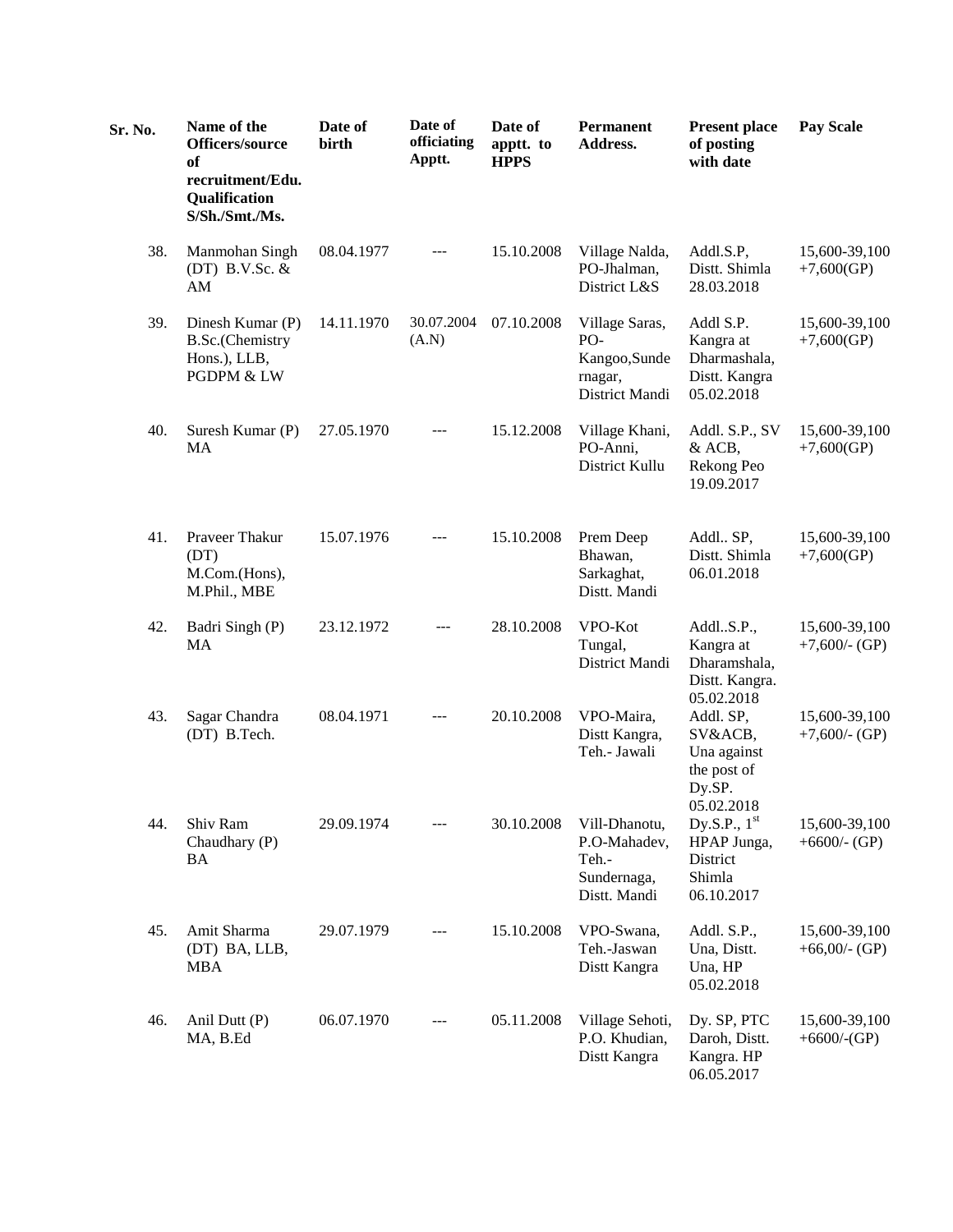| Sr. No. | Name of the<br>Officers/source<br>of<br>recruitment/Edu.<br>Qualification<br>S/Sh./Smt./Ms. | Date of<br>birth | Date of<br>officiating<br>Apptt. | Date of<br>apptt. to<br><b>HPPS</b> | Permanent<br>Address.                                                           | <b>Present place</b><br>of posting<br>with date                                | <b>Pay Scale</b>              |
|---------|---------------------------------------------------------------------------------------------|------------------|----------------------------------|-------------------------------------|---------------------------------------------------------------------------------|--------------------------------------------------------------------------------|-------------------------------|
| 47.     | Praveen Dhiman<br>(DT)<br>M.Sc.(Agriculture<br>Extension)                                   | 27.12.1975       | ---                              | 15.10.2008                          | VPO-Kuthera,<br>Distt Bilaspur                                                  | Dy.S.P., PTC<br>Daroh,<br>Distt.Kangra<br>08.08.2014                           | 15,600-39,100<br>$+7,600(GP)$ |
| 48.     | Narinder Kumar<br>$(P)$ BA                                                                  | 14.06.1972       | ---                              | 20.10.2008                          | Near AIR<br>Colony, VPO-<br>Sakoh,<br>Dharamshala,<br>Distt. Kangra             | Dy. S.P. $5^{\text{th}}$<br>IRBn., Bassi,<br>Distt.<br>Bilaspur.<br>08.05.2018 | 15,600-39,100<br>$+7,600(GP)$ |
| 49.     | Raj Kumar (P)<br>MA                                                                         | 02.07.1971       | ---                              | 17.10.2008                          | VPO-<br>Behnajattan,<br>District<br>Bilaspur                                    | Dy. S.P., $3^{\text{rd}}$<br>IRBn Pandoh,<br>Distt. Mandi<br>24.09.2017        | 15,600-39,100<br>$+7,600(GP)$ |
| 50.     | Puneet Raghu<br>(DT) BA(Hons.<br>In English),<br>MA(Eng), LLB                               | 22.03.1981       |                                  | 15.10.2008                          | Village Delag,<br>Bhater Nichli,<br>Distt Bilaspur                              | Dy. SP,<br>BBMB,<br>Sundernagar,<br>Distt. Mandi<br>15.02.2013                 | 15,600-39,100<br>$+7,600(GP)$ |
| 51.     | Rajesh Kumar<br>(DT) M.com.                                                                 | 16.11.1975       |                                  | 15.10.2008                          | House No.<br>142/I, Vashno<br>Bhawan,<br>Surva Vihar,<br>Rajgarh Road,<br>Solan | Staff Officer,<br>$o/o$ IGP (CR),<br>Mandi, HP<br>05.07.2017                   | 15,600-39,100<br>$+7,600(GP)$ |
| 52.     | Ajay Kumar (P)<br>B.Sc.                                                                     | 23.01.1971       | ---                              | 24.10.2008                          | VPO_Upper<br>Lang,<br>Distt. Kangra                                             | SDPO,<br>Parwanoo,<br>Distt. Solan<br>03.05.2018                               | 15,600-39,100<br>$+7,600(GP)$ |
| 53.     | Ashish Sharma<br>$(P)$ BA                                                                   | 19.08.1971       | ---                              | 19.10.2008                          | 72, Ram<br>Nagar,<br>Dharamshala,<br>Distt. Kangra                              | Dy. S.P.,<br>(HQ), Kullu,<br>District Kullu.<br>19.02.2018                     | 15,600-39,100<br>$+7,600(GP)$ |
| 54.     | Babita Rana (P)<br>M.Sc., M.Phil.<br>(Zoology)                                              | 09.05.1969       | ---                              | 18.10.2008                          | VPO_Behdala,<br>District Una                                                    | Dy.S.P. (HQ),<br>Nahan, Distt.<br>Sirmour.<br>21.02.2018                       | 15,600-39,100<br>$+7,600(GP)$ |
| 55.     | Parmod Shukla<br>$(P)$ B.Sc.                                                                | 18.04.1963       |                                  | 01.11.2008                          | VPO-Sadar<br>Bilaspur                                                           | Dy.S.P. (HQ),<br>Shimla<br>09.02.2018                                          | 15,600-39,100<br>$+7,600(GP)$ |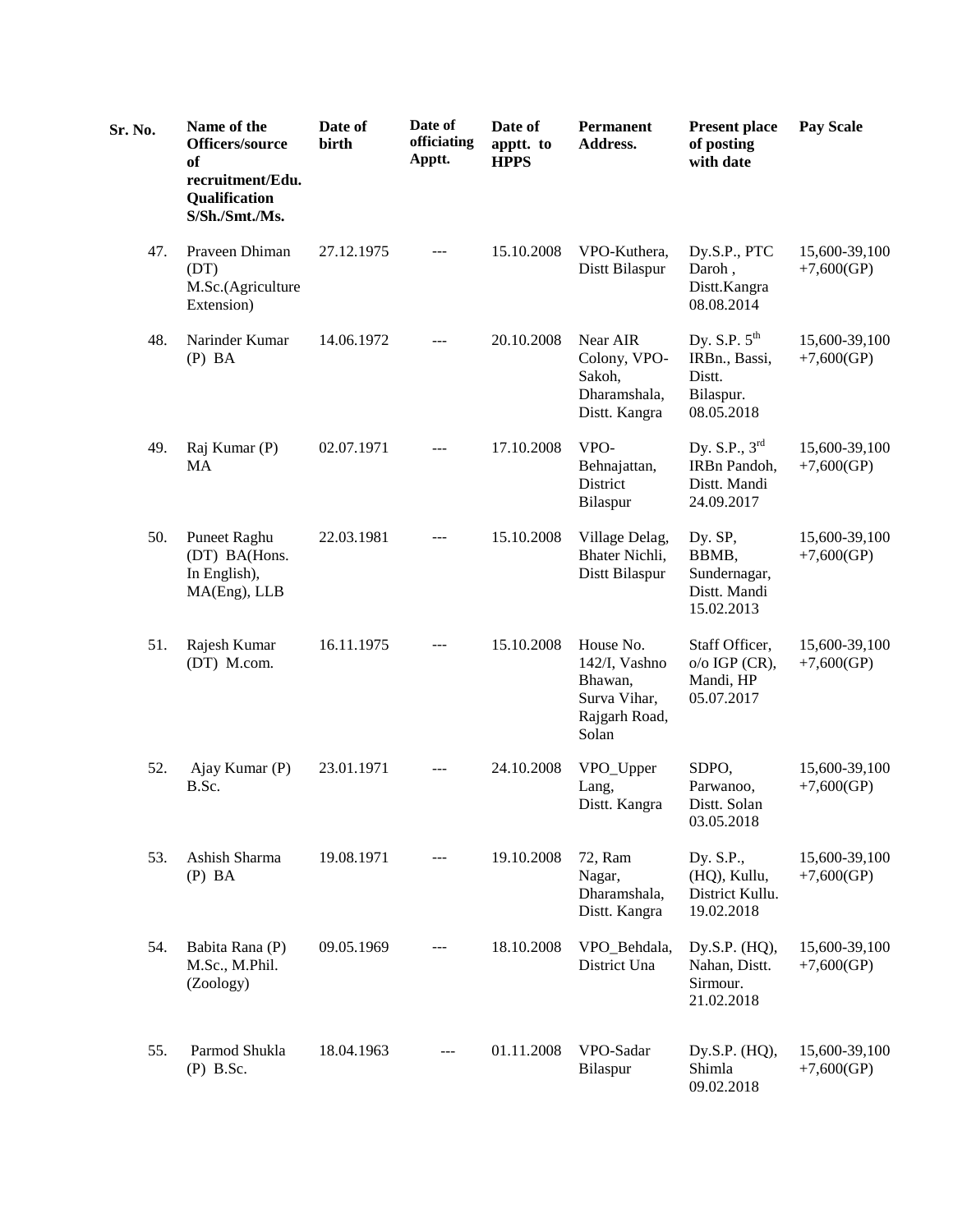| Sr. No. | Name of the<br>Officers/source<br>of<br>recruitment/Edu.<br>Qualification<br>S/Sh./Smt./Ms. | Date of<br>birth | Date of<br>officiating<br>Apptt. | Date of<br>apptt. to<br><b>HPPS</b> | <b>Permanent</b><br>Address.                                | <b>Present place</b><br>of posting<br>with date                     | <b>Pay Scale</b>              |
|---------|---------------------------------------------------------------------------------------------|------------------|----------------------------------|-------------------------------------|-------------------------------------------------------------|---------------------------------------------------------------------|-------------------------------|
| 56.     | Brijesh Sood (P)<br>BA                                                                      | 11.06.1970       | ---                              | 31.10.2008                          | VPO-Paprola,<br>Distt Kangra                                | Dy. S.P.,<br>(Int.), CID,<br>06.01.2018                             | 15,600-39,100<br>$+7,600(GP)$ |
| 57.     | Narbir Singh (P)<br><b>BA</b>                                                               | 15.08.1973       | ---                              | 16.10.2008                          | Village<br>Kumbra,<br>PO-Dewat,<br>Chopal, Distt<br>Shimla  | Dy. S.P.,<br>Cyber Crime,<br>Police Station,<br>Shimla              | 15,600-39,100<br>$+6,600(GP)$ |
| 58.     | Ashok Kumar (P)<br>MA                                                                       | 01.09.1968       | ---                              | 17.10.2008                          | Village Jole,<br>PO-Gharan<br>via Talai,<br>Distt. Bilaspur | Dy. SP, (HQ),<br>Una, Distt.<br>Una<br>17.02.2018                   | 15,600-39,100<br>$+7,600(GP)$ |
| 59.     | Vijay Kumar (P)<br>B.Sc., B.Ed.,<br>MA(Eco)                                                 | 24.08.1964       | ---                              | 01.11.2008                          | Village<br>Malehri,<br>PO-Dangar,<br>Distt Bilaspur         | Dy.S.P., SV $&$<br>ACB (SIU),<br>Distt. Shimla<br>01.10.2015        | 15,600-39,100<br>$+7,600(GP)$ |
| 60.     | Rajinder Kumar<br>Jaswal (P) MA                                                             | 24.11.1973       | $---$                            | 01.12.2008                          | Village Batail,<br>PO Bhambla,<br>Distt. Mandi              | SDPO,<br>Ghumarwin,<br>Distt. Bilaspur<br>15.02.2018                | 15,600-39,100<br>$+7,600(GP)$ |
| 61.     | Balbir Singh (P)<br>BA, B.Ed.                                                               | 09.03.1965       | ---                              | 04.11.2008                          | VPO-Bharol,<br>Jogindernagar<br>Distt. Mandi                | Dy. SP,<br>Narcotics,<br>CID, Shimla.                               | 15,600-39,100<br>$+7,600(GP)$ |
| 62.     | Sanjay Kumar (P)<br>BA, LLB (Hons.)                                                         | 09.01.1963       |                                  | 07.07.2010                          | VPO-Bhojpur,<br>Distt. Mandi                                | Dy.S.P.,<br>(HQ),<br>Bilaspur,<br>Distt.<br>Bilaspur.<br>19.02.2018 | 15,600-39,100<br>$+6,600(GP)$ |
| 63.     | Sunil Dutt (P)<br><b>BA</b>                                                                 | 13.03.1969       | $---$                            | 25.07.2009                          | VPO-Kalpa,<br>Distt Kinnaur                                 | Dy.S.P., 5th<br>IRBn. Bassi,<br>Distt.<br>Bilaspur.<br>17.02.2018   | 15,600-39,100<br>$+6,600(GP)$ |
| 64.     | Ram Lal (P) BA                                                                              | 24.02.1962       | ---                              | 26.11.2008                          | Village Nag,<br>PO-Binola,<br>Distt Bilaspur                | SDPO, Theog,<br>Distt. Shimla.<br>15.02.2018                        | 15,600-39,100<br>$+5,400(GP)$ |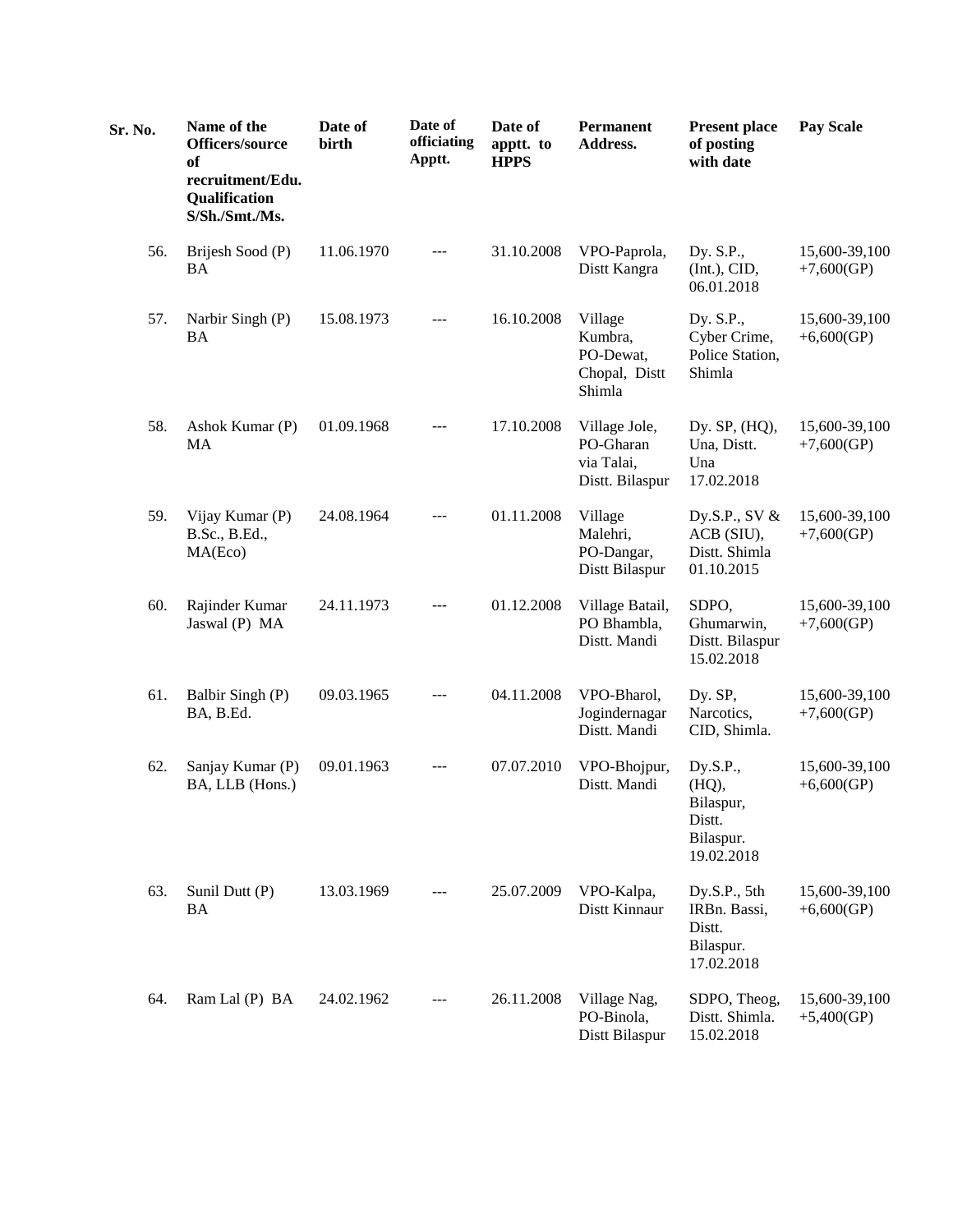| Sr. No. | Name of the<br>Officers/source<br>of<br>recruitment/Edu.<br>Qualification<br>S/Sh./Smt./Ms. | Date of<br>birth | Date of<br>officiating<br>Apptt. | Date of<br>apptt. to<br><b>HPPS</b> | Permanent<br>Address.                                                    | <b>Present place</b><br>of posting<br>with date                                                               | <b>Pay Scale</b>              |
|---------|---------------------------------------------------------------------------------------------|------------------|----------------------------------|-------------------------------------|--------------------------------------------------------------------------|---------------------------------------------------------------------------------------------------------------|-------------------------------|
| 65.     | Rajesh Kumar (P)<br>B.Sc.                                                                   | 05.03.1971       |                                  | 02.11.2008                          | VPO-Bhaura,<br>Distt Kangra                                              | Dy. SP, PTC,<br>Daroh, Distt.<br>Kangra.<br>15.02.2018                                                        | 15,600-39,100<br>$+7,600(GP)$ |
| 66.     | Manoj Kumar (P)<br>MA, B.Ed., LLB.                                                          | 15.12.1971       |                                  | 20.06.2009<br>A.N                   | Village<br>Dhirar, PO<br>Nagrota<br>Gazian, Distt<br>Hamirpur            | SDPO, Amb,<br>Distt. Una.<br>29.03.2018.                                                                      | 15,600-39,100<br>$+6,600(GP)$ |
| 67.     | Surinder Kumar<br>(P) B.Sc., B.Ed.                                                          | 15.02.1972       |                                  | 02.08.2009<br>A.N                   | Village<br>Sidhot,<br>Himgiri,<br>Distt Chamba                           | Dy. SP, S.P.<br><b>SNCC Range</b><br>Unit & FUs,<br>Dharamshal,<br>Kangra.<br>19.04.2018                      | 15,600-39,100<br>$+6,600(GP)$ |
| 68.     | Madan Kant (P)<br>B.Com., LLB                                                               | 16.10.1965       | ---                              | 16.07.2010                          | Vill-Newn,<br>P.O-Nalti,<br>Teh.-<br>Ghmarwin,<br>Distt.<br>Bilaspur, HP | SDPO,<br>Padhar,<br>District Mandi<br>03.10.2017                                                              | 15,600-39,100<br>$+6,600(GP)$ |
| 69.     | Som Dutt (P)<br>BA(Hons)                                                                    | 14.11.1969       | ---                              | 19.07.2010                          | VPO-<br>Meramashit,<br>District Mandi                                    | Dy. SP, CID<br>(CR), Mandi,<br>Distt. Mandi.<br>19.02.2018                                                    | 15,600-39,100<br>$+6,600(GP)$ |
| 70.     | Abhimanyou<br>Verma (DT) MA                                                                 | 28.02.1972       |                                  | 04.10.2010                          | VPO-Bharai,<br>District Kullu                                            | SDPO,<br>Rampur, Distt.<br>Shimla.<br>16.05.2018                                                              | 15,600-39,100<br>+6,600(GP)   |
| 71.     | Sanjeev Kumar<br>(P)<br>BSc, MTA                                                            | 18.05.1971       |                                  | 06.07.2010                          | House No.<br>238, Ward No.<br>I, Krishna<br>Nagar,<br>Hamirpur           | Staff Officer,<br>o/o Inspector<br>General of<br>Police (NR),<br>Dharmashala,<br>Distt. Kangra.<br>29.03.2018 | 15,600-39,100<br>$+6,600(GP)$ |
| 72.     | Shweta (DT)<br>MA(Pub. Admn.)                                                               | 03.02.1982       |                                  | 04.10.2010                          | Vill. Dashal,<br>P.O. Haripur,<br>Teh. Kullu,<br>Distt. Kullu.           | Dy. SP,<br>6th IRBn.<br>Kolar, Distt.<br>Sirmour<br>09.02.2018                                                | 15,600-39,100<br>$+6,600(GP)$ |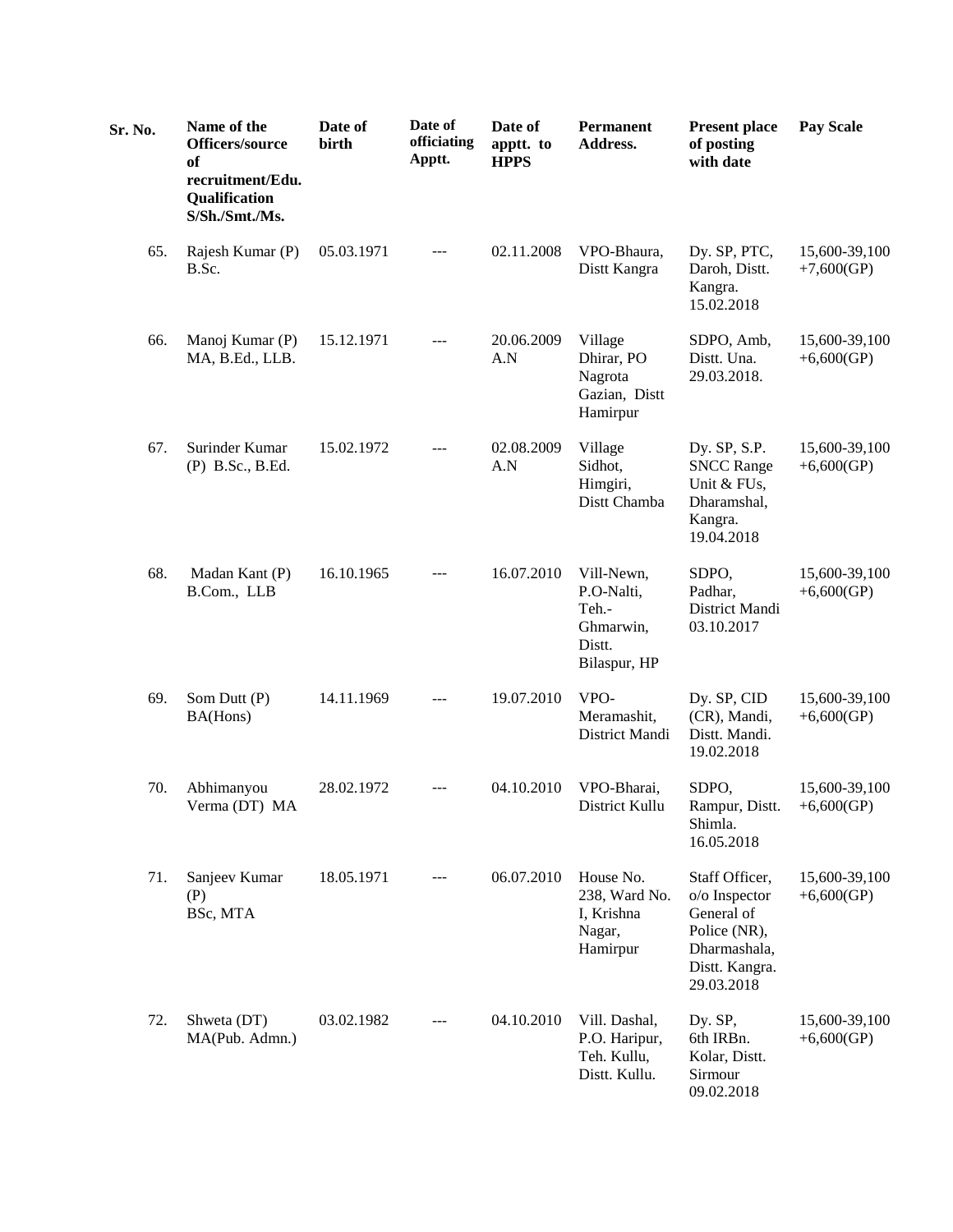| Sr. No. | Name of the<br>Officers/source<br>of<br>recruitment/Edu.<br>Qualification<br>S/Sh./Smt./Ms. | Date of<br>birth | Date of<br>officiating<br>Apptt. | Date of<br>apptt. to<br><b>HPPS</b> | <b>Permanent</b><br>Address.                                                               | <b>Present place</b><br>of posting<br>with date              | <b>Pay Scale</b>              |
|---------|---------------------------------------------------------------------------------------------|------------------|----------------------------------|-------------------------------------|--------------------------------------------------------------------------------------------|--------------------------------------------------------------|-------------------------------|
| 73.     | Ramesh Kumar<br>$(P)$ B.Sc.                                                                 | 04.11.1969       | $---$                            | 20.06.2009                          | Village Thana,<br>PO Jamna,<br>Poanta Sahib,<br>Distt Sirmour                              | Dy. SP<br>Posted at PHQ<br>03.05.2018                        | 15,600-39,100<br>$+6,600(GP)$ |
| 74.     | Hitesh Lakhanpal<br>(DT) BA                                                                 | 28.07.1985       | $---$                            | 12.11.2010                          | Village Oel,<br>Kehloor<br>Colony,<br>Distt Bilaspur                                       | Dy. S.P. (HQ),<br>Mandi<br>26.03.2016                        | 15,600-39,100<br>$+6,600(GP)$ |
| 75.     | Dharam Chand<br>(P)                                                                         | 09.03.1969       |                                  | 04.05.2012                          | Vill-Salori,<br>P.O-Diur,<br>Distt-<br>Chamba, H.P                                         | Dy. SP, 2nd<br>IRBn., Sakoh,<br>Distt. Kangra,<br>20.02.2018 | 15,600-39,100<br>$+6600(GP)$  |
| 76.     | Renu Kumari<br>(DT)<br>M.Phil(Physics),                                                     | 31.01.1981       | $---$                            | 04.10.2010                          | VPO-Longni,<br>S/ghat,<br>Distt. Mandi                                                     | DSP(HQ)<br>Hamirpur,<br>Distt.<br>Hamirpur<br>20.06.2017     | 15,600-39,100<br>$+6,600(GP)$ |
| 77.     | Rajinder Kumar<br>Sharma<br>$(P)$ ,                                                         | 08.07.1963       | $---$                            | 16.11.2010                          | Village<br>Chatar, PO-<br>Narola, Tehsil<br>Sarkaghat,<br>Distt. Mandi<br>(HP)             | Dy. SP,<br>SV&ACB,<br>Shimla, Distt.<br>Shimla<br>20.02.2018 | 15,600-39,100<br>$+6,600(GP)$ |
| 78.     | <b>Taranjeet Singh</b><br>(P) B.Sc., B.Ed.                                                  | 19.10.1972       | $---$                            | 29.06.2009                          | New Totu<br>Near Power<br>House, PO-<br>Totu,<br>Distt Shimla                              | SDPO,<br>Sundernagar,<br>Distt. Mandi,<br>HP.<br>20.06.2017  | 15,600-39,100<br>+6,600(GP)   |
| 79.     | Navdeep Singh<br>(DT)<br>MA(History)                                                        | 13.09.1984       |                                  | 04.10.2010                          | Village<br>Manjru, PO-<br>Loharli, Teh.-<br>Barsar,<br>Distt<br>Hamirpur                   | SDPO,<br>Nurpur, Distt.<br>Kangra.                           | 15,600-39,100<br>$+6,600(GP)$ |
| 80.     | <b>Bram Dass</b><br>Bhatia, (P)<br>B.A.                                                     | 11.03.1973       | $---$                            | 11.04.2011                          | Village Upper<br>Sohar, PO-<br>Sandhol,<br>Tehsil-<br>Sarkaghat,<br>District Mandi<br>(HP) | Dy. SP,<br>Vigilance,<br>Una<br>Distt. Una<br>12.02.2018     | 15,600-39,100<br>$+6600(GP)$  |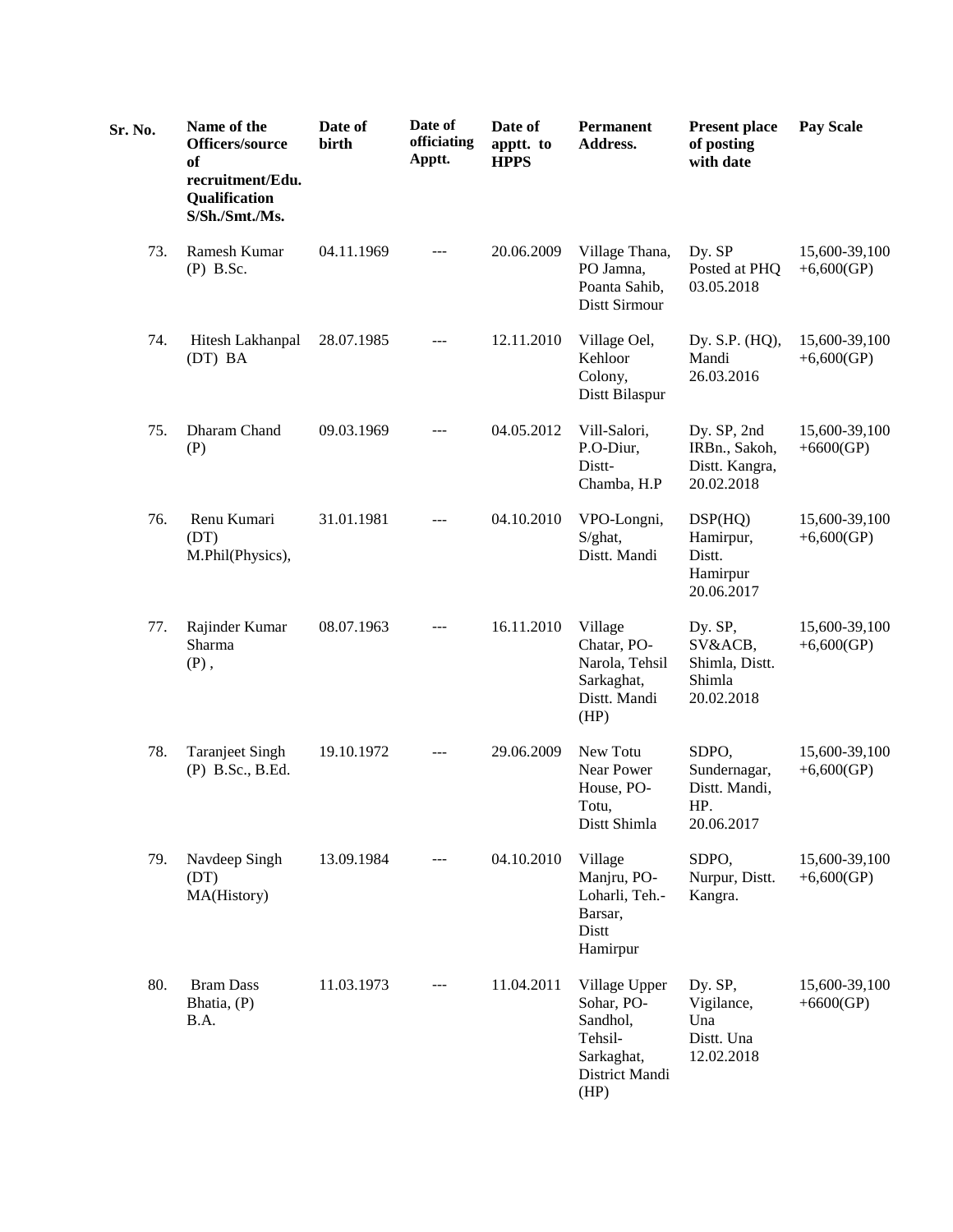| Sr. No. | Name of the<br>Officers/source<br>of<br>recruitment/Edu.<br>Qualification<br>S/Sh./Smt./Ms. | Date of<br>birth | Date of<br>officiating<br>Apptt. | Date of<br>apptt. to<br><b>HPPS</b> | <b>Permanent</b><br>Address.                                                    | <b>Present place</b><br>of posting<br>with date                                    | <b>Pay Scale</b>              |
|---------|---------------------------------------------------------------------------------------------|------------------|----------------------------------|-------------------------------------|---------------------------------------------------------------------------------|------------------------------------------------------------------------------------|-------------------------------|
| 81.     | Yogesh Rolta<br>(DT) LLB,<br>MA(Pub. Admn.)                                                 | 15.12.1982       | $---$                            | 04.10.2010                          | Village Jashla,<br>PO-Deori<br>Khaneti,<br>Distt.Shimla                         | Dy. SP, SV&<br>ACB, Solan,<br>Distt. Solan<br>09.02.2018                           | 15,600-39,100<br>+6,600(GP)   |
| 82.     | Sanjeev Kumar<br>(P)                                                                        | 20.09.1971       | ---                              | 07.05.2012                          | Vill-Dadari,<br>P.O-Praghur,<br>Teh.Dehra,<br>Distt. Kangra,<br>H.P             | Dy.SP,<br>SV&ACB,<br>Bilaspur,<br>Distt. Bilaspur<br>20.06.2017                    | 15,600-39,100<br>$+6,600(GP)$ |
| 83.     | Dinesh Kumar<br>Sharma (DT) BA                                                              | 05.10.1980       |                                  | 04.10.2010                          | Village<br>Beyong,<br>PO-Korag,<br>Distt Sirmour.                               | Dy. SP, (City),<br>Shimla<br>05.01.2018                                            | 15,600-39,100<br>$+6,600(GP)$ |
| 84.     | <b>Bhopinder Singh</b><br>Bragta (DT)<br>MBA(HRM)                                           | 21.03.1969       | $---$                            | 04.10.2010                          | Village Thana,<br>PO-Chopal,<br>Distt Shimla                                    | Dy.SP(LR)<br>SV & ACB,<br>Shimla, Distt.<br>Shimla.<br>08.05.2018                  | 15,600-39,100<br>$+6,600(GP)$ |
| 85.     | Munish Dadhwal<br>(DT), B.Sc.<br><b>PGDBM</b>                                               | 09.01.1974       | ---                              | 12.10.2011                          | H.No. 185<br>Village Sham<br>Nagar, PO-<br>Dharamshala,<br>Distt.Kangra<br>(HP) | Dy. SP, Dalai<br>Lama<br>Security,<br>Dharamshala,<br>Distt. Kangra.<br>13.02.2018 | 15,600-39,100<br>$+6600(GP)$  |
| 86.     | Bir Bahadur,<br>(DT), M.Sc.<br>(Zoology), B.Ed.                                             | 11.02.1981       | ---                              | 12.10.2011                          | Village<br>Jatehar, PO<br>Bag,<br>Distt. Mandi<br>(HP)                          | Dy. SP, CID,<br>Kangra at<br>Dharamshala<br>12.02.2018                             | 15,600-39,100<br>$+6600(GP)$  |
| 87.     | Parmod Chauhan,<br>(DT), M.Sc.<br>(Hons.)<br>(Chemistry)                                    | 07.03.1978       | $---$                            | 12.10.2011                          | VPO-Darkoti,<br>District<br>Shimla (HP).                                        | SDPO, Paonta<br>Sahib, Distt.<br>Sirmour.<br>10.01.2017                            | 15,600-39,100<br>$+6600(GP)$  |
| 88.     | Manoj Joshi,<br>(DT), MA<br>(Hindi)                                                         | 29.09.1981       | $---$                            | 12.10.2011                          | House No.<br>287/12,<br>Chiranwali,<br>Nahan,<br>District<br>Sirmour (HP)       | Under<br>Suspension<br>w.e.f.<br>29.08.2017                                        | 15,600-39,100<br>$+6,600(GP)$ |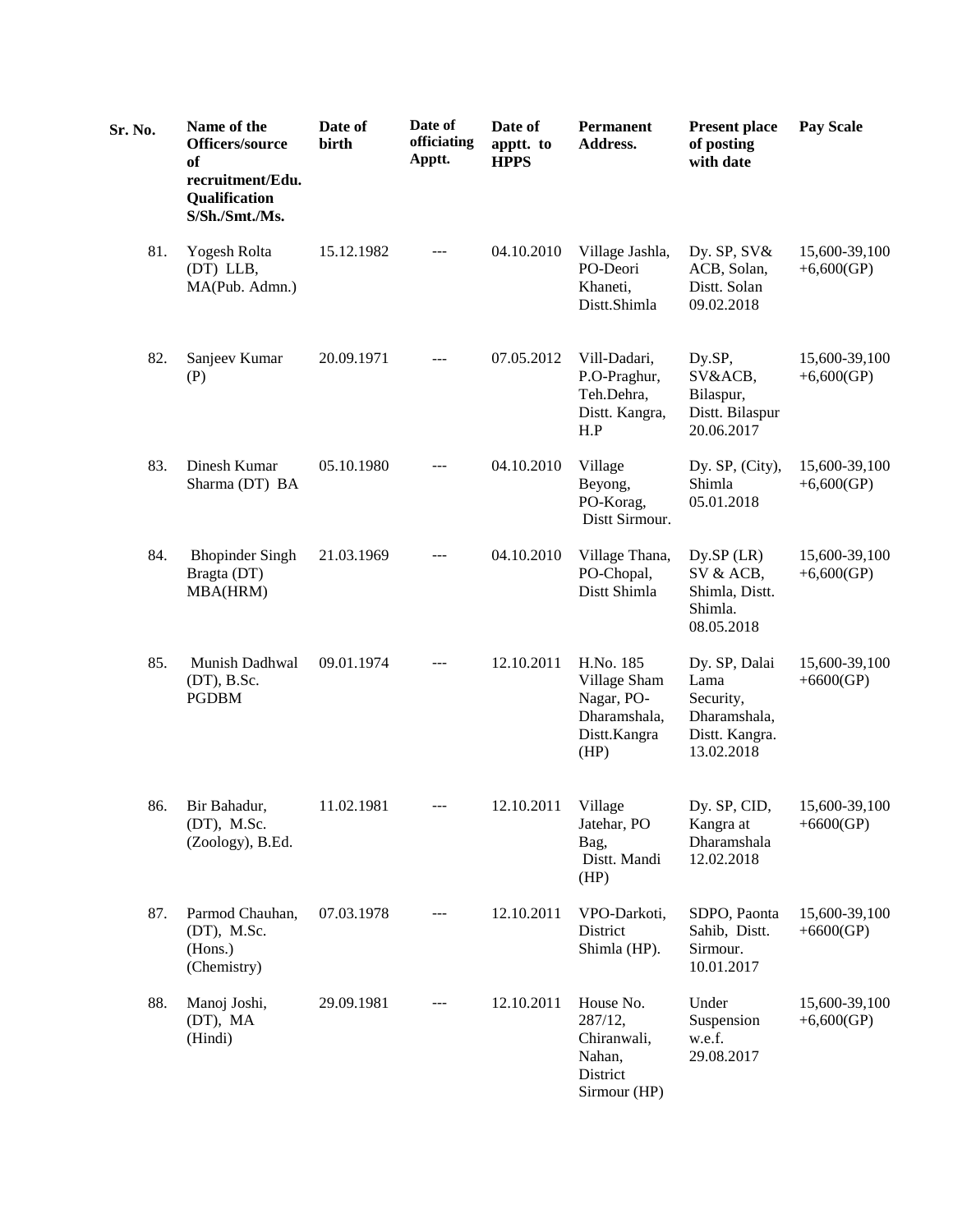| Sr. No. | Name of the<br>Officers/source<br>of<br>recruitment/Edu.<br><b>Qualification</b><br>S/Sh./Smt./Ms. | Date of<br>birth | Date of<br>officiating<br>Apptt. | Date of<br>apptt. to<br><b>HPPS</b> | <b>Permanent</b><br>Address.                                                      | <b>Present place</b><br>of posting<br>with date                    | <b>Pay Scale</b>              |
|---------|----------------------------------------------------------------------------------------------------|------------------|----------------------------------|-------------------------------------|-----------------------------------------------------------------------------------|--------------------------------------------------------------------|-------------------------------|
| 89.     | Santosh Kumar<br>Sharma, (DT),<br>M.A.<br>(Geography),<br>B.Ed., M.Phil.<br>(Geography)            | 29.06.1981       | $---$                            | 12.10.2011                          | Village<br>Panjorh, PO-<br>Hallan, Tehsil<br>Shillai,<br>District<br>Sirmour (HP) | SDPO,<br>Chopal, Distt.<br>Shimla<br>20.06.2017                    | 15,600-39,100<br>$+6600(GP)$  |
| 90.     | Rattan Singh,<br>(DT), B.Tech.                                                                     | 26.10.1977       | $---$                            | 12.10.2011                          | Village/PO-<br>Kanam, Tehsil<br>Pooh, District<br>Kinnaur (HP)                    | Dy. SP, 5th<br>IRBn. Bassi,<br>Distt. Bilaspur<br>20.02.2018       | 15,600-39,100<br>$+5,400(GP)$ |
| 91.     | Kuldeep Kumar,<br>(DT)<br>M.Sc.(Botany),<br>B.Ed.                                                  | 13.10.1980       | $---$                            | 12.10.2011                          | Village Kotla<br>Khurd,<br>District Una<br>$(HP)$ .                               | Dy. SP,<br><b>HPIPS</b> Daroh<br>against<br>vacancy.<br>17.07.2017 | 15,600-39,100<br>$+6600(GP)$  |
| 92.     | Suresh Chauhan,<br>(DT), B.A., B.Ed.                                                               | 25.11.1962       | $---$                            | 12.10.2011                          | Village/PO<br>Jarait, Chopal,<br>District<br>Shimla                               | <b>Chief Security</b><br>Officer, HPU,<br>Shimla.<br>09.06.2016    | 15,600-39,100<br>$+5,400(GP)$ |
| 93.     | Amit Thakur<br>(DT)                                                                                | 07.04.1983       | $---$                            | 12.11.2012                          | Vill. & P.O.<br>Sarahn, Teh.-<br>Pachhad,<br>$Dist. -$<br>Sirmour-<br>173024.     | Dy.S.P., (HQ),<br>Solan, Distt.<br>Solan.<br>21.02.2018            | 15,600-39,100<br>$+6,600(GP)$ |
| 94.     | Partap Singh (P)                                                                                   | 01.02.1973       | $---$                            | 04.05.2012                          | Vill. Pangon,<br>P.O.- Kolang,<br>Distt. Mandi,<br>H.P                            | SDPO,<br>Baijnath,<br>Distt. Kangra.<br>17.02.2018                 | 15,600-39100<br>$+6,600(GP)$  |
| 95.     | Amit Sharma<br>$(DT)-II$                                                                           | 03.07.1985       |                                  | 17.09.2012                          | House No.<br>$14/2 - B$ ,<br>Village Vihar,<br>Khalini,<br>Shimla-<br>171002      | SDPO,<br>Darlaghat,<br>Distt. Solan<br>09.02.2018                  | 15,600-39,100<br>$+6,600(GP)$ |
| 96.     | Manohar Lal (P)<br>MA(Eco)                                                                         | 11.06.1970       |                                  | 19.06.2009                          | VPO-Nandi,<br>Distt. Mandi                                                        | SDPO, Sri<br>Naina Devi Ji,<br>Distt. Bilaspur                     | 15,600-39,100<br>$+6,600(GP)$ |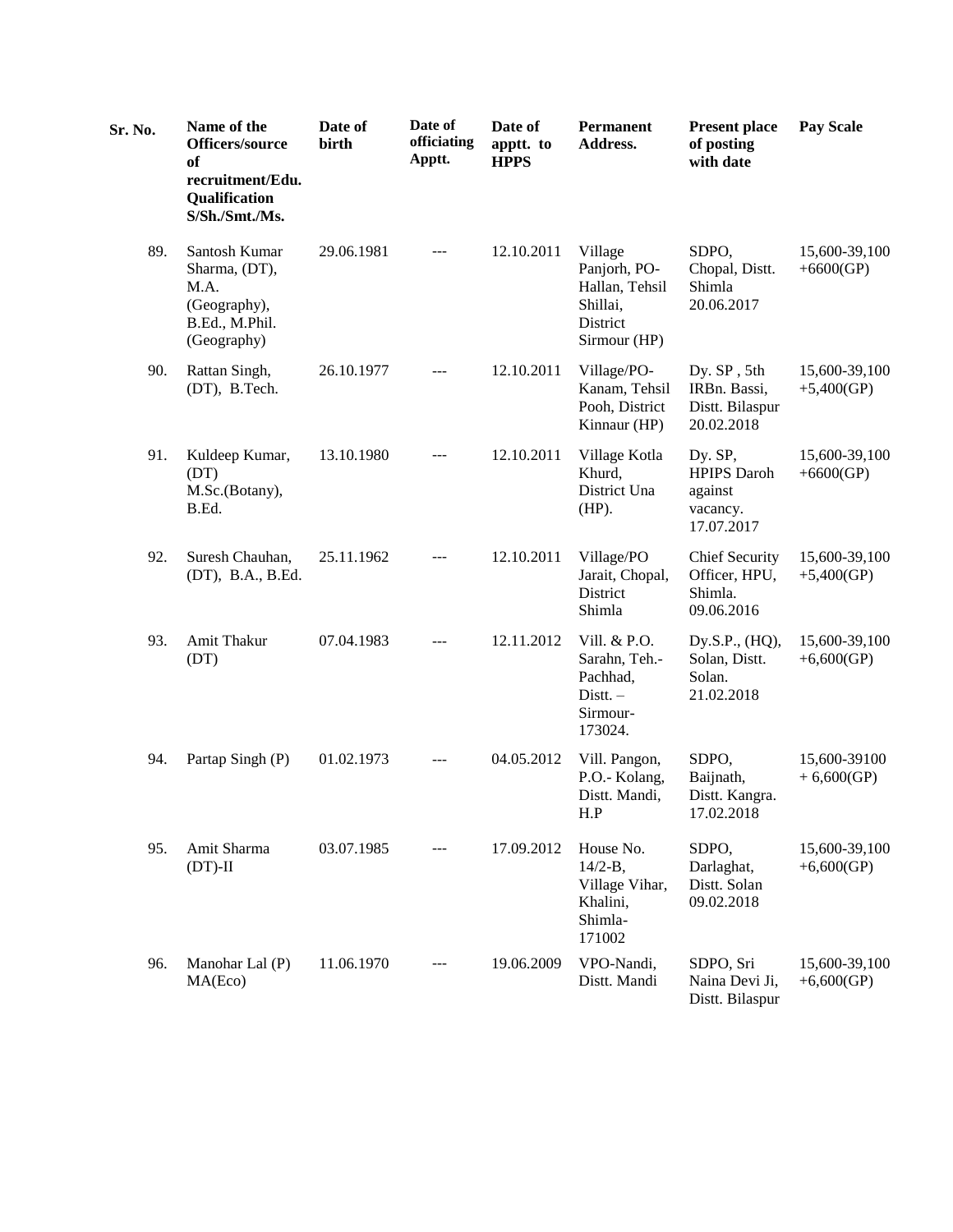| Sr. No. | Name of the<br>Officers/source<br><b>of</b><br>recruitment/Edu.<br>Qualification<br>S/Sh./Smt./Ms. | Date of<br>birth | Date of<br>officiating<br>Apptt. | Date of<br>apptt. to<br><b>HPPS</b> | Permanent<br>Address.                                                                      | <b>Present place</b><br>of posting<br>with date                      | <b>Pay Scale</b>              |
|---------|----------------------------------------------------------------------------------------------------|------------------|----------------------------------|-------------------------------------|--------------------------------------------------------------------------------------------|----------------------------------------------------------------------|-------------------------------|
| 97.     | Vikas Kumar<br>Dhiman (DT)                                                                         | 20.10.1972       | ---                              | 12.03.2013                          | H.No. 29,<br>Type-IV,<br>Govt.<br>Polytechnic,<br>Sunder Nagar,<br>Distt. Mandi-<br>175018 | SDPO,<br>Palampur,<br>Distt. Kangra.<br>13.02.2018                   | 15,600-39,100<br>$+6,600(GP)$ |
| 98.     | Hemant Kumar<br>(P)                                                                                | 22.11.1969       |                                  | 05.05.2012                          | Vill. Badah<br>P.O. Mohal<br>Distt. Kullu,<br>H.P                                          | Dy. SP, 3rd<br>IRBn. Pandoh,<br>Distt. Mandi.                        | 15,600-39,100<br>$+6,600(GP)$ |
| 99.     | Kulwinder Singh<br>(DT)                                                                            | 07.05.1981       |                                  | 17.09.2012                          | New Colony<br>Dattowal, Teh.<br>& P.O.<br>Nalagarh,<br>Distt. Solan-<br>174101             | SDPO, Haroli,<br>Distt. Una<br>19.02.2018                            | 15,600-39,100<br>$+6,600(GP)$ |
| 100.    | Khazana Ram<br>$(P)$ BA                                                                            | 13.06.1969       |                                  | 19.07.2010                          | VPO-Kangoo,<br>Distt. Mandi                                                                | SDPO, Baddi,<br>Distt. Solan.<br>21.02.2018                          | 15,600-39,100<br>$+6,600(GP)$ |
|         | 101. Ram Prasad (P)                                                                                | 10.01.1971       |                                  | 12.09.2012                          | Vill & P.O-<br>Bhopal,<br>Teh.Ghumarwin Sirmour at<br>Distt. Bilaspur,<br>H.P              | Dy.S.P.,<br>SV&ACB,<br>Nahan<br>12.06.2013                           | 15,600-39,100<br>$+6,600(GP)$ |
|         | 102. Lal Man (P)                                                                                   | 08.07.1970       |                                  | 04.05.2012                          | Vill-Laka,<br>P.O. $&$<br>Teh.Sarkagha,<br>Mandi, H.P.                                     | SDPO, Dehra,<br>Distt. Kangra.<br>20.06.2017                         | 15,600-39,100<br>$+6,600(GP)$ |
|         | 103. Tajinder Kumar<br>Verma $(P)$                                                                 | 06.03.1972       |                                  | 02.05.2012                          | Vill-Behli,<br>P.O-Sujhaila,<br>Teh.- Arki,<br>Distt-Solan,<br>H.P                         | Dy. S.P., 3rd<br>IRBn. Pandoh,<br>Distt. Mandi.                      | 15,600-39,100<br>$+6,600(GP)$ |
|         | 104. Kushal Kumar (P)                                                                              | 14.05.1961       |                                  | 06.05.2012                          | Suhara<br>Mohalla-<br>(Ravi) Nagar<br>Huse No. 55/4<br>Distt. Mandi,<br>H.P.               | Dy. S.P., 2nd<br>IRBn, Sakoh,<br>Distt. Kangra,<br>HP.<br>20.09.2017 | 15,600-39,100<br>$+6,600(GP)$ |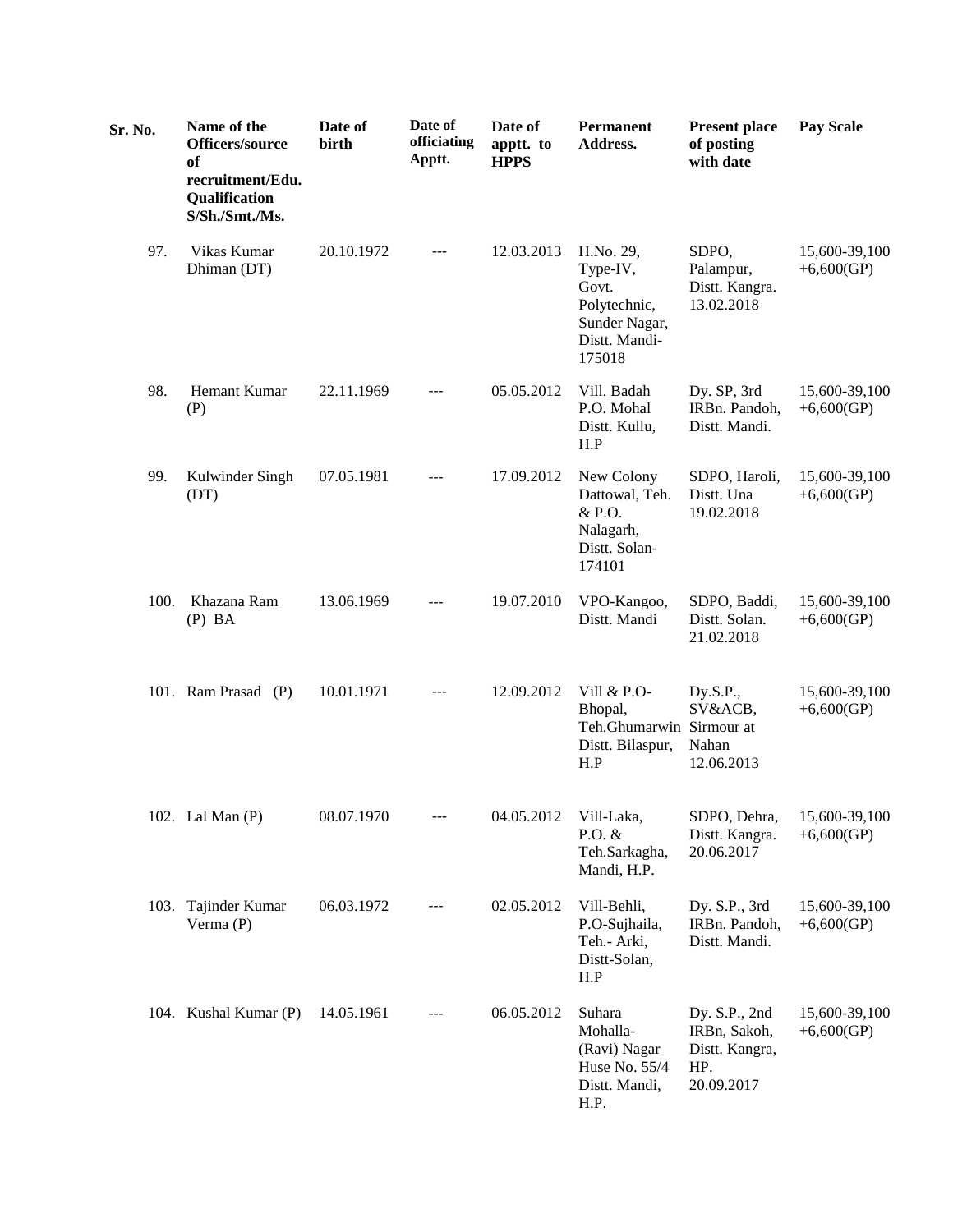| Sr. No. | Name of the<br>Officers/source<br>of<br>recruitment/Edu.<br>Qualification<br>S/Sh./Smt./Ms. | Date of<br>birth | Date of<br>officiating<br>Apptt. | Date of<br>apptt. to<br><b>HPPS</b> | Permanent<br>Address.                                                                  | <b>Present place</b><br>of posting<br>with date                        | <b>Pay Scale</b>               |
|---------|---------------------------------------------------------------------------------------------|------------------|----------------------------------|-------------------------------------|----------------------------------------------------------------------------------------|------------------------------------------------------------------------|--------------------------------|
|         | 105. Amar Singh (P)<br><b>BA</b>                                                            | 12.02.1970       | $---$                            | 07.09.2012                          | Distt. Solan                                                                           | Dy. S.P. SV &<br>ACB, Shimla<br>14.08.2015                             | 15,600-39,100<br>$+5,400(GP)$  |
| 106.    | Jatinder Kumar<br>(P)                                                                       | 12.03.1969       | ---                              | 23.09.2012                          | Vill-Panjsara,<br>P.O-Raja ka<br>Talab, Distt.<br>Kangra, H.P.                         | Dy. SP (HQ),<br>Chamba,<br>Distt.<br>Chamba, HP<br>20.06.2017          | 15,600-39,100<br>+6,600(GP)    |
|         | 107. Vinod Kumar (P)                                                                        | 09.01.1965       |                                  | 23.09.2012                          | Vill-Beetan,<br>Distt. Una, HP                                                         | Dy SP, 1st<br>IRBn., Bangarh,<br>Distt. Una<br>20.02.2018              | 15,600-39,100<br>$+5,400(GP)$  |
|         | 108. Puran Chand (P)<br>M.A. Socialogy                                                      | 24.04.1966       |                                  | 11.09.2012                          | Vill-Tawan,<br>P.O. Dhaban,<br>Teh. Balh,<br>Distt. Mandi,<br>H.P                      | SDPO,<br>Kangra, Distt.<br>Kangra.<br>29.03.2018                       | 15,600-39,100<br>$+6,600(GP)$  |
|         | 109. Sahil Arora (DT)                                                                       | 16.05.1986       |                                  | 12.12.2013                          | $R$ / $\sigma$ B-VIII<br>/H.No. 370,<br>Moh.-Sethian<br>Faridkot,<br>Punjab-<br>151203 | SDPO,<br>Dalhousie,<br>Distt. Chamba<br>12.02.2018                     | 15,600-39,100<br>$+6,600(GP)$  |
|         | 110. Rahul Sharma (P)                                                                       | 02.06.1966       | 11.2.13                          | 11.02.2013                          | Precy villa-A<br>upper Kaithu,<br>Shimla-3                                             | Dy. SP, CID<br>(SCRB),<br>Shimla, Distt.<br>Shimla.<br>21.02.2018      | 15,600-39,100<br>$+6,600$ (GP) |
|         | 111. Harish Kumar<br>Sharma (DT)                                                            | 10.07.1975       | $---$                            | 22.08.2013                          | C/O<br>T.R.Sharma<br>Vill.Gharyana,<br>Tehsil Sunni,<br>P.O Sunni<br>Distt. Shimla     | Dy. S.P. (HQ),<br>Keylong,<br>District<br>Lahaul & Spiti<br>19.02.2018 | 15,600-39,100<br>$+6,600$ (GP) |
|         | 112. Padam Dass<br>Thakur (P)                                                               | 15.08.1964       | 02.01.13                         | 02.01.2013                          | Vill Nalog,<br>P.O-Taklech,<br>Teh. Rampur,<br>Distt. Shimla,<br>H.P                   | Dy. SP, 1st<br>HPAP Bn.,<br>Junga, Distt.<br>Shimla<br>21.02.2018      | 15,600-39,100<br>$+6,600$ (GP) |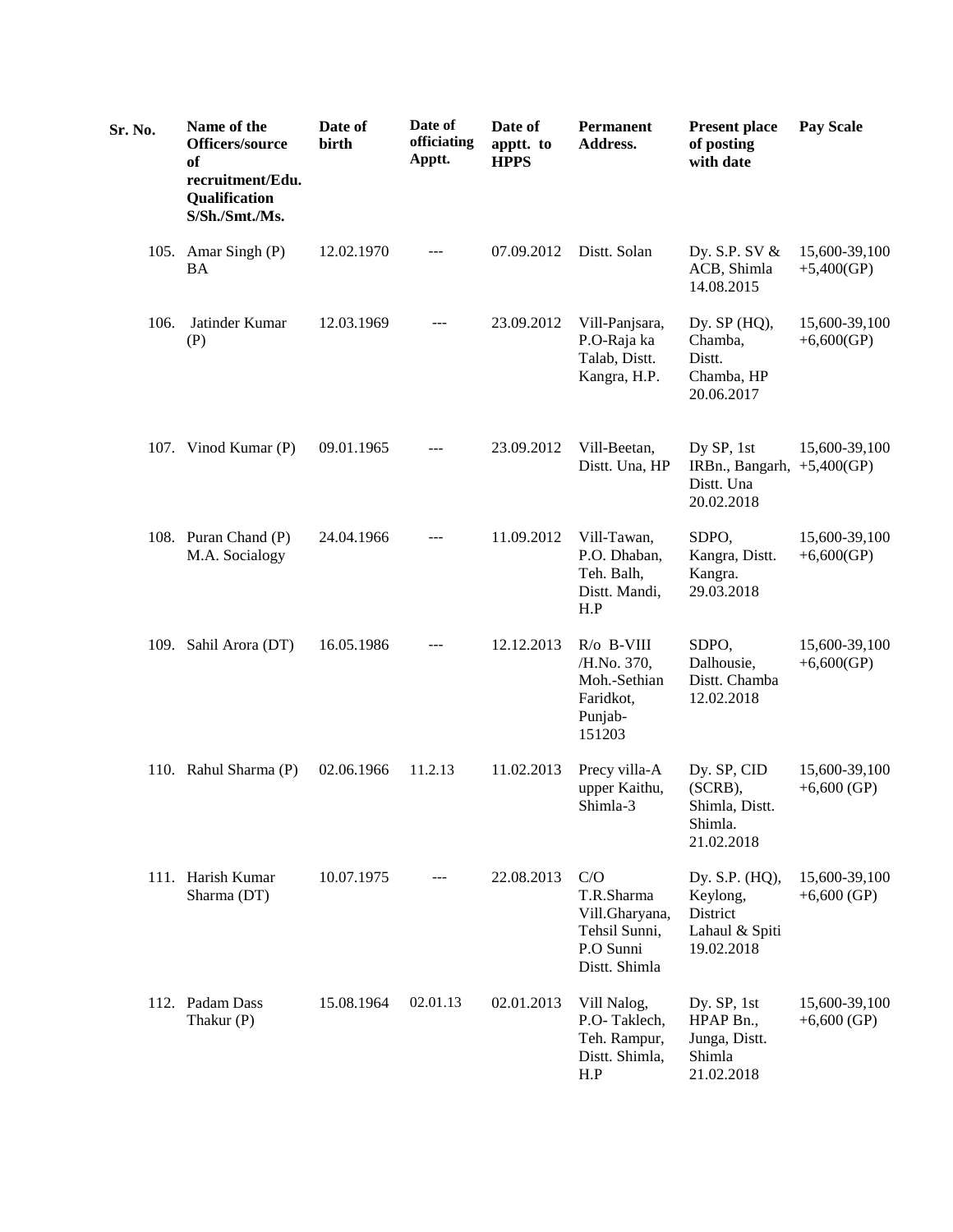| Sr. No. | Name of the<br>Officers/source<br>of<br>recruitment/Edu.<br>Qualification<br>S/Sh./Smt./Ms. | Date of<br>birth | Date of<br>officiating<br>Apptt. | Date of<br>apptt. to<br><b>HPPS</b> | <b>Permanent</b><br>Address.                                                                    | <b>Present place</b><br>of posting<br>with date                 | <b>Pay Scale</b>               |
|---------|---------------------------------------------------------------------------------------------|------------------|----------------------------------|-------------------------------------|-------------------------------------------------------------------------------------------------|-----------------------------------------------------------------|--------------------------------|
|         | 113. Yogesh Dutt (P)                                                                        | 16.01.1973       | $---$                            | 02.11.2013                          | R/o Moh.-<br>Chiranwali,<br>ward No. 12,<br>Nahan                                               | SDPO,<br>Jawalamukhi,<br>Distt. Kangra.<br>20.09.2017           | 15,600-39,100<br>$+6,600$ (GP) |
|         | 114. Kamal Kishor (P)                                                                       | 10.06.1973       | ---                              | 02.11.2013                          | Vill. Sakoh<br>P.O. Sakoh,<br>Distt Kangra,<br>H.P                                              | Dy. SP, SV $&$<br>ACB, Shimla<br>01.02.2017                     | 15,600-39,100<br>$+6,600$ (GP) |
|         | 115. Baldev Dutt (DT)                                                                       | 28.05.1981       | 22.08.13                         | 22.08.2013                          | Vill.- Tikkari,<br>Pajeli, P.O<br>Bag Pashog,<br>Teh. Pachad,<br>Distt. Sirmour<br>(HP)-173024. | Dy.SP $6th$<br>IRBn, Kolar<br>District<br>Sirmour<br>20.02.2018 | 15,600-39,100<br>$+6,600$ (GP) |
|         | 116. Bhagwan Dass<br>Jishtu $(P)$<br>M.A. Pol. Sci.,<br>M.A. Sociology,<br>NIS(PAT)         | 11.05.1965       |                                  | 02.11.2013                          | Vill. Shila<br>Bhavi, P.O-<br>Sarpara 15/20,<br>Teh.- Rampur<br>Bushahr,<br>Distt.- Shimla      | Dy.S.P. $(LR)$ ,<br>PHQ, Shimla<br>19.04.2018                   | 15,600-39,100<br>$+6,600$ (GP) |
|         | 117. Dushyant Sarpal<br>(DT)                                                                | 08.10.1983       | 25.11.13                         | 25.11.2013                          | Vill. Swh Bari,<br>P.O. Joh, Tehsil<br>Amb, Distt.<br>Una, H.P Pin<br>Code-177204               | SDPO,<br>Rajgarh, Distt.<br>Sirmour<br>09.02.2018               | 15,600-39,100<br>$+6,600$ (GP) |
|         | 118. Chaman Lal (P)<br><b>BA</b>                                                            | 10.04.1962       |                                  | 15.09.2014                          | Vill-Nagal<br>Saketi P.O.<br>Kala-Amb<br>Teh. Nahan<br>Distt. Sirmour.                          | Dy. S.P. (LR),<br>Distt. Solan<br>11.05.2018                    | 15,600-39,100<br>$+5,400(GP)$  |
|         | 119. Sh. Vidya Chand<br>(P)<br><b>BA</b>                                                    | 19.03.1973       | ---                              | 21.07.2014                          | VPO. Spillo<br>Teh. Pooh,<br>Distt. Kinnaur                                                     | Dy. SP, 6th<br>IRBn. Kolar,<br>Distt. Sirmour<br>21.02.2018     | 15,600-39,100<br>$+5,400(GP)$  |
|         | 120. Manoj Kumar<br>(DT)                                                                    | 20.09.1977       |                                  | 01.12.2014                          | VPO. Barota,<br>Tehsil<br>Gumarwin,<br>Distt.<br>Bilaspur.                                      | SDPO,<br>Bhabanagar,<br>Distt. Kinnaur.<br>20.06.2017           | 15,600-39,100<br>$+5,400(GP)$  |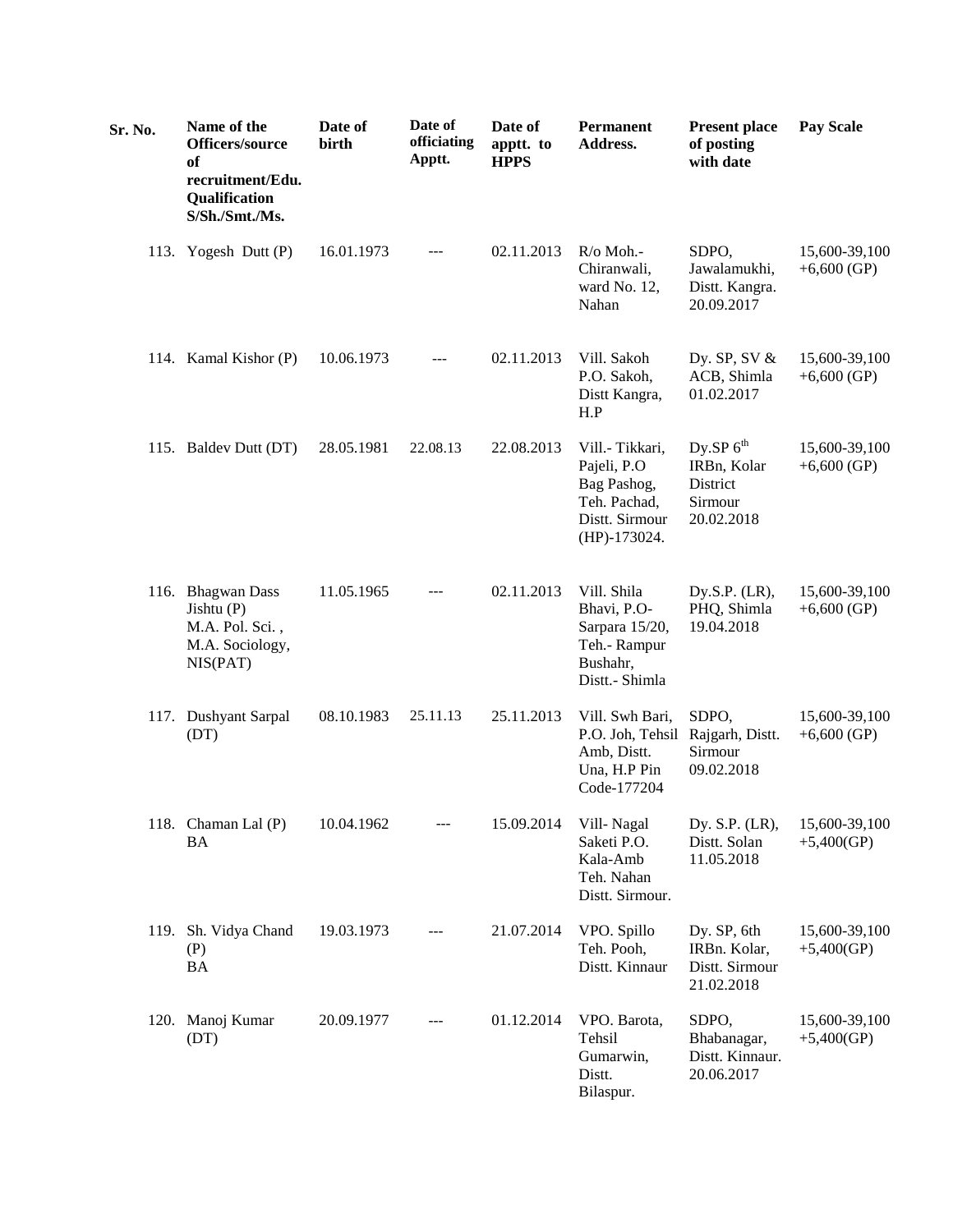| Sr. No. | Name of the<br>Officers/source<br>of<br>recruitment/Edu.<br>Qualification<br>S/Sh./Smt./Ms. | Date of<br>birth | Date of<br>officiating<br>Apptt. | Date of<br>apptt. to<br><b>HPPS</b> | <b>Permanent</b><br>Address.                                                              | <b>Present place</b><br>of posting<br>with date                          | <b>Pay Scale</b>              |
|---------|---------------------------------------------------------------------------------------------|------------------|----------------------------------|-------------------------------------|-------------------------------------------------------------------------------------------|--------------------------------------------------------------------------|-------------------------------|
|         | 121. Anil Kumar (DT)                                                                        | 30.10.1992       | $---$                            | 17.04.2015                          | Vill Kafenu<br>P.O. Hallan,<br>Tehsil Shillai.<br>Distt. Sirmour.                         | Dy.SP,<br>SV&ACB,<br>Keylong,<br>District Lahul<br>& Spiti<br>11.10.2017 | 15,600-39,100<br>$+5,400(GP)$ |
|         | 122. Chander Paul<br>Singh (DT)                                                             | 01.07.1977       |                                  | 18.04.2015                          | Vill. Bharal,<br>Tehsil Barsar,<br>Distt<br>Hamirpur.                                     | SDPO,<br>Sarkaghat,<br>Distt. Mandi.<br>13.02.2018                       | 15,600-39,100<br>$+5,400(GP)$ |
|         | 123. Arun Modi (DT)                                                                         | 28.09.1986       |                                  | 18.04.2015                          | Kothi No-<br>256, Astha<br>Enclave Distt.<br>Barnala,<br>Punjab.                          | SDPO,<br>Karsog, Distt.<br>Mandi.<br>19.02.2018                          | 15,600-39,100<br>$+5,400(GP)$ |
|         | 124. Pratibha Chauhan<br>(DT)                                                               | 16.06.1989       |                                  | 19.06.2015                          | 101, Block<br>No-A Maya<br>Green Aptt.<br>Patiala Road,<br>Zirakpur,<br>Mohali<br>Punjab. | Dy. SP, 6th<br>IRBn. Kolar,<br>Distt. Sirmour.<br>17.02.2018             | 15,600-39,100<br>$+5,400(GP)$ |
|         | 125. Karan Singh<br>Guleria (DT)                                                            | 15.12.1968       | $---$                            | 18.04.2015                          | Vill. Nagan,<br>P.O. Karanal,<br>Tehsil<br>Baijnath, Distt<br>Kangra.                     | Dy. SP, 2nd<br>IRBn. Sakoh,<br>Distt. Kangra.<br>13.02.2018              | 15,600-39,100<br>$+5,400$     |
|         | 126. Bhisham Thakur<br>(P)<br>B.A                                                           | 28.01.1967       | 05.05.15                         | 05.05.2015                          | Vill. Buthra<br>P.O. Kuthra<br>Teh. Rohru<br>Distt. Shimla                                | Dy. SP, 6th<br>IRBn, Kolar,<br>Distt. Sirmour<br>06.01.2018              | 15,600-39,100<br>$+5,400(GP)$ |
|         | 127. Anil Kumar (P)<br>B.A                                                                  | 14.03.1968       | 08.05.15                         | 08.05.2015                          | VPO. Dhar<br>Teh. Jubbal<br>Distt. Shimla<br>H.P.                                         | SDPO,<br>Sangrah, Distt.<br>Sirmour, HP<br>08.05.2018                    | 15,600-39,100<br>$+5,400(GP)$ |
|         | 128. Gulshan Negi (P)<br>B.A                                                                | 11.09.1971       | 01.05.15                         | 01.05.2015                          | VPO. Kalpa<br>Teh.<br>Reckongpio<br>Distt, Kinnaur.                                       | Dy. SP(LR),<br>Police HQ,<br>Shimla<br>16.05.2018                        | 15,600-39,100<br>$+5,400(GP)$ |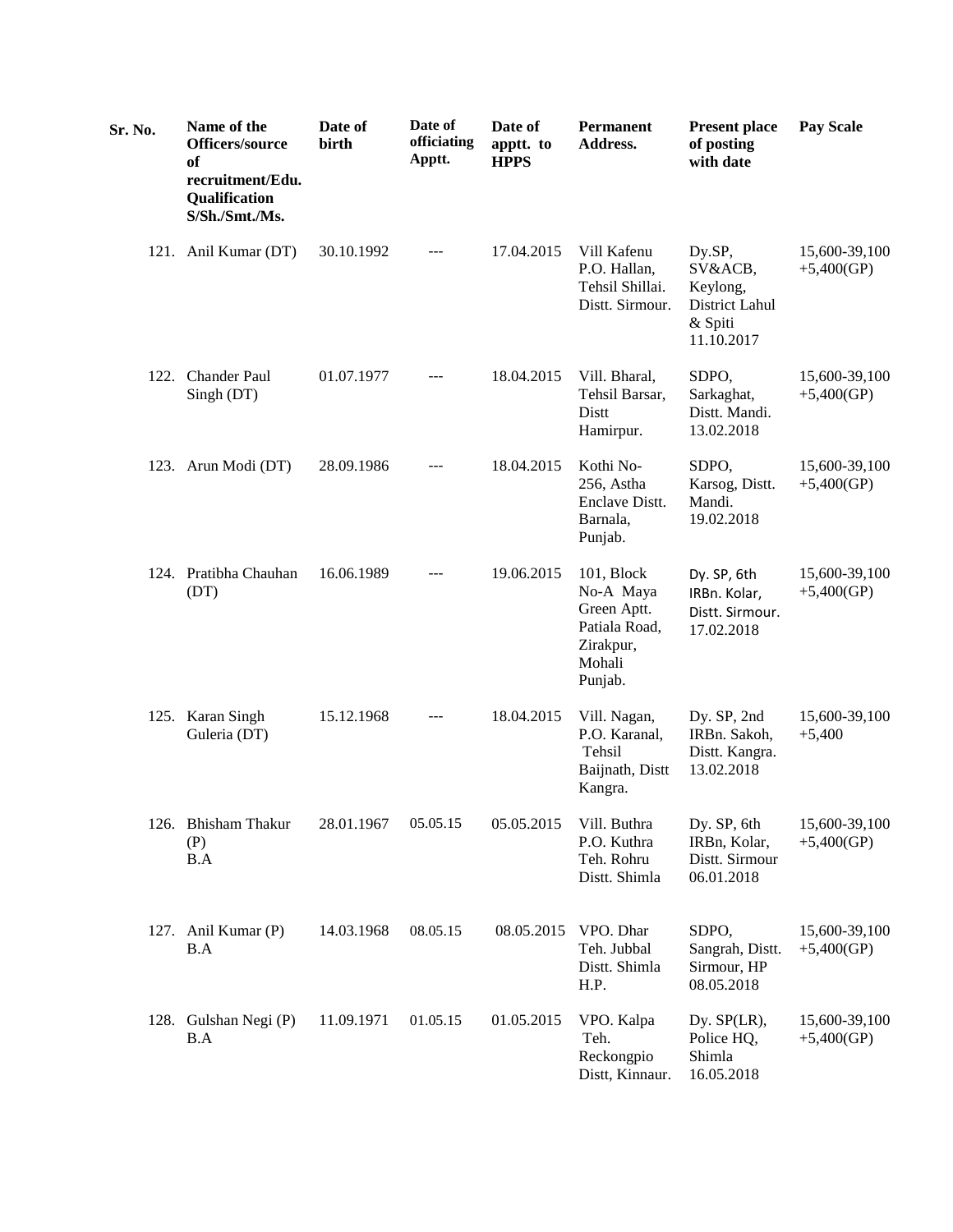| Sr. No. | Name of the<br>Officers/source<br>of<br>recruitment/Edu.<br>Qualification<br>S/Sh./Smt./Ms. | Date of<br>birth | Date of<br>officiating<br>Apptt. | Date of<br>apptt. to<br><b>HPPS</b> | <b>Permanent</b><br>Address.                                                     | <b>Present place</b><br>of posting<br>with date                  | <b>Pay Scale</b>              |
|---------|---------------------------------------------------------------------------------------------|------------------|----------------------------------|-------------------------------------|----------------------------------------------------------------------------------|------------------------------------------------------------------|-------------------------------|
|         | 129. Jasbir Singh (P)<br>B.A                                                                | 16.02.1966       | $---$                            | 05.08.2015                          | VPO. Mawa<br>Sindhian<br>Teh. Gagret<br>Distt. Una                               | SDPO, Barsar,<br>Distt.<br>Hamirpur.<br>28.03.2018               | 15,600-39,100<br>$+5,400(GP)$ |
|         | 130. Mukesh Kumar<br>(P)<br>B.A                                                             | 20.05.1961       |                                  | 28.08.2015                          | Block No. 35<br>Quarter No.<br>26/27<br>U.S.Club<br>Distt. Shimla                | SDPO, Kaza,<br>Distt. L&S<br>08/2015                             | 15,600-39,100<br>$+5,400(GP)$ |
|         | 131. Madan Lal<br>Thakur (P)<br>B.A                                                         | 24.05.1961       |                                  | 01.12.2015                          | Vill. Bughar,<br>P.O. Chakkar<br>Teh. Arki<br>Distt. Solan<br>(HP)               | Dy. S.P.,<br>C&TS Shimla<br>19.04.2018                           | 15,600-39,100<br>$+5,400(GP)$ |
|         | 132. Madan Lal<br>Dhiman (P)<br>B.A                                                         | 14.08.1969       | $---$                            | 04.08.2015                          | Village Proha,<br>P.O. Materni,<br>Tehsil, Akri,<br>Distt. Solan                 | Dy.SP,<br>SV&ACB,<br>Kullu, Distt.<br>Kullu<br>08.08.2017        | 15,600-39,100<br>$+5,400(GP)$ |
|         | 133. Dhan Sukh (P)<br>B.A                                                                   | 11.06.1961       |                                  | 04.08.2015                          | VPO. Kotla<br>Teh.<br>Kumarsain<br>Distt. Shimla                                 | Dy. S.P. HQ,<br>Distt.<br>Kinnour.                               | 15,600-39,100<br>$+5,400(GP)$ |
|         | 134. Anil Kumar (P)                                                                         | 04.10.1962       | $---$                            | 04.11.2015                          | Vill. Khazain<br>P.O.& Teh.<br>Bilaspur<br>Distt. Bilaspur                       | Dy. $SP., 3^{rd}$<br>IRBn. Pandoh,<br>Distt. Mandi<br>28.12.2015 | 15,600-39,100<br>$+5,400(GP)$ |
|         | 135. Vipan Kumar<br>(DT)                                                                    | 03.01.1975       |                                  | 11.03.2016                          | Vill.<br>Karchhari,<br>P.O.<br>Sharontha,<br>Tehsil Rohru<br>Distt. Shimla       | Under<br>Training                                                | 15,600-39,100<br>$+5400$ GP   |
|         | 136. Rohin Dogra<br>(DT)                                                                    | 05.01.1991       |                                  | 11.03.2016                          | H.No. 134,<br>Gurudwar<br>Road Kotwali<br>Baroor,<br>Dharamshal<br>Distt. Kangra | Under<br>Training                                                | 15,600-39,100<br>$+5400$ GP   |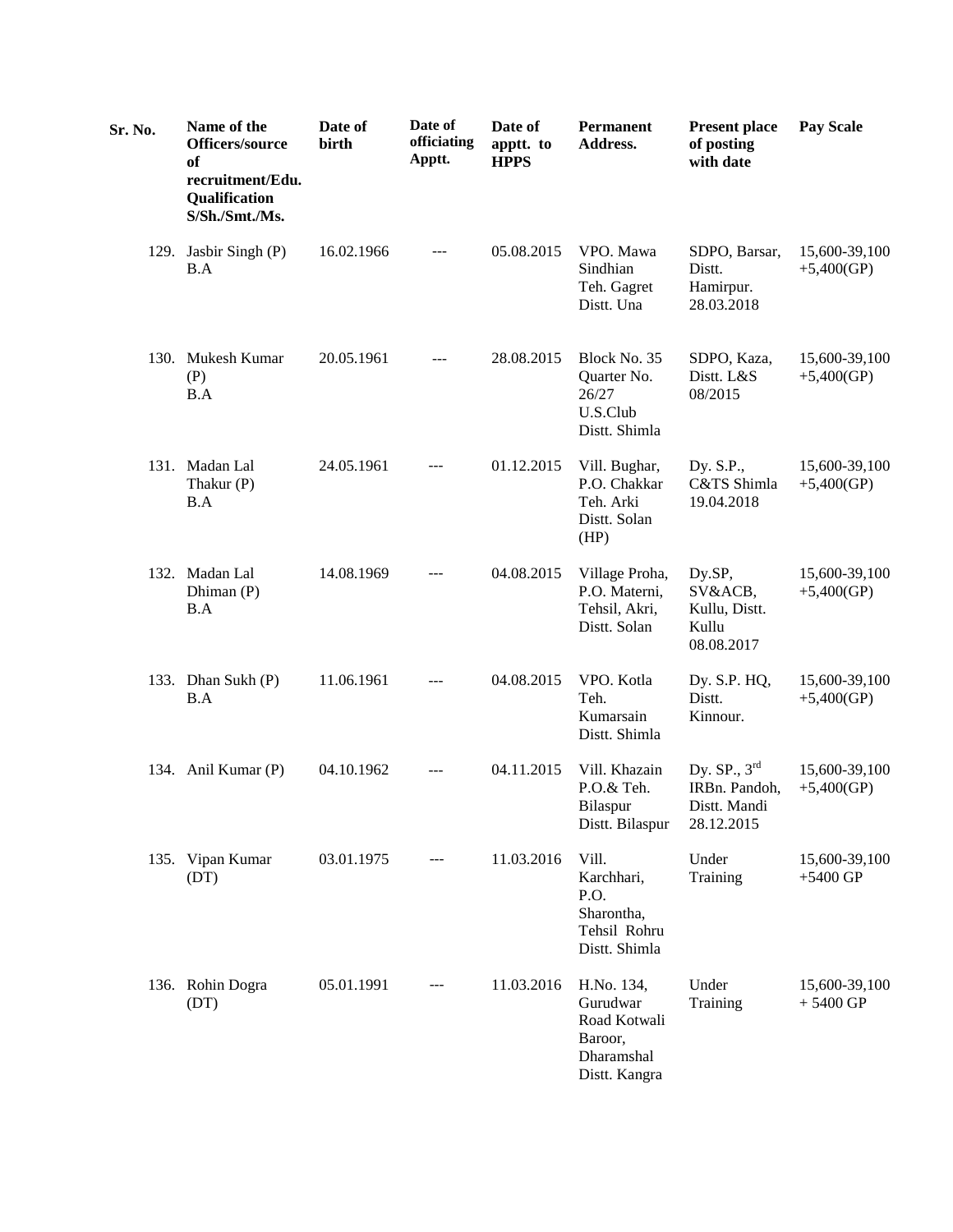| Sr. No. | Name of the<br>Officers/source<br>of<br>recruitment/Edu.<br>Qualification<br>S/Sh./Smt./Ms. | Date of<br>birth | Date of<br>officiating<br>Apptt. | Date of<br>apptt. to<br><b>HPPS</b> | <b>Permanent</b><br>Address.                                                        | <b>Present place</b><br>of posting<br>with date            | <b>Pay Scale</b>            |
|---------|---------------------------------------------------------------------------------------------|------------------|----------------------------------|-------------------------------------|-------------------------------------------------------------------------------------|------------------------------------------------------------|-----------------------------|
|         | 137. Sushant Sharma<br>(DT)                                                                 | 20.12.1979       | ---                              | 14.03.2016                          | VPO Bajaura,<br>Teh. Bhunter,<br>Distt. Kullu                                       | Under<br>Training                                          | 15,600-39,100<br>$+5400$ GP |
|         | 138. Kamal Kishore<br>(DT)                                                                  | 13.04.1978       |                                  | 11.03.2016                          | VPO,<br>Domehar, The<br>Kandaghat,<br>Distt. Solan                                  | Under<br>Training                                          | 15,600-39,100<br>$+5400$ GP |
|         | 139. Sanjay Sharma<br>(DT)                                                                  | 29.08.1977       |                                  | 15.03.2016                          | Vill. Tamroh,<br>Po. Karohta,<br>Distt.<br>Hamirpur                                 | Under<br>Training                                          | 15,600-39,100<br>$+5400$ GP |
|         | 140. Megh Nath (P)                                                                          | 20.07.1960       | $---$                            | 02.02.2017                          | V.P.O<br>Bharmour,<br>Distt.<br>Chamba, HP                                          | SDPO, Jawali,<br>Distt. Kangra<br>12.02.2018               | 15,600-39,100<br>$+5400$ GP |
|         | 141. Braham Dass (P)                                                                        | 02.10.1960       | ---                              | 16.01.2017<br>(AN)                  | Distt. Mandi,<br>Himachal<br>Pradesh.                                               | Dy. S.P.<br><b>SNCC Range</b><br>Unit Kullu.<br>16.01.2017 | 15,600-39,100<br>$+5400$ GP |
|         | 142. Anil Kumar (DT)                                                                        | 26.04.1983       | ---                              | 02.03.2017                          | Vill.<br>Haramehta<br>Teh. Kasauli<br>Distt. Solan                                  | SDPO, Rohru,<br>Distt. Shimla<br>19.04.2018                | 15,600-39,100<br>$+5400$ GP |
|         | 143. Anil Kumar (DT)                                                                        | 30.10.1981       |                                  | 03.03.2017                          | VPO Badhal<br>Thore, Teh.<br>Dehra. Distt.<br>Kangra                                | Under<br>Training                                          | 15,600-39,100<br>$+5400$ GP |
|         | 144. Priyank Gupta<br>(DT)                                                                  | 04.01.1991       | ---                              | 01.03.2017                          | Adarsh<br>Colony Balaji<br>Vihar Kangra,<br>P.O. Tehsil<br>Kangra, Distt.<br>Kangra | Under<br>Training                                          | 15,600-39,100<br>$+5400$ GP |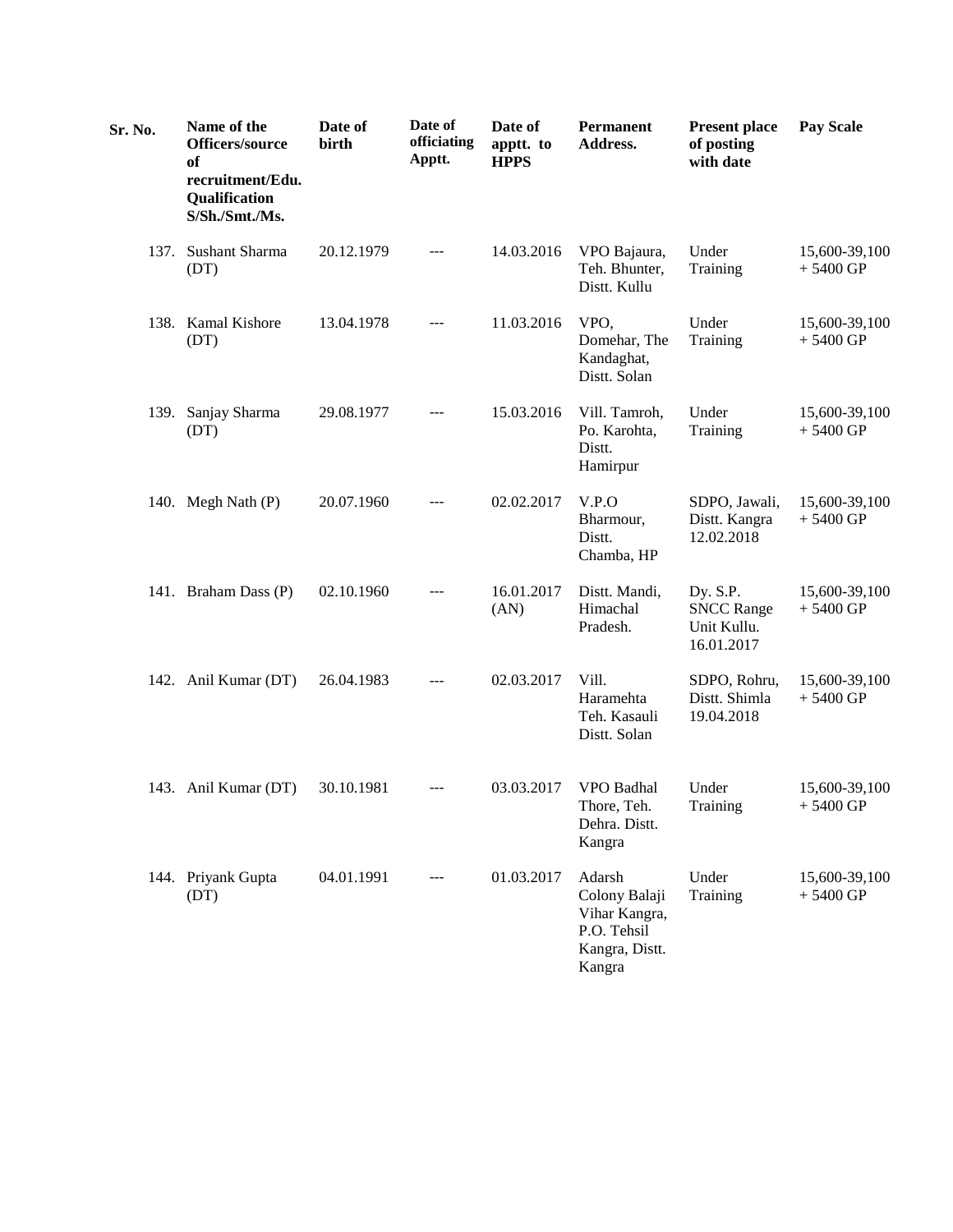| Sr. No. | Name of the<br>Officers/source<br>of<br>recruitment/Edu.<br><b>Qualification</b><br>S/Sh./Smt./Ms. | Date of<br>birth | Date of<br>officiating<br>Apptt. | Date of<br>apptt. to<br><b>HPPS</b> | Permanent<br>Address.                            | <b>Present place</b><br>of posting<br>with date                         | <b>Pay Scale</b>            |
|---------|----------------------------------------------------------------------------------------------------|------------------|----------------------------------|-------------------------------------|--------------------------------------------------|-------------------------------------------------------------------------|-----------------------------|
|         | 145. Ramakant Thakur<br>(DT)                                                                       | 07.08.1986       | ---                              | 01.03.2017                          | VPO Daroh,<br>Teh.<br>Palampur,<br>Distt. Kangra | Under<br>Training                                                       | 15,600-39,100<br>$+5400$ GP |
|         | 146. Shri Ajay Thakur<br>(DT) (Sports)                                                             | 01.05.1986       |                                  | 18.05.2017                          | Distt. Solan                                     | Under<br>Training                                                       | 15,600-39,100<br>$+5400$ GP |
|         | 147. Surender Kumar<br>(P)                                                                         | 01.06.1960       |                                  | 08.06.2017                          | Distt.<br>Hamirpur                               | Dy. SP, 4th<br>IRBn.<br>Jungleberi,<br>Distt. Kangra                    | 15,600-39,100<br>$+5400$ GP |
|         | 148. Gopal Singh (P)                                                                               | 09.04.1961       |                                  | 31.05.2017                          | Distt. Bilaspur                                  | Dy.SP, 1st<br>HPAP, Junga,<br>Distt. Shimla<br>17.02.2018               | 15,600-39,100<br>$+5400$ GP |
|         | 149. Minakshi Devi<br>(P)                                                                          | 12.07.1967       |                                  | 08.06.2017                          | Distt. Shimla                                    | Dy. SP, 1st<br>IRBn.<br>Bangarh.<br>08.03.2018                          | 15,600-39,100<br>$+5400$ GP |
|         | 150. Ram Karan (P)                                                                                 | 28.08.1970       |                                  | 08.06.2017                          | Distt. Kangra                                    | SDPO,<br>Salooni, Distt.<br>Chamba<br>19.02.2018                        | 15,600-39,100<br>$+5400$ GP |
|         | 151. Sher Singh (P)                                                                                | 21.04.1971       |                                  | 06.06.2017                          | Distt. Mandi                                     | SDPO,<br>Manali, Distt.<br>Kullu.<br>15.02.2018                         | 15,600-39,100<br>$+5400$ GP |
|         | 152. Gian Chand<br>Thakur (P)                                                                      | 13.11.1963       |                                  | 05.06.2017                          | Distt. Mandi                                     | Dy. SP, 4th<br>IRBn.<br>Jungleberi,<br>Distt.<br>Hamirpur<br>13.02.2018 | 15,600-39,100<br>$+5400$ GP |
|         | 153. Vikram Chauhan<br>(P)                                                                         | 15.03.1974       |                                  | 01.06.2017                          | Distt. Sirmour                                   | Dy. SP, SNCC<br>Range Unit &<br>FUs, Shimla                             | 15,600-39,100<br>$+5400$ GP |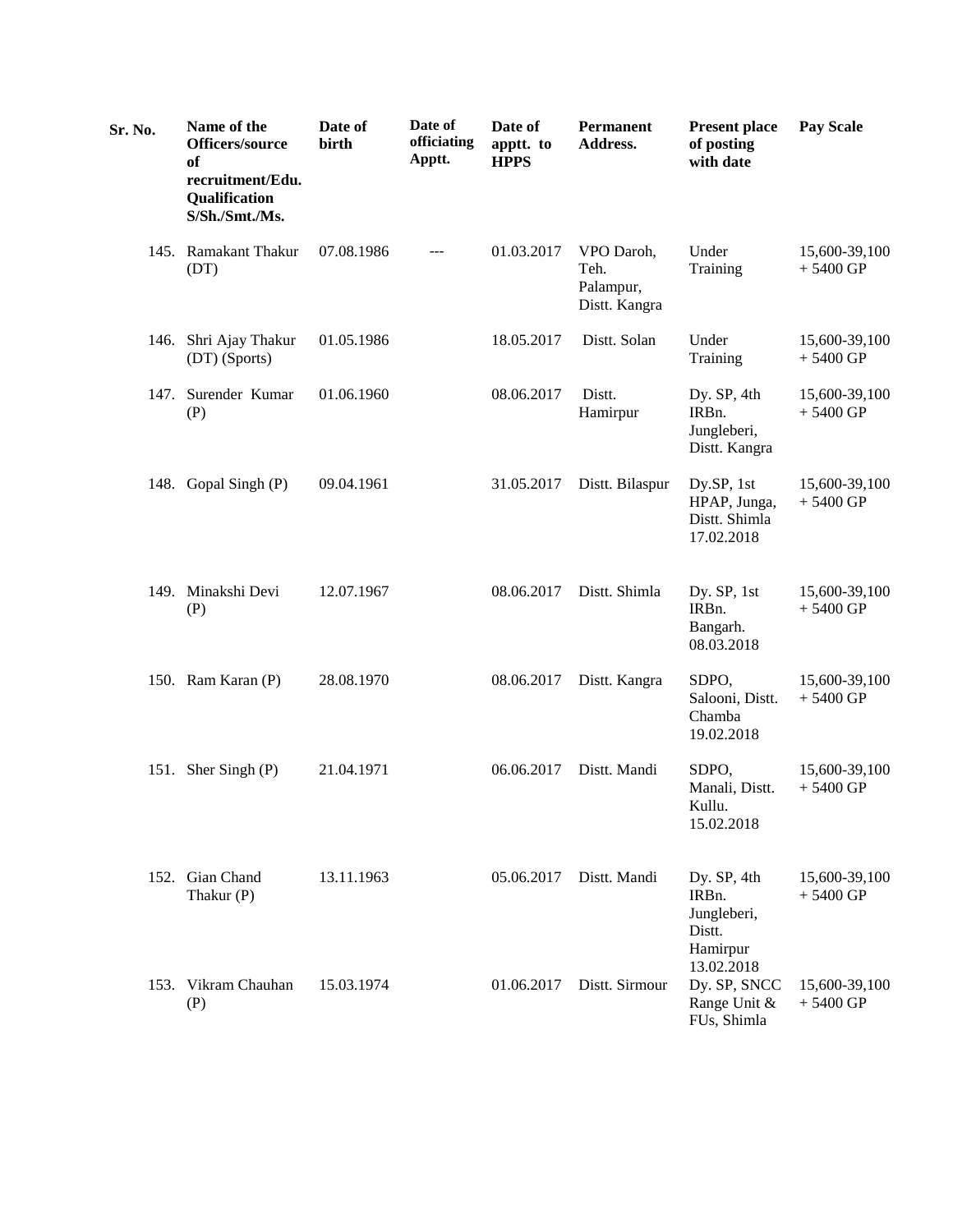| Sr. No. | Name of the<br>Officers/source<br>of<br>recruitment/Edu.<br>Qualification<br>S/Sh./Smt./Ms. | Date of<br>birth | Date of<br>officiating<br>Apptt. | Date of<br>apptt. to<br><b>HPPS</b> | Permanent<br>Address. | <b>Present place</b><br>of posting<br>with date                                                             | <b>Pay Scale</b>            |
|---------|---------------------------------------------------------------------------------------------|------------------|----------------------------------|-------------------------------------|-----------------------|-------------------------------------------------------------------------------------------------------------|-----------------------------|
|         | 154. Ravinder Kumar<br>(P)                                                                  | 15.03.1961       |                                  | 20.06.2017                          | Distt.<br>Bilaspur.   | Dy. $SP$ , $1st$<br>IRBn.<br>Bangarh,<br>Distt. Una<br>20.06.2017                                           | 15,600-39,100<br>$+5400$ GP |
|         | 155. Naresh Kumar (P)                                                                       | 15.09.1960       |                                  | 20.06.2017                          | Distt. Kangra.        | Dy. SP,<br>(Security),<br><b>Bhakra Beas</b><br>Management<br>Board,<br>Talwara (Pong<br>Bam)<br>20.02.2018 | 15,600-39,100<br>$+5400$ GP |
|         | 156. Prem Singh (P),<br><b>HPPS</b>                                                         | 05.06.1962       |                                  | Nov., 2017                          |                       | Dy. SP, 4th<br>IRB <sub>n</sub> .<br>Jungleberi,<br>Distt.<br>Hamirpur<br>07.05.2018                        | 15,600-39,100<br>$+5400$ GP |
|         | 157. Rohit Mrigpuri<br>(P)                                                                  | 02.09.1981       |                                  | 30.11.2017                          |                       | SDPO, Anni,<br>Distt. Kullu<br>15.01.2018                                                                   | 15,600-39,100<br>$+5400$ GP |
|         | 158.i Tilak Raj (P)                                                                         | 11.02.1982       |                                  | Dec., 2017                          | Una                   | Dy. SP, SV $\&$<br>ACB, Chamba,<br>Distt.<br>Chamba.<br>15.02.2018                                          | 15,600-39,100<br>$+5400$ GP |
|         | 159. Ajay Kumar (P)                                                                         | 19.02.1984       |                                  | 31.03.2018                          | Kangra                | Dy. SP, 2nd<br>IRBn. Sakoh,<br>Distt. Kangra,<br>HP<br>08.05.2018                                           | 15,600-39,100<br>$+5400$ GP |
|         | 160. Raju (P)                                                                               | 29.06.1981       |                                  | 31.03.2018                          | Shimla                | Dy. SP, SV&<br>ACB,<br>Keylong,<br>Distt. L&S<br>08.05.2018                                                 | 15,600-39,100<br>$+5400$ GP |
|         | 161. Pawan Kumar (P)                                                                        | 03.03.1961       |                                  | 07.04.2018                          | Mandi                 | Dy. SP, 3rd<br>IRB <sub>n.</sub> ,<br>Pandoh, Distt.<br>Mandi.<br>08.05.2018                                | 15,600-39,100<br>$+5400$ GP |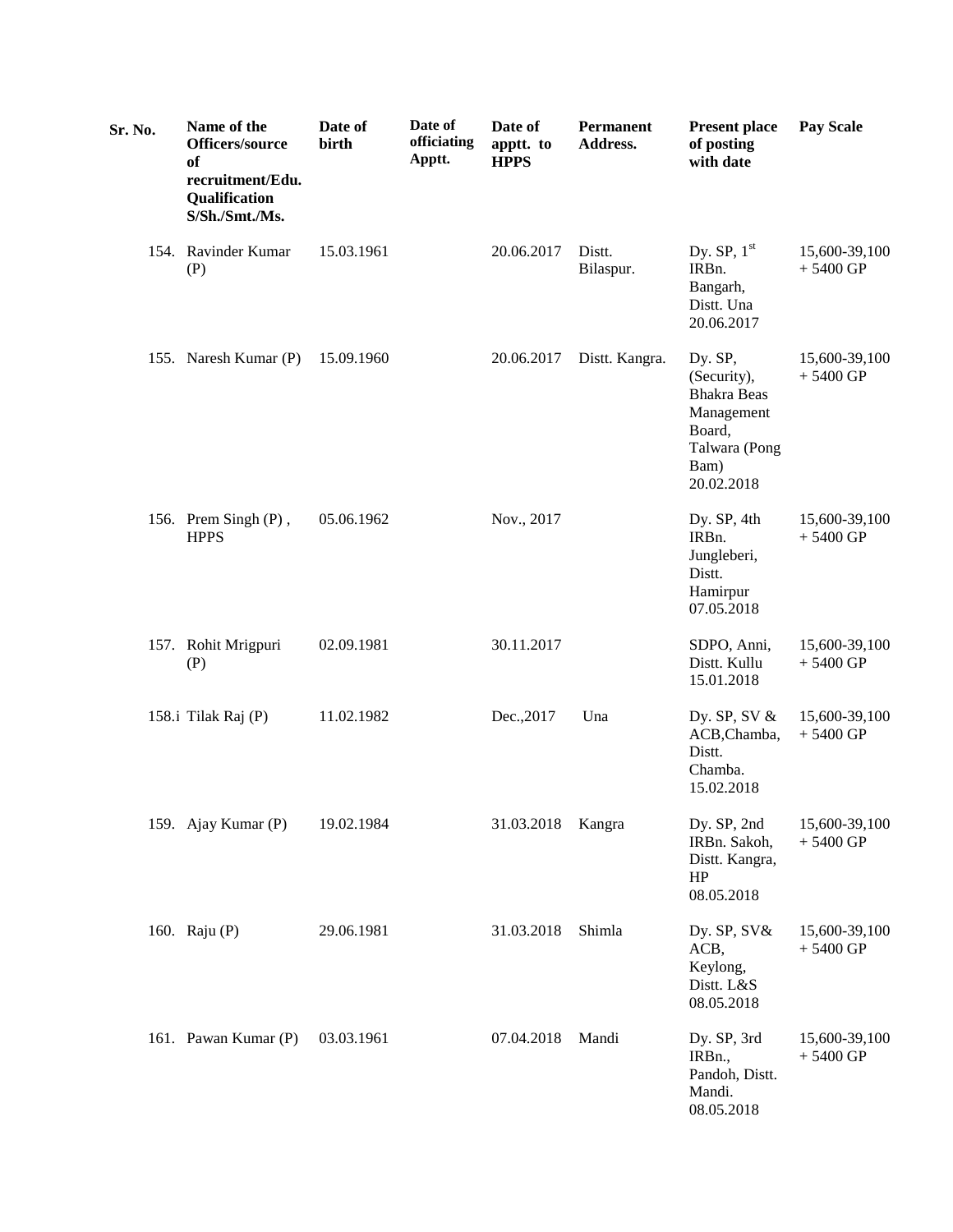| Sr. No. | Name of the<br>Officers/source<br>of<br>recruitment/Edu.<br><b>Qualification</b><br>S/Sh./Smt./Ms. | Date of<br>birth | Date of<br>officiating<br>Apptt. | Date of<br>apptt. to<br><b>HPPS</b> | Permanent<br>Address. | <b>Present place</b><br>of posting<br>with date                   | <b>Pay Scale</b>            |
|---------|----------------------------------------------------------------------------------------------------|------------------|----------------------------------|-------------------------------------|-----------------------|-------------------------------------------------------------------|-----------------------------|
|         | 162. Onkar Singh (P)                                                                               | 17.10.1962       |                                  | 07.04.2018                          | Mandi                 | Dy. SP, PTC,<br>Daroh, Distt.<br>Kangra.<br>08.05.2018            | 15,600-39,100<br>$+5400$ GP |
|         | 163. Firoj Khan (P)                                                                                | 20.06.1978       |                                  | 07.04.2018                          | Bilaspur              | Dy., SP, 3rd<br>IRBn. Pandoh,<br>Distt. mandi,<br>08.05.2018      | 15,600-39,100<br>$+5400$ GP |
|         | 164. Randhir Singh (P)                                                                             | 16.04.1963       |                                  | 07.04.2018                          | Mandi                 | Dy. SP,<br>SV&ACB,<br>Dharamshala,<br>Distt. Kangra<br>08.05.2018 | 15,600-39,100<br>$+5400$ GP |
|         | 165. Param Dev (P)                                                                                 | 22.06.1963       |                                  | 07.04.2018                          | Mandi                 | Dy. $SP$ (LR)<br>(Traffic),<br>Shimla.<br>08.05.2018              | 15,600-39,100<br>$+5400$ GP |
|         | 166. Anil Kumar (P)                                                                                | 05.07.1962       |                                  | 07.04.2018                          | Solan                 | On Central<br>Deputation                                          | 15,600-39,100<br>$+5400$ GP |
|         | 167. Narian Singh (P)                                                                              | 11.03.1961       |                                  | 07.04.2018                          | Shimla                | Dy. SP, 5th<br>IRBn. Bassi,<br>Distt. Bilaspur<br>08.05.2018      | 15,600-39,100<br>$+5400$ GP |
|         | 168. Dhan Raj (P)                                                                                  | 20.09.1962       |                                  | 03.05.2018                          | Hamirpur              | Dy. SP<br>Awaiting<br>posting                                     | 15,600-39,100<br>$+5400$ GP |
|         | 169. Vishal Verma<br>(DT)                                                                          | 08.01.1993       |                                  | 03.05.2018                          | Hamirpur              | Prob.                                                             | 15,600-39,100<br>$+5400$ GP |
|         | 170. Vasudha Sood<br>(DT)                                                                          | 20.09.1988       |                                  | 03.05.2018                          | Kangra                | Prob.                                                             | 15,600-39,100<br>$+5400$ GP |
|         | 171. Geetanjali Thakur<br>(DT)                                                                     | 24.04.1984       |                                  | 03.05.2018                          | Shimla                | Prob.                                                             | 15,600-39,100<br>$+5400$ GP |
|         | 172. Siddharth Sharma<br>(DT)                                                                      | 22.08.1987       |                                  | 03.05.2018                          | Bilaspur              | Prob.                                                             | 15,600-39,100<br>$+5400$ GP |
|         | 173. Ankit Sharma<br>(DT)                                                                          | 01.08.1990       |                                  | 03.05.2018                          | Shimla                | Prob.                                                             | 15,600-39,100<br>$+5400$ GP |